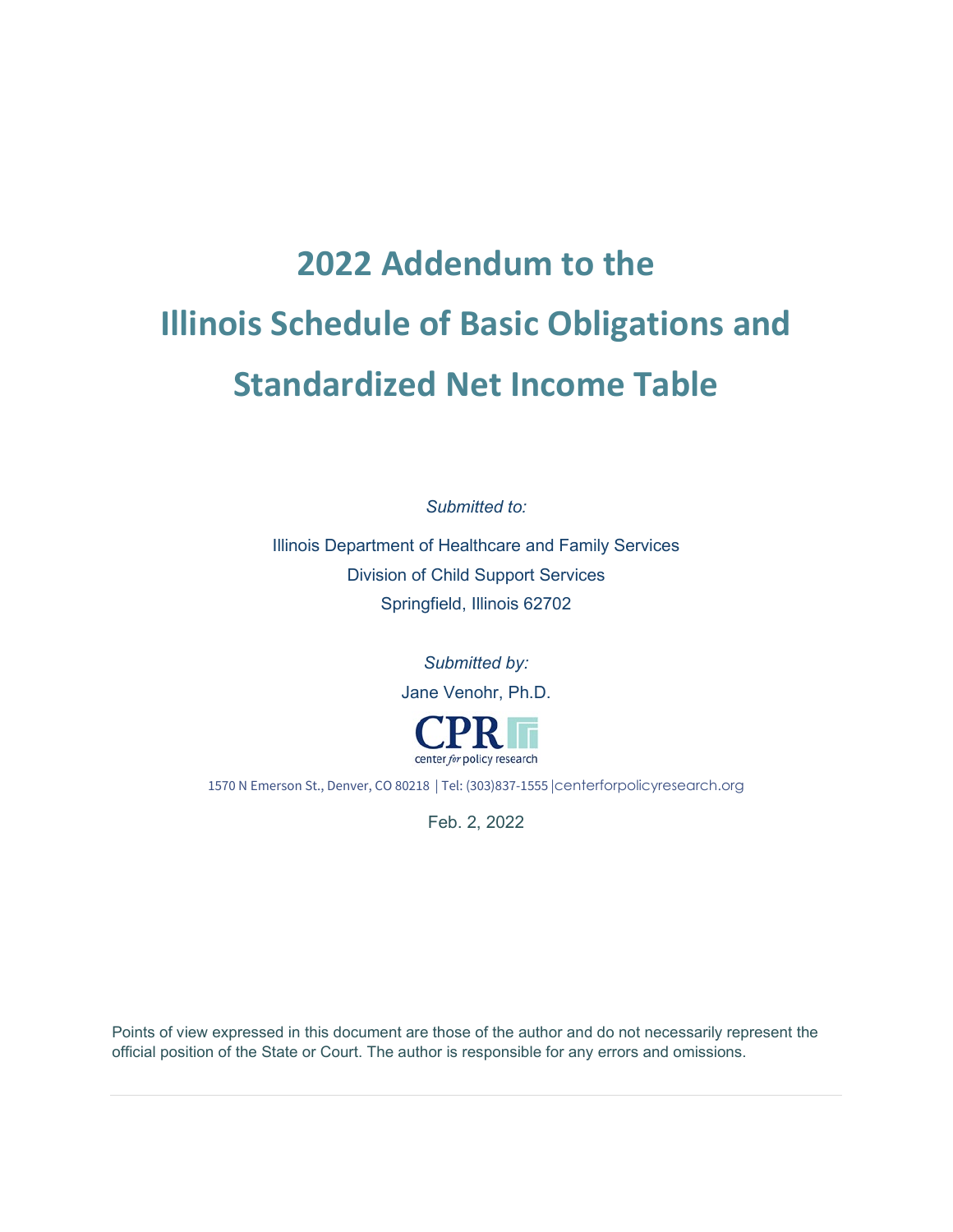# CONTENTS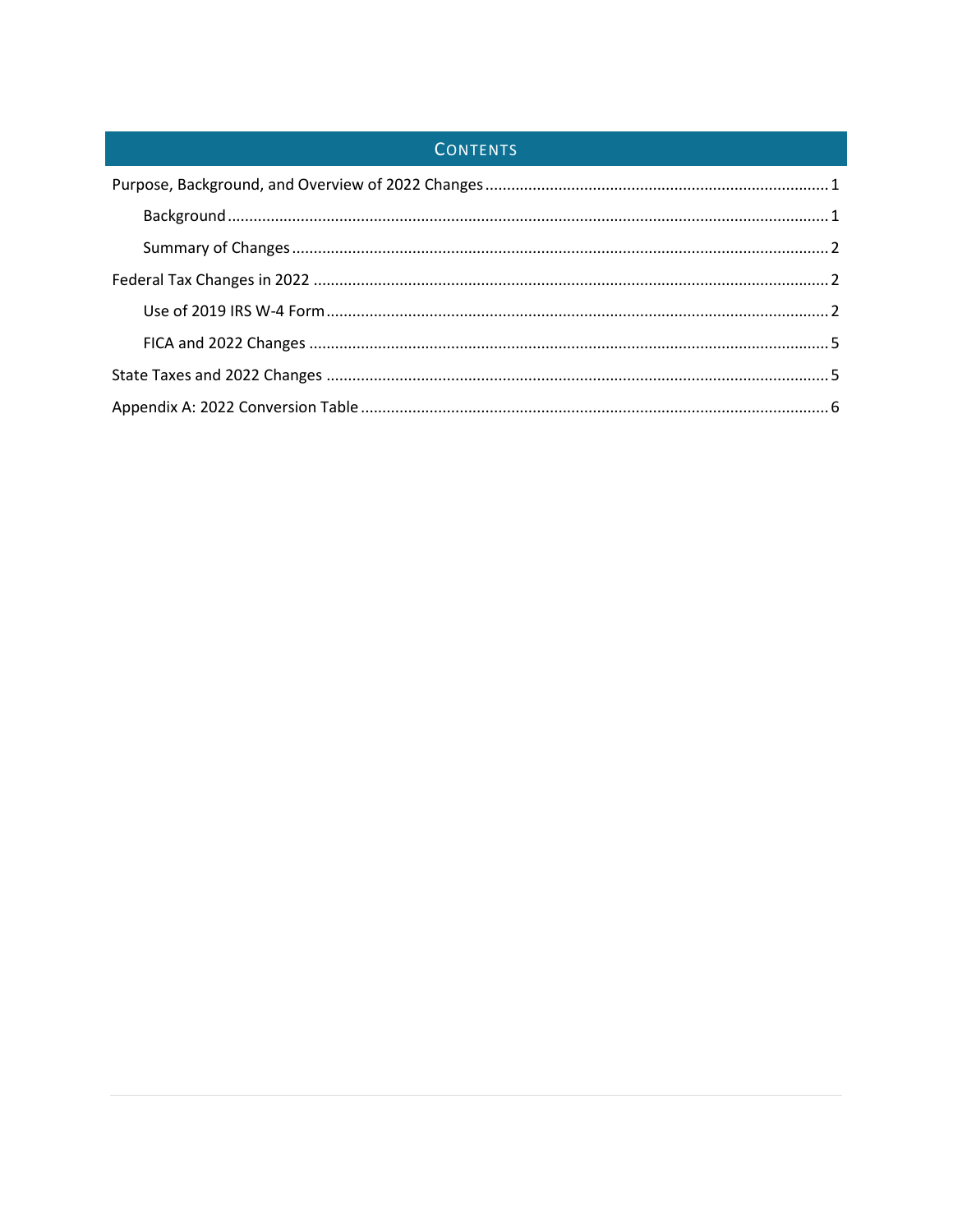# PURPOSE, BACKGROUND, AND OVERVIEW OF 2022 CHANGES

<span id="page-2-0"></span>The purpose of this addendum is to provide a standardized net income conversion table updated for 2022 tax rates. The last standardized net income conversion table considered 2021 tax rates. It is published as an addendum to a 2017 report entitled *Technical Documentation: Illinois Schedule of Basic Obligations and Standardized Net Income Table*. [1](#page-2-2) This is also an addendum to the same report.

#### <span id="page-2-1"></span>BACKGROUND

.

State statute (750 ILCS 5/505) directs the Illinois Department of Healthcare and Family Services (HFS) to develop and promulgate a standardized net income conversion table that computes net income by deducting the standardized tax amount from gross income. The provision for the standardized net income conversion table is shown below. It essentially provides that HFS can calculate the conversion table using withholding or estimated payments. Since its inception in 2017, the income conversion table uses the federal income withholding formula published by the IRS<sup>[2](#page-2-3)</sup> and the Illinois withholding formula published by the Illinois Department of Revenue.<sup>[3](#page-2-4)</sup>

**Excerpt of State Statute (750 ILCS 5/505(a)(3)(C) and (D) Directing HFS to Develop Standardized Net Income Conversion Table** 

(C) As used in this Section, "standardized tax amount" means the total of federal and state income taxes for a single person claiming the standard tax deduction, one personal exemption, and the applicable number of dependency exemptions for the minor child or children of the parties, and Social Security and Medicare tax calculated at the Federal Insurance Contributions Act rate.

(I) Unless a court has determined otherwise or the parties otherwise agree, the party with the majority of parenting time shall be deemed entitled to claim the dependency exemption for the parties' minor child. (II) The Illinois Department of Healthcare and Family Services shall promulgate a standardized net income conversion table that computes net income by deducting the standardized tax amount from gross income.

(D) As used in this Section, "individualized tax amount" means the aggregate of the following taxes:

- (I) federal income tax (properly calculated withholding or estimated payments);
- (II) State income tax (properly calculated withholding or estimated payments); and

(III) Social Security or self-employment tax, if applicable (or, if none, mandatory retirement contributions required by law or as a condition of employment) and Medicare tax calculated at the Federal Insurance Contributions Act rate.

<span id="page-2-2"></span><sup>1</sup>Venohr, Jane. (June 2017.) *Illinois Schedule of Basic Obligations and Standardized Net Income Table.* Retrieved from [https://www.illinois.gov/hfs/SiteCollectionDocuments/TechnicalDocumentationIllinoisScheduleNetIncomeTable.pdf.](https://www.illinois.gov/hfs/SiteCollectionDocuments/TechnicalDocumentationIllinoisScheduleNetIncomeTable.pdf)

<span id="page-2-3"></span><sup>&</sup>lt;sup>2</sup> For example for the 2017 table, federal income tax withholding was determined using U.S. Department of Treasury Internal Revenue Service. (2016). *Circular E: Employer's Tax Guide, Publication 15 for use in 2017.* [https://www.irs.gov/pub/irs](https://www.irs.gov/pub/irs-pdf/p15.pdf)[pdf/p15.pdf](https://www.irs.gov/pub/irs-pdf/p15.pdf) .

<span id="page-2-4"></span><sup>3</sup> For example for the 2017 table, State income tax withholding was determined using Illinois Department of Revenue. (2016) *Form IL-W-4: Employee's and other Payee's Illinois Withholding Allowance Certificate and Instructions*. Retrieved from <http://www.revenue.state.il.us/taxforms/withholding/il-700-t.pdf>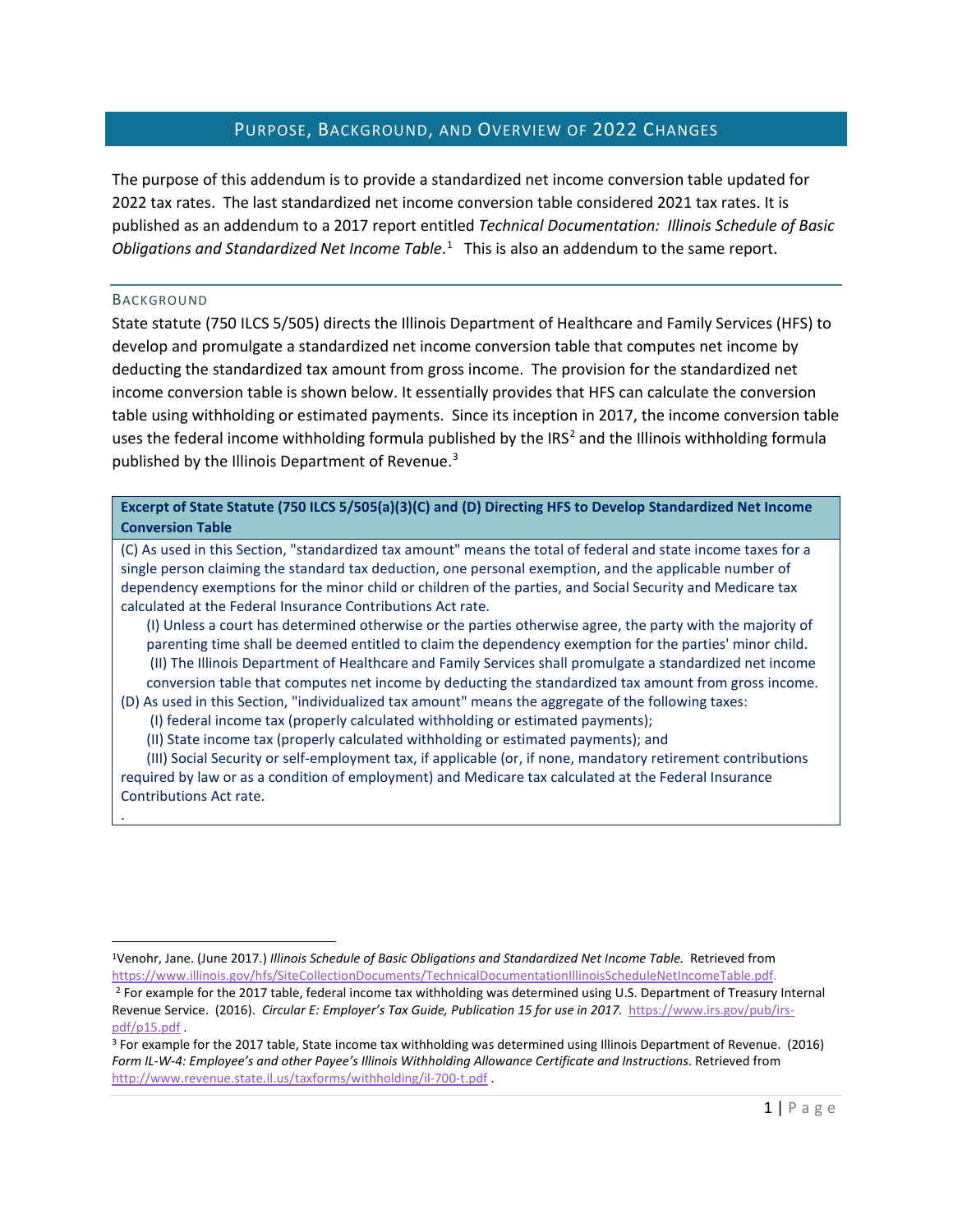#### <span id="page-3-0"></span>SUMMARY OF CHANGES

There were no changes in federal or state tax rates from 2021 to 2022. There are only small changes to income brackets, the social security wage base limit, and the Illinois personal exemption amount. The IRS continues to provide different withholding formulas depending on the year of the IRS W-4 form the employee has on file. The 2021 conversion table used the 2019 IRS W-4 form. For consistency and other calculation issues with the 2021 IRS W-4 form (that are described in detail later), the 2022 conversion table also uses the 2019 IRS W-4 form.

<span id="page-3-1"></span>The updated tables are contained at the end of this document as well as a side-by-side comparison.

# FEDERAL TAX CHANGES IN 2022

There were no statutory changes to federal tax rates from 2021 to 2022. The IRS only made inflationary changes to the income brackets. For employees using the 2019 IRS W-4 form, the monthly allowance remained unchanged from its previous levels: \$358 per month. As described in the 2*021 Addendum*, [4](#page-3-3) the IRS made gradual changes beginning in 2018 to simplify forms and instructions to comport with The Tax Cuts and Jobs Act of 2017 (P.L 115-97) without requiring all employees to complete a new IRS W-4 form. Instead, the IRS changed the withholding formulas to accommodate differences between IRS W-4 forms from 2019 and earlier years and IRS W-4 forms beginning in 2020. As described in the *2020 Addendum*, [5](#page-3-4) the IRS began offering six options for computing taxes in 2020 (including options to accommodate IRS W-4 forms from various years as well as manual calculation and automated calculations). It instructs employers to use the method that best suits their payroll system and employees. The IRS continued to offer these options in 2021. Moreover, the IRS continues to offer these options in 2022. [6](#page-3-5)

#### <span id="page-3-2"></span>USE OF 2019 IRS W-4 FORM

The IRS did not change the W-4 form in 2018, made small changes to the 2019 W-4, and significantly redesigned the W-4 form in 2020. The 2020 changes continue to appear in the 2022 IRS W-4 form.<sup>[7](#page-3-6)</sup> However, as previously stated, the IRS does not require employees who have an earlier form on file to submit a new form merely because of the redesign. The IRS withholding formulas generally yield the same amounts, particularly at lower and middle incomes and only diverge slightly at extremely high incomes.

<span id="page-3-3"></span><sup>4</sup> Venohr, Jane. (Feb. 2021). *2021 Addendum to the Illinois Schedule of Basic Obligations and Standardized Net Income Table*. Report to the Illinois Department of Healthcare and Family Services, Division of Child Support Services. Retrieved from [https://www2.illinois.gov/hfs/SiteCollectionDocuments/ILGuidelinesAddendumFeb122021.pdf.](https://www2.illinois.gov/hfs/SiteCollectionDocuments/ILGuidelinesAddendumFeb122021.pdf)

<span id="page-3-4"></span><sup>5</sup> Venohr, Jane. (March 2020). *2020 Addendum to the Illinois Schedule of Basic Obligations and. Standardized Net Income Table*. Report to the Illinois Department of Healthcare and Family Services, Division of Child Support Services. Retrieved from <https://www2.illinois.gov/hfs/SiteCollectionDocuments/2020Adendum.pdf> .

<span id="page-3-5"></span><sup>6</sup> U.S. Department of Treasury Internal Revenue Service. (Dec. 13, 2021.) *IRS Publication 15-T: Federal Income Tax Withholding Methods: 2022*. Retrieved from <https://www.irs.gov/pub/irs-pdf/p15t.pdf>.

<span id="page-3-6"></span><sup>7</sup>U.S. Department of Treasury Internal Revenue Service. *IRS Form W-4: Employee's Withholding Certificate: 2022*. Retrieved from https://www.irs.gov/pub/irs-pdf/fw4.pdf.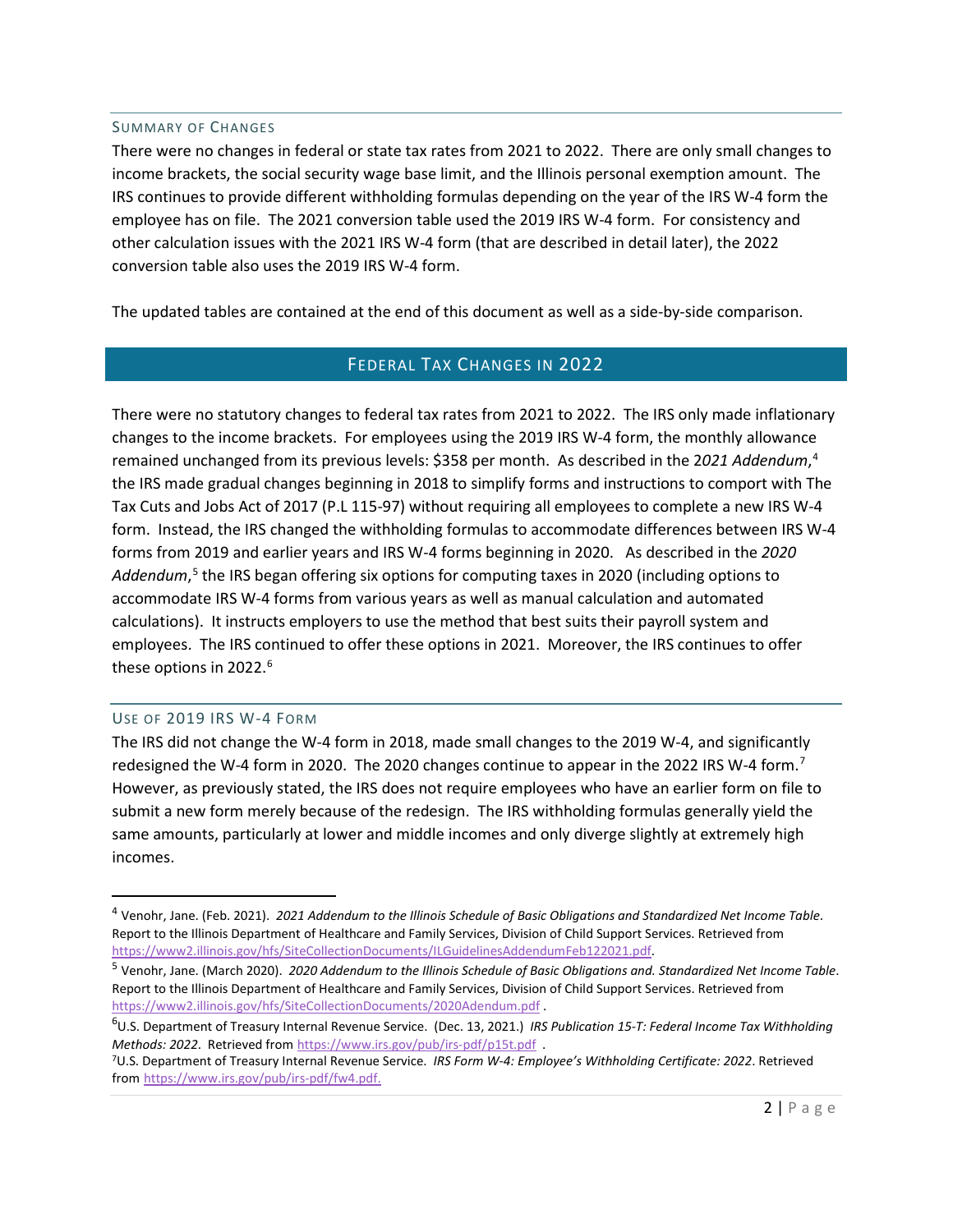One reason for continued use of the 2019 IRS W-4 form is consistency. Another reason is that there are some calculation issues with the 2020, 2021 and 2022 IRS W-4 forms, particularly with the child tax credit.

## *Complications Due to Child Tax Credit*

The 2020 and 2022 forms overstate the impact of the child tax credit at lower incomes. The 2021 IRS W-4 understated the impact of the child tax credit at all incomes due to the temporary increase and expansion of the child tax credit in tax year 2021. All three years used the same formula that assumes all families receive a child tax credit of \$2,000 per child per year for a head of household whose total income will be \$200,000 per year or less and \$400,000 per year or less if married filing jointly. Through the American Rescue Plan Act (ARPA) of 2021, the child tax credit was increased, and eligibility was expanded for tax year 2021 only.<sup>8</sup> The tax credit increased from \$2,000 per child per year to \$3,600 per child ages 5 and under, and \$3,000 per child ages 6 through 17 per year. The 2021 child tax credit was made available to families with no taxable income and no tax liability as long as they had a qualifying child. In contrast, in most prior years and 2022, a low-income parent may only qualify for a partial child tax credit (called the "additional child tax credit," which is actually a refund up to \$1,400 per child per year). In other words, the \$2,000 per child per year deduction on the 2020 and 2022 IRS W-4 form overstates the likely child tax credit or additional child tax credit for the parent with the majority of parenting time when that parent has little income in some circumstances. In turn, this would overstate the income available for child support. In 2021, when the child tax credit was temporarily increased and expanded, the 2021 IRS W-4 would understate the child tax credit for the parent with the majority of parenting time in most circumstances. In turn, this would understate, the income available for child support. Regardless of the tax year, at higher incomes, the deduction intends to simulate the child tax credit, but the phase-in and phase-out of the full amount at various income levels is complicated and does not lend itself well for simulation. Instead, the 2020, 2021 and 2022 IRS W-4 calculations cause a precipitous decrease in after-tax income when gross income increases from \$200,000 to \$200,001 per year (which is \$16,666 to \$16,667 per month) because the calculation no longer considers the child tax credit (which is \$2,000 per child or \$167 per month) above this income threshold. The actual child tax credit in the year-end filing (*i.e.,* IRS 1040 form) phases out gradually not abruptly once the threshold of \$200,000 per year is met as it does in the 2020, 2021 and 2022 IRS W-4 form. In contrast, no adjustment for the child tax credit is made when the 201[9](#page-4-1) IRS W-4 form is used. $9$ 

Although the President's proposed *Build Back Better Act*, continues the increased and expanded Child Tax Credit beyond 2021, it is not included in congressional versions of the bill. At the time that this

<span id="page-4-0"></span><sup>8</sup> U.S. Department of Treasury Internal Revenue Service. (Jan. 11, 2022.) *2021 Child Tax Credit and Advance Child Tax Credit Payments – Topic A: General Information*. Retrieved fro[m https://www.irs.gov/credits-deductions/2021-child-tax-credit-and](https://www.irs.gov/credits-deductions/2021-child-tax-credit-and-advance-child-tax-credit-payments-topic-a-general-information)[advance-child-tax-credit-payments-topic-a-general-information](https://www.irs.gov/credits-deductions/2021-child-tax-credit-and-advance-child-tax-credit-payments-topic-a-general-information)

<span id="page-4-1"></span> $9$  The 2019 IRS W-4 actually provides an adjustment for the child tax credit that is complicated. It is not applied because it overstates the child tax credit and additional child tac credit to low-income parents with the majority of parenting time. It considers four income ranges (*i.e*., less than \$71,201 in total income, \$71,201 to \$179,050 in total income, \$179,051 to \$200,000 in total income an over \$200,000 in total income. Each income range suggests a different number of personal allowances per child. The numbers range from zero to four per child.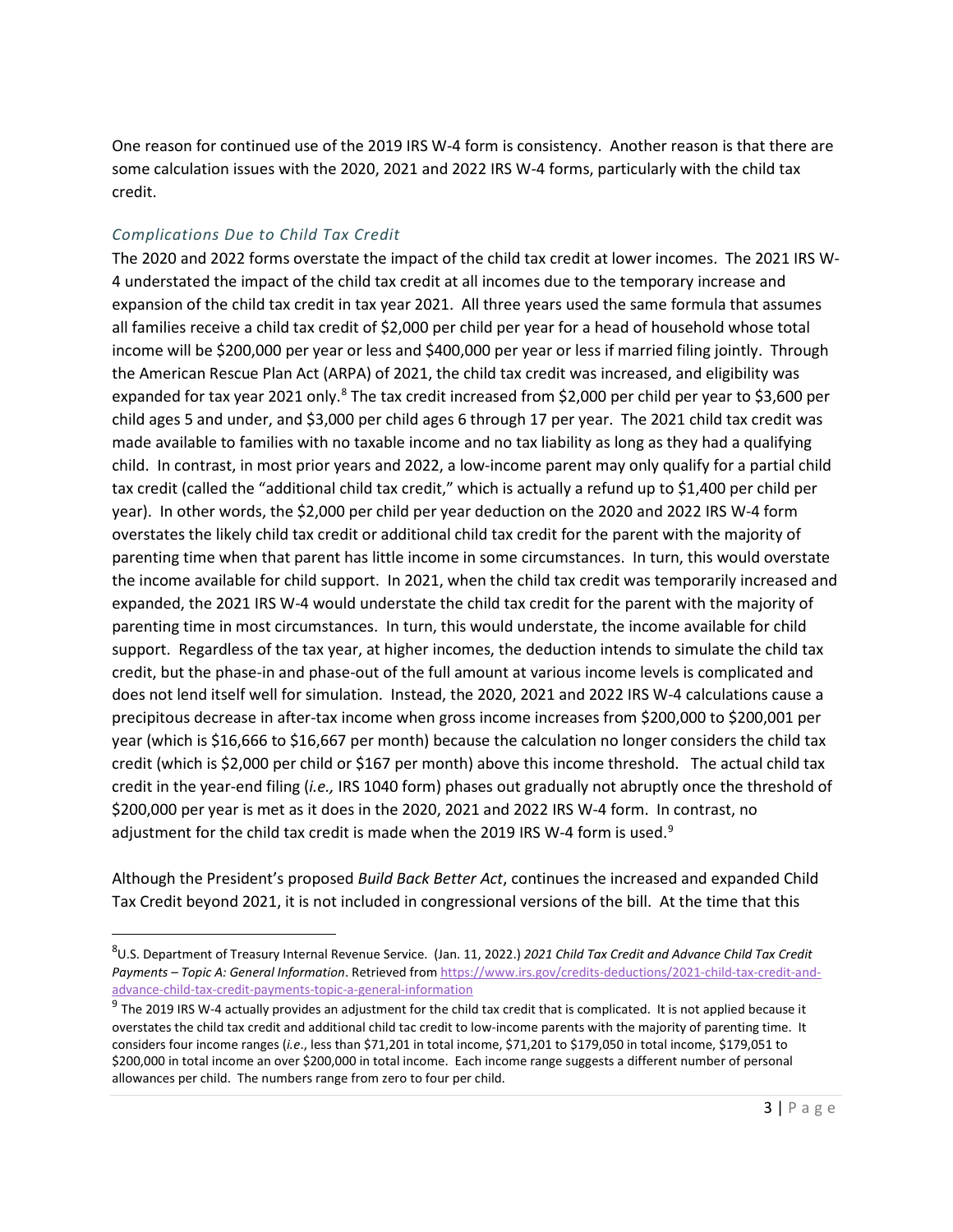report is being written, the prospects for extending the 2021 child tax credit increase and expansion and the bill in general looks dim.

As explained in the *2020 Addendum*, the child tax credit also was not included in the 2017, 2018, 2019, and 2020 conversion tables. The 2019 IRS W-4 worksheet allotted four allowances for each child of a single or married filing separately tax filer with a total income up to \$71,201 per year for the child tax credit. As noted in the *2020 Addendum*, four allowances is an unreasonable deduction for a low-income party because a low-income party often is not eligible or only partially eligible for the child tax credit. Strict application of the IRS W-4 worksheet works best for those who have a good estimate of their annual income. Estimating annual income accurately is more difficult for those who work at hourly wage, have inconsistent hours from week to week, realize no compensation if they skip work because of a personal illness or an ill child, or change employment over the course of a year.

In all, the consideration of the Child Tax Credit in the tax tables is difficult. The IRS calculation using the 2020 or later IRS W-4 worksheet generally assumes that low-income families would be eligible for the full child tax credit; hence, more income than they actually have. Temporary changes in the Child Tax Credit, such as what occurred in 2021, add to the confusion and difficulty. There is no simple way to include it accurately for all income ranges, as such and for all the reasons stated above, it is not included in the Gross to Net Income Conversion Table.

### *Use of the 2019 IRS W-4 Worksheet*

For simplification, the last three Gross to Net Income Conversion Table assumed that each party continues to use the 2019 IRS W-4 form as described in the *2019 Addendum*. [10](#page-5-0) The assumptions are that the parent without the majority of parenting time claims one allowance for self and the parent with the majority of parenting time for the claims two allowances (for self and head of household) regardless of the number of children.<sup>[11](#page-5-1)</sup> It is assumed that each parent does not: have multiple jobs, have a spouse who works, have other income, adjust for the child tax credit, have other expected deductions beyond the standard deduction, and exercise the option for extra withholding. These assumptions are consistent with earlier versions of the income conversion table.

Besides its age, another disadvantage of using the 2019 IRS W-4 form is that it does not provide separate tax formulas for single filers and filers who head households. In contrast, the 2020, 2021, and 2022 IRS W-4 forms do.

In all, the advantages of continued use of the 2019 W-4 form outweigh the disadvantages of its use.

<span id="page-5-0"></span><sup>10</sup> See Venohr, Jane. (March 11, 2019). *2019 Addendum to the Illinois Schedule of Basic Obligations and Standardized Net Income Table.* file:///F:/1\_1\_march1/Illinois/2020/Posted\_on\_website/2019Addendum\_Basic\_Obligations.pdf.

<span id="page-5-1"></span><sup>11</sup> See Lines A and C of the "Personal Allowances Worksheet" in U.S. Department of Treasury Internal Revenue Service. *IRS Form W-4: Employee's Withholding Certificate: 2019*. Retrieved from [2019 Form W-4 \(irs.gov\)](https://www.irs.gov/pub/irs-prior/fw4--2019.pdf)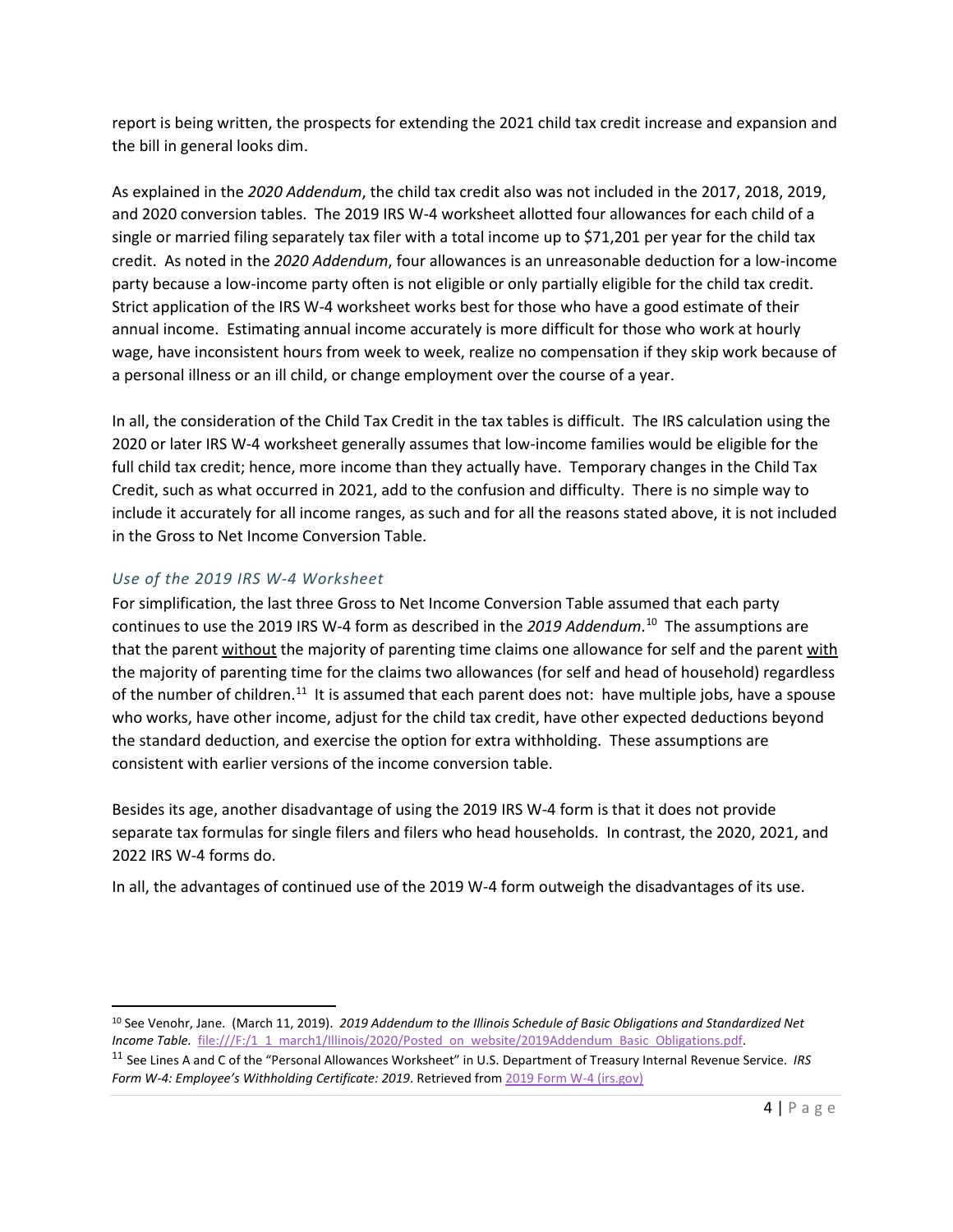#### <span id="page-6-0"></span>FICA AND 2022 CHANGES

The only change in the FICA was the social security wage base limit increased from \$142,800 in 2021 to \$147,000 in 2022.<sup>12</sup> This has the impact of small decreases in after-tax income for monthly gross incomes above \$11,900 (\$142,800 per year). The Social Security tax rate of 6.2 percent applies to gross incomes up to the social security wage base limit. The Medicare tax, which is 1.45 percent, applies to all gross incomes. There is no Medicare wage base limit. An additional 0.9 percent applies to incomes in excess of \$200,000 per year.

# STATE TAXES AND 2022 CHANGES

<span id="page-6-1"></span>The only change to Illinois income taxes was an increase to the personal exemption amount from \$2,375 per year in 2021 to \$2,425 per year in 2022.<sup>[13](#page-6-3)</sup> The State income tax remains at 4.95 percent. Illinois assesses no tax on the dollar value of exemptions. An exemption may be based on the number of allowances. An employee is allowed one allowance for self and any dependents that the tax filer is entitled to claim for federal income tax purposes. Beginning in 2018, taxpayers cannot claim a personal exemption for minor children dependents.<sup>14</sup> To mirror the federal withholding forms, it is assumed that the parent without the majority of parenting time claims one allowance for self and the parent with the majority of parenting time claims two allowances (for self and head of household) regardless of the number of children using the 2019 IRS W-4 form. For the 2022 IRS W-4 form, neither parent claims any allowances for federal tax purposes, so none are claimed for state income tax purposes either.

<span id="page-6-3"></span><span id="page-6-2"></span><sup>12</sup> U.S. Social Security Administration. (n.d.) *Contribution and Benefit Base.* [Contribution and Benefit Base \(ssa.gov\)](https://www.ssa.gov/oact/cola/cbb.html) <sup>13</sup> Illinois Department of Revenue. (Dec. 2021.) *Booklet IL-700-T Illinois Withholding Tax Tables (Effective January 1, 2021).* Retrieved fro[m https://www2.illinois.gov/rev/forms/withholding/Documents/currentyear/IL-700-T.pdf.](https://www2.illinois.gov/rev/forms/withholding/Documents/currentyear/IL-700-T.pdf)

<span id="page-6-4"></span><sup>14</sup> For more information see U.S. Internal Revenue Services. (Feb. 2019.) *Be Tax Ready- understanding tax reform changes affecting individuals and families.* Retrieved from *[https://www.irs.gov/newsroom/be-tax-ready-understanding-tax-reform](https://www.irs.gov/newsroom/be-tax-ready-understanding-tax-reform-changes-affecting-individuals-and-families)[changes-affecting-individuals-and-families](https://www.irs.gov/newsroom/be-tax-ready-understanding-tax-reform-changes-affecting-individuals-and-families)*.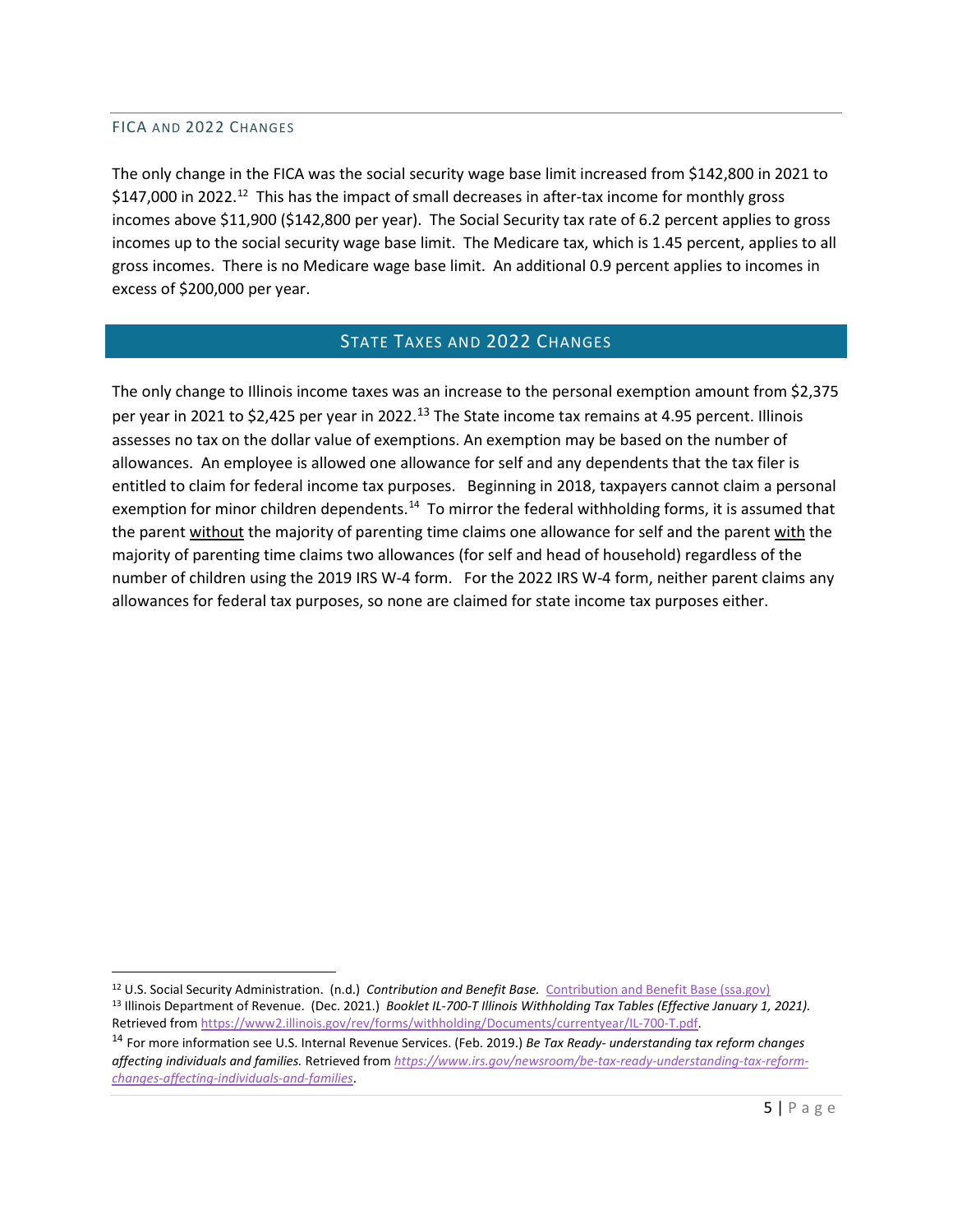<span id="page-7-0"></span>

|                                       |         | <b>APPENDIX A: 2022 CONVERSION TABLE</b>                                                                               |      |  |
|---------------------------------------|---------|------------------------------------------------------------------------------------------------------------------------|------|--|
| Draft: 2/2/2022                       |         | 2022 Gross to Net Income Conversion Table Using Standardized Tax Amounts                                               |      |  |
|                                       |         | <b>Net Income</b>                                                                                                      |      |  |
| <b>Monthly Gross</b><br><b>Income</b> |         | <b>Parent with the Majority of</b><br>Parent without the Majority of<br><b>Parenting Time</b><br><b>Parenting Time</b> |      |  |
| 325.00<br>$\sim$                      | 374.99  | 323                                                                                                                    | 316  |  |
| 375.00                                | 424.99  | 369                                                                                                                    | 360  |  |
| 425.00<br>$\blacksquare$              | 474.99  | 413                                                                                                                    | 403  |  |
| 475.00                                | 524.99  | 457                                                                                                                    | 447  |  |
| 525.00<br>$\blacksquare$              | 574.99  | 501                                                                                                                    | 491  |  |
| 575.00<br>$\sim$                      | 624.99  | 544                                                                                                                    | 534  |  |
| 625.00<br>$\sim$                      | 674.99  | 588                                                                                                                    | 578  |  |
| 675.00                                | 724.99  | 632                                                                                                                    | 622  |  |
| 725.00                                | 774.99  | 676                                                                                                                    | 663  |  |
| 775.00                                | 824.99  | 719                                                                                                                    | 701  |  |
| 825.00<br>$\overline{\phantom{a}}$    | 874.99  | 763                                                                                                                    | 740  |  |
| 875.00<br>$\blacksquare$              | 924.99  | 807                                                                                                                    | 779  |  |
| 925.00<br>$\blacksquare$              | 974.99  | 850                                                                                                                    | 817  |  |
| 975.00<br>$\overline{\phantom{a}}$    | 1024.99 | 894                                                                                                                    | 856  |  |
| 1025.00<br>$\equiv$                   | 1074.99 | 938                                                                                                                    | 895  |  |
| 1075.00<br>$\sim$                     | 1124.99 | 979                                                                                                                    | 934  |  |
| 1125.00                               | 1174.99 | 1018                                                                                                                   | 972  |  |
| 1175.00<br>$\sim$                     | 1224.99 | 1057                                                                                                                   | 1011 |  |
| 1225.00<br>$\overline{\phantom{a}}$   | 1274.99 | 1095                                                                                                                   | 1050 |  |
| 1275.00<br>$\overline{\phantom{a}}$   | 1324.99 | 1134                                                                                                                   | 1088 |  |
| 1325.00<br>$\blacksquare$             | 1374.99 | 1173                                                                                                                   | 1127 |  |
| 1375.00<br>$\overline{\phantom{a}}$   | 1424.99 | 1212                                                                                                                   | 1166 |  |
| 1425.00                               | 1474.99 | 1250                                                                                                                   | 1204 |  |
| 1475.00<br>$\equiv$                   | 1524.99 | 1289                                                                                                                   | 1243 |  |
| 1525.00<br>$\blacksquare$             | 1574.99 | 1328                                                                                                                   | 1282 |  |
| 1575.00<br>÷                          | 1624.99 | 1366                                                                                                                   | 1320 |  |
| 1625.00<br>÷                          | 1674.99 | 1405                                                                                                                   | 1358 |  |
| 1675.00<br>÷                          | 1724.99 | 1444                                                                                                                   | 1395 |  |
| 1725.00<br>$\blacksquare$             | 1774.99 | 1482                                                                                                                   | 1433 |  |
| 1775.00<br>$\blacksquare$             | 1824.99 | 1521                                                                                                                   | 1471 |  |
| 1825.00<br>$\blacksquare$             | 1874.99 | 1560                                                                                                                   | 1509 |  |
| 1875.00<br>$\blacksquare$             | 1924.99 | 1599                                                                                                                   | 1546 |  |
| 1925.00<br>$\blacksquare$             | 1974.99 | 1637                                                                                                                   | 1584 |  |
| 1975.00                               | 2024.99 | 1675                                                                                                                   | 1622 |  |
| 2025.00<br>$\blacksquare$             | 2074.99 | 1712                                                                                                                   | 1659 |  |
| 2075.00<br>$\blacksquare$             | 2124.99 | 1750                                                                                                                   | 1697 |  |
| 2125.00<br>$\blacksquare$             | 2174.99 | 1788                                                                                                                   | 1735 |  |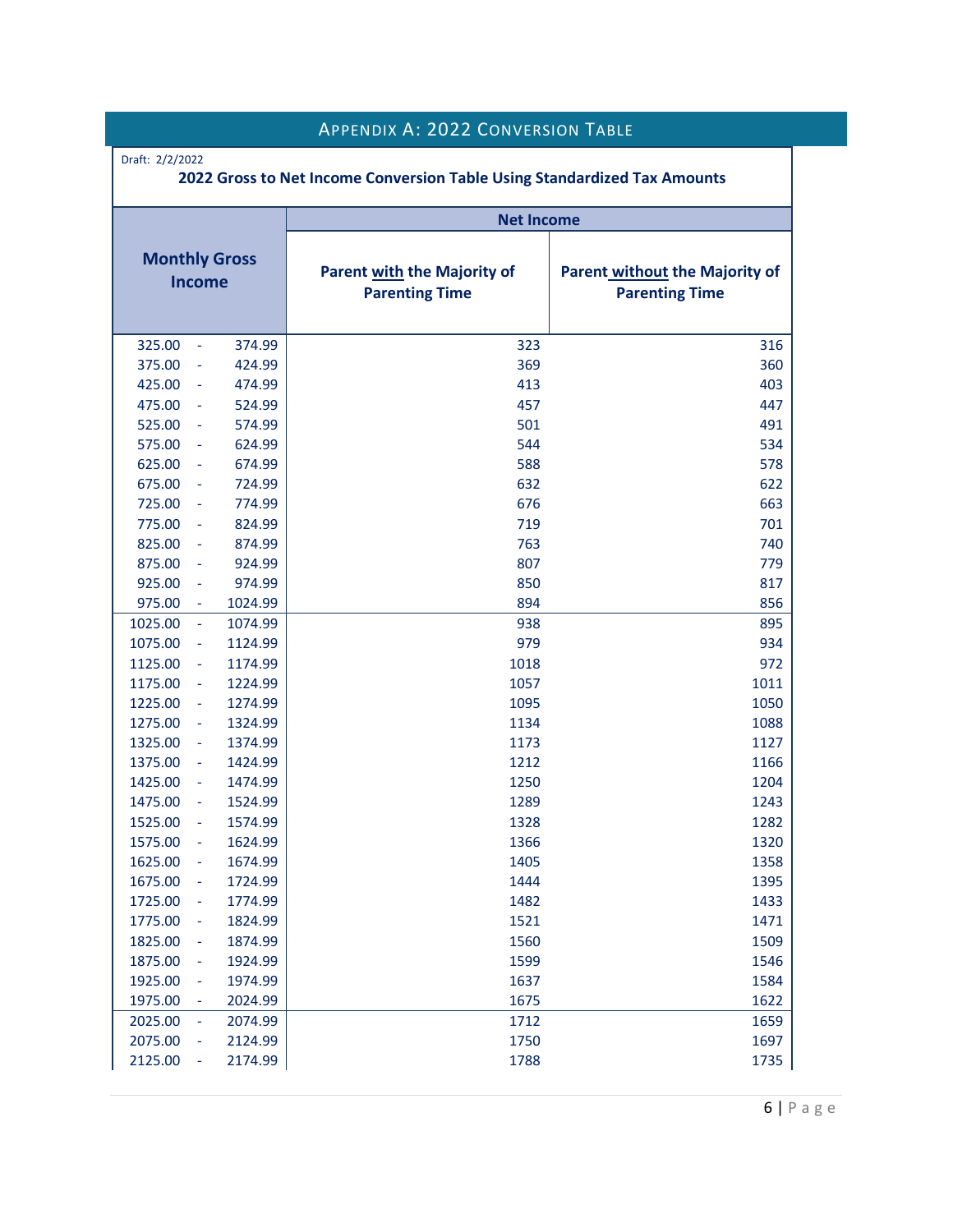| 2175.00<br>2224.99<br>÷  | 1825 | 1772 |
|--------------------------|------|------|
| 2225.00<br>2274.99       | 1863 | 1810 |
| 2275.00<br>2324.99<br>÷  | 1901 | 1848 |
| 2325.00<br>2374.99<br>÷  | 1939 | 1886 |
| 2375.00<br>2424.99<br>÷  | 1976 | 1923 |
| 2425.00<br>2474.99<br>÷  | 2014 | 1961 |
| 2475.00<br>2524.99<br>÷  | 2052 | 1999 |
| 2525.00<br>2574.99<br>÷  | 2089 | 2036 |
| 2575.00<br>2624.99<br>÷  | 2127 | 2074 |
| 2625.00<br>2674.99<br>÷  | 2165 | 2112 |
| 2675.00<br>2724.99<br>÷  | 2202 | 2149 |
| 2725.00<br>2774.99<br>÷  | 2240 | 2187 |
| 2775.00<br>2824.99<br>÷  | 2278 | 2225 |
| 2825.00<br>2874.99<br>÷  | 2316 | 2263 |
| 2875.00<br>2924.99<br>÷  | 2353 | 2300 |
| 2925.00<br>2974.99<br>÷  | 2391 | 2338 |
| 2975.00<br>3024.99<br>÷  | 2429 | 2376 |
| 3025.00<br>3074.99<br>÷  | 2466 | 2413 |
| 3075.00<br>3124.99<br>÷  | 2504 | 2451 |
| 3125.00<br>3174.99<br>÷, | 2542 | 2489 |
| 3175.00<br>3224.99<br>÷  | 2579 | 2526 |
| 3225.00<br>3274.99<br>÷, | 2617 | 2564 |
| 3275.00<br>3324.99<br>÷  | 2655 | 2602 |
| 3325.00<br>3374.99       | 2693 | 2640 |
| 3375.00<br>3424.99       | 2730 | 2677 |
| 3425.00<br>3474.99<br>÷  | 2768 | 2715 |
| 3475.00<br>3524.99<br>÷  | 2806 | 2753 |
| 3525.00<br>3574.99<br>÷  | 2843 | 2790 |
| 3575.00<br>3624.99<br>÷  | 2881 | 2828 |
| 3625.00<br>3674.99<br>÷  | 2919 | 2866 |
| 3675.00<br>3724.99<br>÷  | 2956 | 2903 |
| 3725.00<br>3774.99<br>÷  | 2994 | 2941 |
| 3775.00<br>3824.99<br>÷  | 3032 | 2979 |
| 3825.00<br>3874.99       | 3070 | 3017 |
| 3875.00<br>3924.99       | 3107 | 3054 |
| 3925.00<br>÷,<br>3974.99 | 3145 | 3092 |
| 3975.00<br>4024.99<br>÷  | 3183 | 3130 |
| 4025.00<br>4074.99<br>÷  | 3220 | 3167 |
| 4075.00<br>4124.99       | 3258 | 3205 |
| 4125.00<br>4174.99       | 3296 | 3243 |
| 4175.00<br>4224.99       | 3333 | 3280 |
| 4225.00<br>4274.99       | 3371 | 3313 |
| 4275.00<br>4324.99       | 3409 | 3346 |
| 4325.00<br>4374.99<br>۰  | 3447 | 3379 |
| 4375.00<br>4424.99<br>۰  | 3484 | 3411 |
| 4425.00<br>4474.99       | 3522 | 3444 |
| 4475.00<br>4524.99       | 3560 | 3477 |
| 4525.00<br>4574.99       | 3597 | 3510 |
| 4575.00<br>4624.99       | 3631 | 3542 |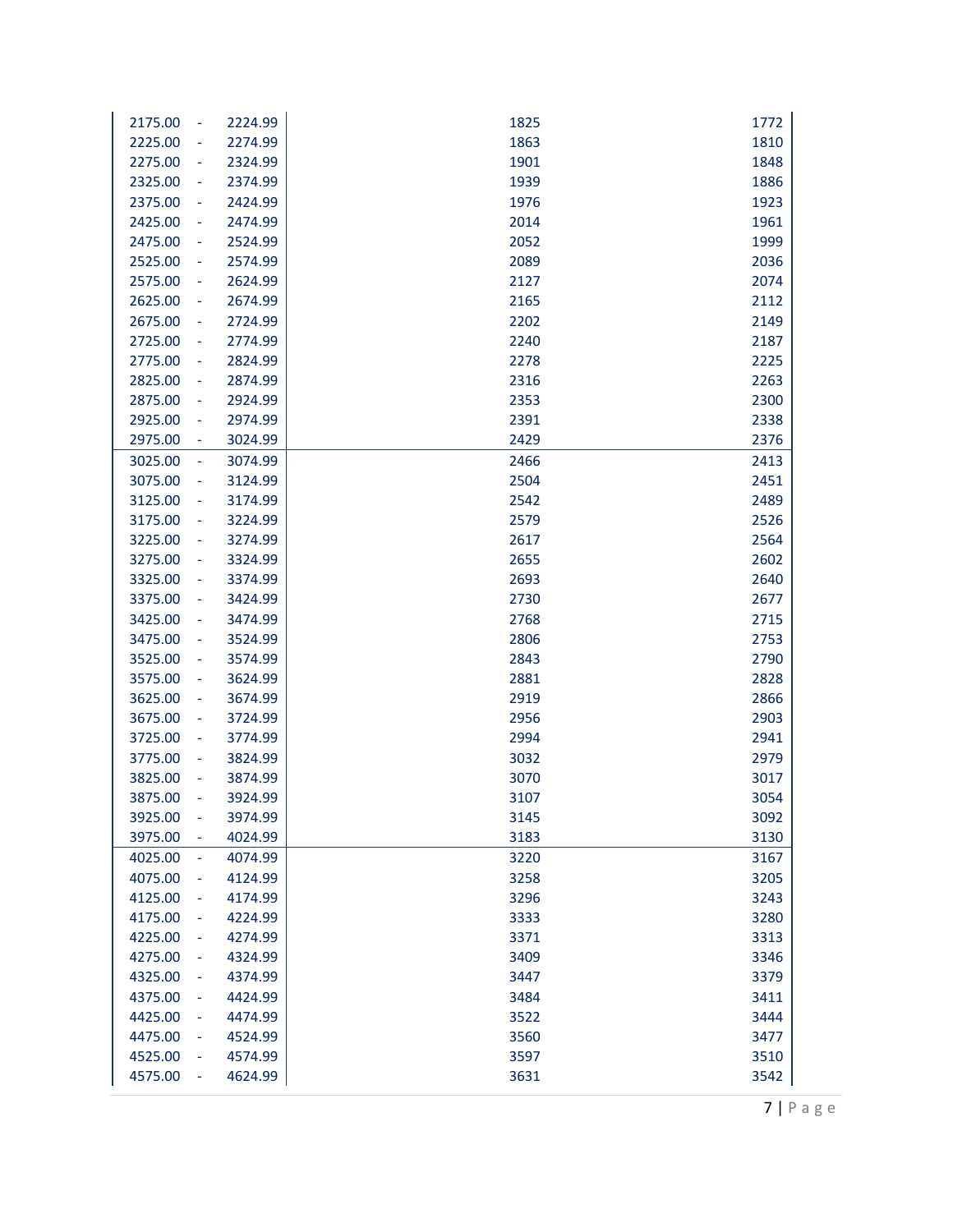| 4625.00<br>÷  | 4674.99 | 3664 | 3575 |
|---------------|---------|------|------|
| 4675.00       | 4724.99 | 3696 | 3608 |
| 4725.00       | 4774.99 | 3729 | 3640 |
| 4775.00<br>÷  | 4824.99 | 3762 | 3673 |
| 4825.00<br>÷  | 4874.99 | 3795 | 3706 |
| 4875.00<br>۰  | 4924.99 | 3827 | 3738 |
| 4925.00<br>÷  | 4974.99 | 3860 | 3771 |
| 4975.00       | 5024.99 | 3893 | 3804 |
| 5025.00       | 5074.99 | 3925 | 3837 |
| 5075.00<br>÷  | 5124.99 | 3958 | 3869 |
| 5125.00<br>÷  | 5174.99 | 3991 | 3902 |
| 5175.00<br>۰  | 5224.99 | 4023 | 3935 |
| 5225.00<br>÷  | 5274.99 | 4056 | 3967 |
| 5275.00<br>÷  | 5324.99 | 4089 | 4000 |
| 5325.00<br>÷  | 5374.99 | 4122 | 4033 |
| 5375.00<br>÷  | 5424.99 | 4154 | 4065 |
| 5425.00       | 5474.99 | 4187 | 4098 |
| 5475.00<br>÷  | 5524.99 | 4220 | 4131 |
| 5525.00       | 5574.99 | 4252 | 4164 |
| 5575.00<br>۰  | 5624.99 | 4285 | 4196 |
| 5625.00<br>÷  | 5674.99 | 4318 | 4229 |
| 5675.00<br>۰  | 5724.99 | 4350 | 4262 |
| 5725.00       | 5774.99 | 4383 | 4294 |
| 5775.00<br>÷  | 5824.99 | 4416 | 4327 |
| 5825.00       | 5874.99 | 4449 | 4360 |
| 5875.00<br>÷  | 5924.99 | 4481 | 4392 |
| 5925.00<br>÷  | 5974.99 | 4514 | 4425 |
| 5975.00<br>۳  | 6024.99 | 4547 | 4458 |
| 6025.00<br>÷  | 6074.99 | 4579 | 4491 |
| 6075.00<br>÷  | 6124.99 | 4612 | 4523 |
| 6125.00<br>÷  | 6174.99 | 4645 | 4556 |
| 6175.00<br>÷  | 6224.99 | 4677 | 4589 |
| 6225.00<br>÷  | 6274.99 | 4710 | 4621 |
| 6275.00       | 6324.99 | 4743 | 4654 |
| 6325.00<br>÷, | 6374.99 | 4776 | 4687 |
| 6375.00<br>L, | 6424.99 | 4808 | 4719 |
| 6425.00<br>÷  | 6474.99 | 4841 | 4752 |
| 6475.00<br>۰  | 6524.99 | 4874 | 4785 |
| 6525.00<br>÷  | 6574.99 | 4906 | 4818 |
| 6575.00       | 6624.99 | 4939 | 4850 |
| 6625.00       | 6674.99 | 4972 | 4883 |
| 6675.00       | 6724.99 | 5004 | 4916 |
| 6725.00<br>۰  | 6774.99 | 5037 | 4948 |
| 6775.00<br>۰  | 6824.99 | 5070 | 4981 |
| 6825.00<br>÷  | 6874.99 | 5103 | 5014 |
| 6875.00<br>÷  | 6924.99 | 5135 | 5046 |
| 6925.00<br>÷  | 6974.99 | 5168 | 5079 |
| 6975.00       | 7024.99 | 5201 | 5112 |
| 7025.00<br>÷, | 7074.99 | 5233 | 5145 |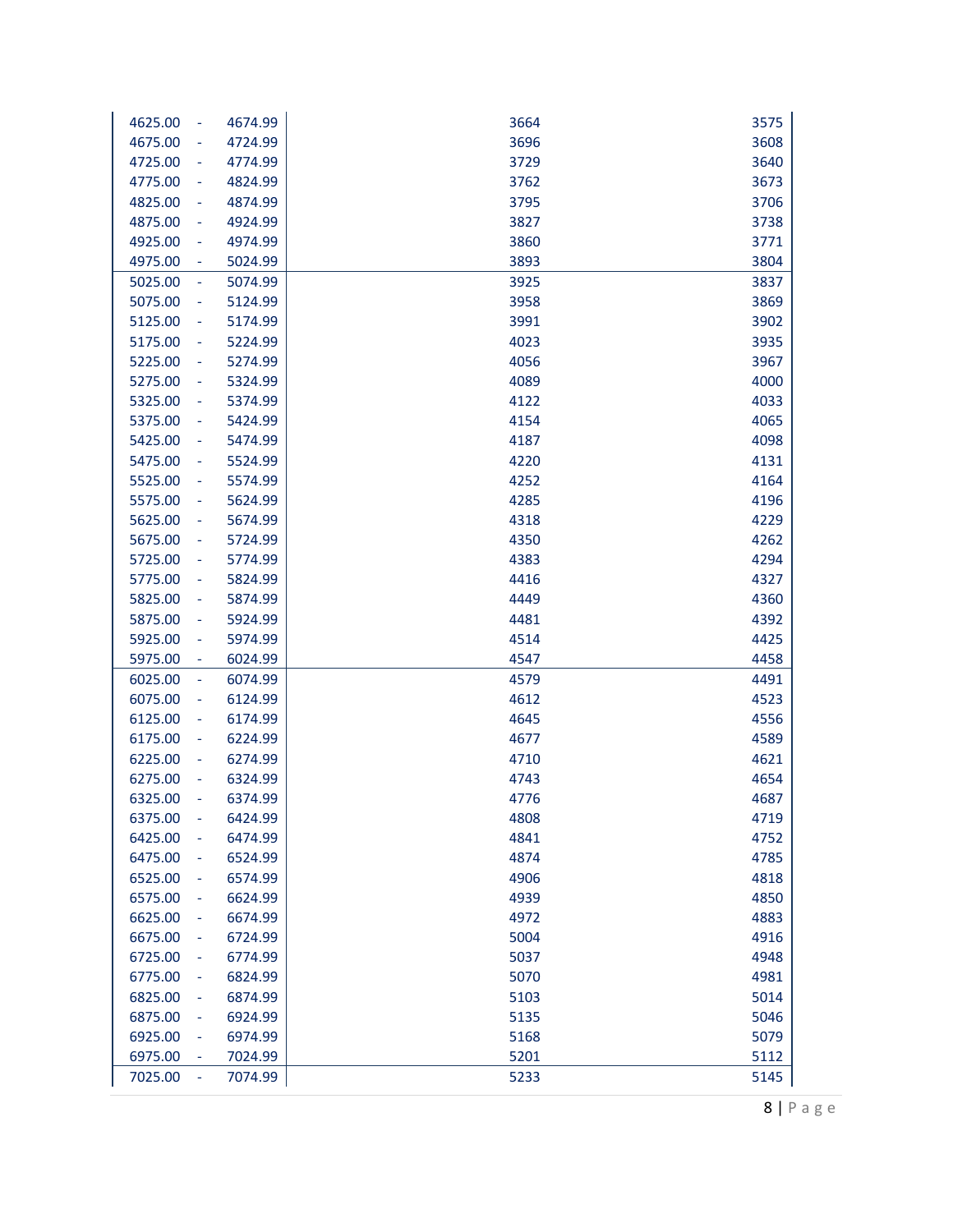| 7075.00<br>$\sim$                   | 7124.99 | 5266 | 5177 |
|-------------------------------------|---------|------|------|
| 7125.00<br>$\overline{\phantom{a}}$ | 7174.99 | 5299 | 5210 |
| 7175.00<br>$\overline{\phantom{a}}$ | 7224.99 | 5331 | 5243 |
| 7225.00<br>$\blacksquare$           | 7274.99 | 5364 | 5275 |
| 7275.00<br>$\equiv$                 | 7324.99 | 5397 | 5308 |
| 7325.00<br>$\overline{\phantom{a}}$ | 7374.99 | 5430 | 5341 |
| 7375.00<br>$\equiv$                 | 7424.99 | 5462 | 5373 |
| 7425.00<br>$\overline{\phantom{a}}$ | 7474.99 | 5495 | 5406 |
| 7475.00<br>$\overline{\phantom{a}}$ | 7524.99 | 5528 | 5439 |
| 7525.00<br>$\overline{\phantom{a}}$ | 7574.99 | 5560 | 5472 |
| 7575.00<br>$\blacksquare$           | 7624.99 | 5593 | 5504 |
| 7625.00<br>$\blacksquare$           | 7674.99 | 5626 | 5537 |
| 7675.00<br>$\overline{\phantom{a}}$ | 7724.99 | 5658 | 5570 |
| 7725.00<br>$\sim$                   | 7774.99 | 5691 | 5602 |
| 7775.00<br>$\sim$                   | 7824.99 | 5724 | 5635 |
| 7825.00<br>$\sim$                   | 7874.99 | 5757 | 5668 |
| 7875.00<br>$\sim$                   | 7924.99 | 5789 | 5700 |
| 7925.00<br>$\overline{\phantom{a}}$ | 7974.99 | 5822 | 5733 |
| 7975.00<br>$\blacksquare$           | 8024.99 | 5855 | 5766 |
| 8025.00<br>$\overline{\phantom{a}}$ | 8074.99 | 5887 | 5799 |
| 8075.00<br>۰                        | 8124.99 | 5920 | 5831 |
| 8125.00<br>$\blacksquare$           | 8174.99 | 5953 | 5864 |
| 8175.00<br>$\overline{\phantom{a}}$ | 8224.99 | 5985 | 5896 |
| 8225.00<br>$\equiv$                 | 8274.99 | 6018 | 5927 |
| 8275.00<br>$\overline{\phantom{a}}$ | 8324.99 | 6051 | 5959 |
| 8325.00<br>$\blacksquare$           | 8374.99 | 6084 | 5991 |
| 8375.00<br>$\overline{\phantom{a}}$ | 8424.99 | 6116 | 6022 |
| 8425.00<br>$\overline{\phantom{a}}$ | 8474.99 | 6149 | 6054 |
| 8475.00<br>$\overline{\phantom{a}}$ | 8524.99 | 6182 | 6086 |
| 8525.00<br>$\blacksquare$           | 8574.99 | 6213 | 6117 |
| 8575.00<br>$\blacksquare$           | 8624.99 | 6245 | 6149 |
| 8625.00<br>$\overline{\phantom{a}}$ | 8674.99 | 6277 | 6181 |
| 8675.00<br>÷                        | 8724.99 | 6308 | 6213 |
| 8725.00<br>÷                        | 8774.99 | 6340 | 6244 |
| 8775.00                             | 8824.99 | 6372 | 6276 |
| 8825.00<br>÷                        | 8874.99 | 6404 | 6308 |
| 8875.00<br>÷                        | 8924.99 | 6435 | 6339 |
| 8925.00<br>÷                        | 8974.99 | 6467 | 6371 |
| 8975.00<br>$\overline{\phantom{a}}$ | 9024.99 | 6499 | 6403 |
| 9025.00<br>$\blacksquare$           | 9074.99 | 6530 | 6434 |
| 9075.00<br>÷                        | 9124.99 | 6562 | 6466 |
| 9125.00<br>۰                        | 9174.99 | 6594 | 6498 |
| 9175.00<br>۰                        | 9224.99 | 6625 | 6530 |
| 9225.00<br>÷                        | 9274.99 | 6657 | 6561 |
| 9275.00<br>÷                        | 9324.99 | 6689 | 6593 |
| 9325.00<br>۰                        | 9374.99 | 6721 | 6625 |
| 9375.00<br>÷                        | 9424.99 | 6752 | 6656 |
| 9425.00<br>÷                        | 9474.99 | 6784 | 6688 |
| 9475.00<br>÷                        | 9524.99 | 6816 | 6720 |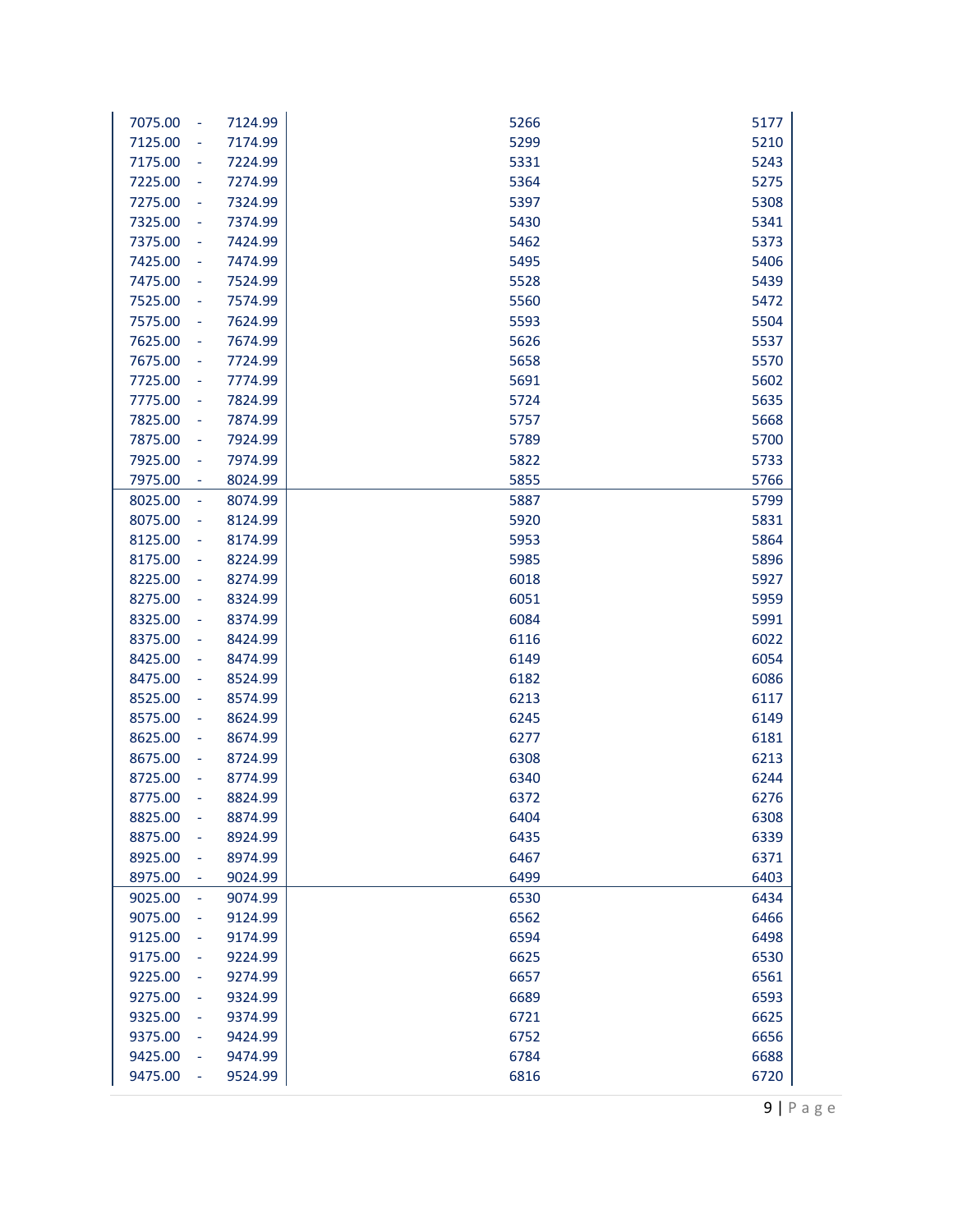| 9525.00<br>$\blacksquare$            | 9574.99              | 6847         | 6751         |
|--------------------------------------|----------------------|--------------|--------------|
| 9575.00                              | 9624.99              | 6879         | 6783         |
| 9625.00<br>÷                         | 9674.99              | 6911         | 6815         |
| 9675.00<br>÷                         | 9724.99              | 6942         | 6847         |
| 9725.00<br>$\blacksquare$            | 9774.99              | 6974         | 6878         |
| 9775.00<br>$\blacksquare$            | 9824.99              | 7006         | 6910         |
| 9825.00<br>$\overline{\phantom{a}}$  | 9874.99              | 7038         | 6942         |
| 9875.00<br>$\overline{\phantom{a}}$  | 9924.99              | 7069         | 6973         |
| 9925.00<br>$\overline{\phantom{a}}$  | 9974.99              | 7101         | 7005         |
| 9975.00<br>÷                         | 10024.99             | 7133         | 7037         |
| 10025.00<br>÷                        | 10074.99             | 7164         | 7068         |
| 10075.00<br>÷                        | 10124.99             | 7196         | 7100         |
| 10125.00<br>÷                        | 10174.99             | 7228         | 7132         |
| 10175.00<br>$\overline{\phantom{a}}$ | 10224.99             | 7259         | 7164         |
| 10225.00<br>$\blacksquare$           | 10274.99             | 7291         | 7195         |
| 10275.00<br>$\overline{\phantom{a}}$ | 10324.99             | 7323         | 7227         |
| 10325.00<br>$\blacksquare$           | 10374.99             | 7355         | 7259         |
| 10375.00<br>÷                        | 10424.99             | 7386         | 7290         |
| 10425.00<br>÷                        | 10474.99             | 7418         | 7322         |
| 10475.00<br>÷                        | 10524.99             | 7450         | 7354         |
| 10525.00<br>÷                        | 10574.99             | 7481         | 7385         |
| 10575.00<br>$\blacksquare$           | 10624.99             | 7513         | 7417         |
| 10625.00<br>$\blacksquare$           | 10674.99             | 7545         | 7449         |
| 10675.00<br>$\overline{\phantom{a}}$ | 10724.99             | 7576         | 7481         |
| 10725.00<br>$\blacksquare$           | 10774.99             | 7608         | 7512         |
| 10775.00<br>÷                        | 10824.99             | 7640         | 7544         |
| 10825.00<br>÷,                       | 10874.99             | 7672         | 7576         |
| 10875.00<br>÷                        | 10924.99             | 7703         | 7607         |
| 10925.00<br>÷                        | 10974.99             | 7735         | 7639         |
| 10975.00<br>÷                        | 11024.99             | 7767         | 7671         |
| 11025.00<br>$\overline{\phantom{a}}$ | 11074.99             | 7798         | 7702         |
| 11075.00<br>$\blacksquare$           | 11124.99             | 7830         | 7734         |
| 11125.00<br>$\overline{\phantom{a}}$ | 11174.99             | 7862         | 7766         |
| 11175.00                             | 11224.99             | 7893         | 7798         |
| 11225.00                             | 11274.99             | 7925         | 7829         |
| 11275.00<br>$\overline{\phantom{a}}$ | 11324.99             | 7957         | 7861         |
| 11325.00                             | 11374.99             | 7989         | 7893         |
| 11375.00<br>÷                        | 11424.99             | 8020         | 7924         |
| 11425.00                             | 11474.99             | 8052         | 7956         |
| 11475.00                             | 11524.99             | 8084         | 7988         |
| 11525.00                             | 11574.99             | 8115         | 8019         |
| 11575.00<br>11625.00                 | 11624.99<br>11674.99 | 8147         | 8051         |
| 11675.00                             |                      | 8179<br>8210 | 8083         |
| ÷<br>11725.00                        | 11724.99<br>11774.99 | 8242         | 8115<br>8146 |
| ÷<br>11775.00                        |                      | 8274         | 8178         |
| $\blacksquare$<br>11825.00           | 11824.99<br>11874.99 | 8306         | 8210         |
| 11875.00                             | 11924.99             | 8337         | 8241         |
| 11925.00                             | 11974.99             | 8369         |              |
|                                      |                      |              | 8273         |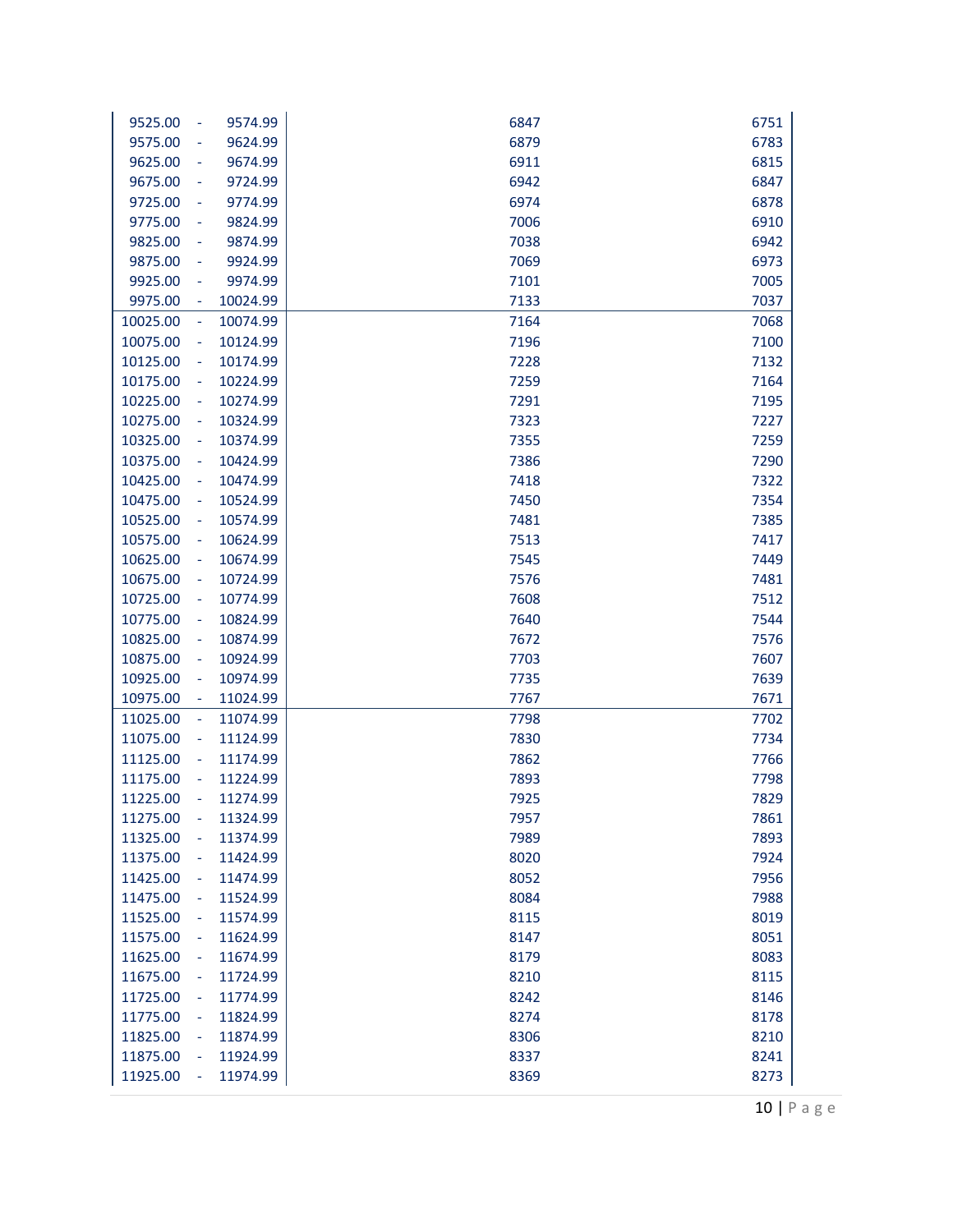| 11975.00                             | 12024.99 | 8401  | 8305 |
|--------------------------------------|----------|-------|------|
| 12025.00                             | 12074.99 | 8432  | 8336 |
| 12075.00<br>÷                        | 12124.99 | 8464  | 8368 |
| 12125.00<br>÷                        | 12174.99 | 8496  | 8400 |
| 12175.00                             | 12224.99 | 8527  | 8432 |
| 12225.00<br>۰                        | 12274.99 | 8563  | 8467 |
| 12275.00<br>÷                        | 12324.99 | 8594  | 8498 |
| 12325.00<br>$\overline{\phantom{a}}$ | 12374.99 | 8629  | 8533 |
| 12375.00<br>$\blacksquare$           | 12424.99 | 8664  | 8568 |
| 12425.00<br>$\blacksquare$           | 12474.99 | 8698  | 8602 |
| 12475.00<br>÷                        | 12524.99 | 8733  | 8637 |
| 12525.00<br>÷,                       | 12574.99 | 8768  | 8672 |
| 12575.00<br>÷                        | 12624.99 | 8803  | 8707 |
| 12625.00<br>۰                        | 12674.99 | 8838  | 8742 |
| 12675.00<br>$\blacksquare$           | 12724.99 | 8872  | 8776 |
| 12725.00<br>$\blacksquare$           | 12774.99 | 8907  | 8811 |
| 12775.00<br>$\blacksquare$           | 12824.99 | 8942  | 8846 |
| 12825.00<br>$\blacksquare$           | 12874.99 | 8977  | 8881 |
| 12875.00<br>÷                        | 12924.99 | 9012  | 8916 |
| 12925.00<br>÷                        | 12974.99 | 9046  | 8950 |
| 12975.00<br>$\blacksquare$           | 13024.99 | 9081  | 8985 |
| 13025.00<br>$\blacksquare$           | 13074.99 | 9116  | 9020 |
| 13075.00<br>$\blacksquare$           | 13124.99 | 9151  | 9055 |
| 13125.00<br>$\overline{\phantom{a}}$ | 13174.99 | 9186  | 9090 |
| 13175.00<br>$\blacksquare$           | 13224.99 | 9220  | 9124 |
| 13225.00<br>÷                        | 13274.99 | 9255  | 9159 |
| 13275.00<br>÷,                       | 13324.99 | 9290  | 9194 |
| 13325.00<br>÷                        | 13374.99 | 9325  | 9229 |
| 13375.00<br>۰                        | 13424.99 | 9360  | 9264 |
| 13425.00<br>÷                        | 13474.99 | 9394  | 9298 |
| 13475.00<br>÷                        | 13524.99 | 9429  | 9333 |
| 13525.00                             | 13574.99 | 9464  | 9368 |
| 13575.00                             | 13624.99 | 9499  | 9403 |
| 13625.00                             | 13674.99 | 9534  | 9438 |
| 13675.00                             | 13724.99 | 9568  | 9472 |
| 13725.00<br>÷                        | 13774.99 | 9603  | 9507 |
| 13775.00                             | 13824.99 | 9638  | 9542 |
| 13825.00<br>÷                        | 13874.99 | 9673  | 9577 |
| 13875.00<br>÷                        | 13924.99 | 9708  | 9612 |
| 13925.00                             | 13974.99 | 9742  | 9646 |
| 13975.00                             | 14024.99 | 9777  | 9681 |
| 14025.00                             | 14074.99 | 9812  | 9716 |
| 14075.00                             | 14124.99 | 9847  | 9751 |
| 14125.00<br>÷                        | 14174.99 | 9882  | 9786 |
| 14175.00<br>÷                        | 14224.99 | 9916  | 9820 |
| 14225.00<br>$\blacksquare$           | 14274.99 | 9951  | 9855 |
| 14275.00<br>$\blacksquare$           | 14324.99 | 9986  | 9890 |
| 14325.00                             | 14374.99 | 10021 | 9925 |
| 14375.00                             | 14424.99 | 10056 |      |
|                                      |          |       | 9960 |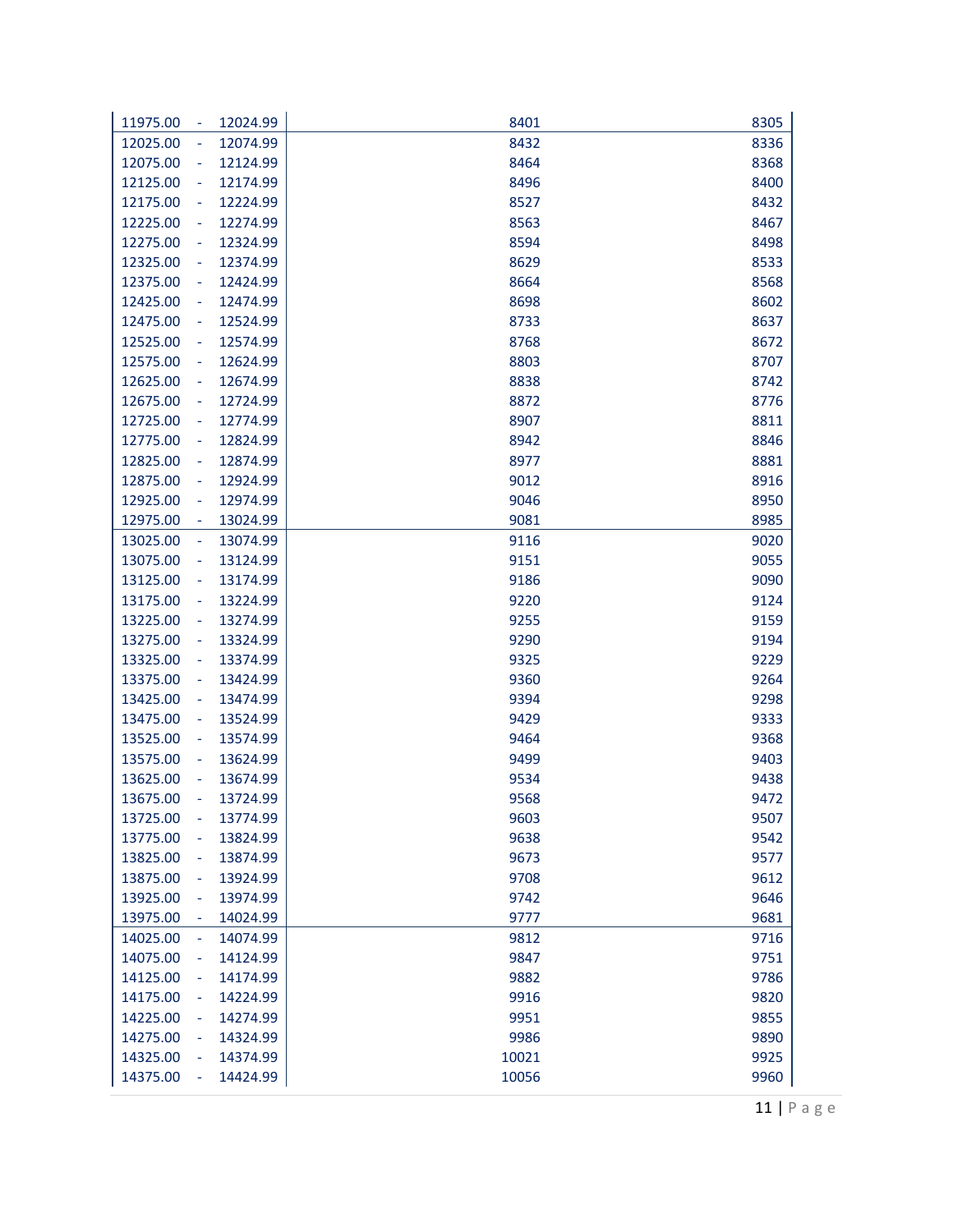| 14474.99<br>9994<br>14425.00<br>10090<br>$\sim$<br>14475.00<br>14524.99<br>10125<br>10029<br>$\blacksquare$<br>14574.99<br>10064<br>14525.00<br>10160<br>$\blacksquare$<br>14575.00<br>14624.99<br>10195<br>10099<br>$\blacksquare$<br>14625.00<br>14674.99<br>10230<br>10134<br>$\blacksquare$<br>14675.00<br>14724.99<br>10264<br>10168<br>$\blacksquare$<br>14725.00<br>14774.99<br>10299<br>10203<br>$\overline{\phantom{a}}$<br>14775.00<br>14824.99<br>10334<br>10238<br>$\blacksquare$<br>14825.00<br>14874.99<br>10273<br>10369<br>$\blacksquare$<br>14875.00<br>14924.99<br>10404<br>10307<br>$\blacksquare$<br>14925.00<br>14974.99<br>10438<br>10338<br>$\blacksquare$<br>14975.00<br>15024.99<br>10473<br>10368<br>$\blacksquare$<br>15025.00<br>15074.99<br>10508<br>10399<br>$\Box$<br>15075.00<br>10543<br>10430<br>15124.99<br>$\blacksquare$<br>15125.00<br>15174.99<br>10578<br>10461<br>$\blacksquare$<br>15175.00<br>15224.99<br>10492<br>10612<br>$\blacksquare$<br>15225.00<br>15274.99<br>10647<br>10522<br>÷<br>15275.00<br>15324.99<br>10678<br>10553<br>÷<br>15325.00<br>15374.99<br>10709<br>10584<br>$\blacksquare$<br>15375.00<br>15424.99<br>10739<br>10615<br>÷<br>15425.00<br>15474.99<br>10770<br>10646<br>÷<br>15475.00<br>15524.99<br>10801<br>10676<br>÷<br>15525.00<br>15574.99<br>10832<br>10707<br>$\blacksquare$<br>15575.00<br>15624.99<br>10738<br>10863<br>$\blacksquare$<br>15625.00<br>15674.99<br>10893<br>10769<br>$\blacksquare$<br>15675.00<br>10924<br>10800<br>15724.99<br>$\blacksquare$<br>15725.00<br>15774.99<br>10955<br>10830<br>$\blacksquare$<br>15775.00<br>15824.99<br>10986<br>10861<br>$\blacksquare$<br>15825.00<br>15874.99<br>11017<br>10892<br>$\blacksquare$<br>15875.00<br>11047<br>10923<br>15924.99<br>$\blacksquare$<br>15925.00<br>15974.99<br>11078<br>10954<br>$\blacksquare$<br>15975.00<br>16024.99<br>11109<br>10984<br>$\blacksquare$<br>16025.00<br>16074.99<br>11140<br>11015<br>÷<br>16075.00<br>16124.99<br>11171<br>11046<br>÷<br>16125.00<br>16174.99<br>11201<br>11077<br>16175.00<br>16224.99<br>11108<br>11232<br>$\overline{\phantom{a}}$<br>11263<br>11138<br>16225.00<br>16274.99<br>÷<br>11169<br>16275.00<br>16324.99<br>11294<br>$\overline{\phantom{a}}$<br>11200<br>16325.00<br>16374.99<br>11325<br>$\blacksquare$<br>16375.00<br>11231<br>16424.99<br>11355<br>$\blacksquare$<br>16425.00<br>11262<br>16474.99<br>11386<br>$\blacksquare$<br>16475.00<br>16524.99<br>11292<br>11417<br>$\blacksquare$<br>16525.00<br>16574.99<br>11323<br>11448<br>÷<br>16575.00<br>16624.99<br>11354<br>11479<br>÷<br>16625.00<br>11385<br>16674.99<br>11509<br>÷<br>16675.00<br>16724.99<br>11540<br>11416<br>$\blacksquare$<br>16725.00<br>16774.99<br>11570<br>11446<br>$\blacksquare$<br>16775.00<br>11601<br>11476<br>16824.99<br>$\blacksquare$<br>16825.00<br>16874.99<br>11506<br>11631<br>÷ |  |  |
|-----------------------------------------------------------------------------------------------------------------------------------------------------------------------------------------------------------------------------------------------------------------------------------------------------------------------------------------------------------------------------------------------------------------------------------------------------------------------------------------------------------------------------------------------------------------------------------------------------------------------------------------------------------------------------------------------------------------------------------------------------------------------------------------------------------------------------------------------------------------------------------------------------------------------------------------------------------------------------------------------------------------------------------------------------------------------------------------------------------------------------------------------------------------------------------------------------------------------------------------------------------------------------------------------------------------------------------------------------------------------------------------------------------------------------------------------------------------------------------------------------------------------------------------------------------------------------------------------------------------------------------------------------------------------------------------------------------------------------------------------------------------------------------------------------------------------------------------------------------------------------------------------------------------------------------------------------------------------------------------------------------------------------------------------------------------------------------------------------------------------------------------------------------------------------------------------------------------------------------------------------------------------------------------------------------------------------------------------------------------------------------------------------------------------------------------------------------------------------------------------------------------------------------------------------------------------------------------------------------------------------------------------------------------------------------------------------------------------------------------------------------------------------------------------------------------------------------------------------------------------------------------|--|--|
|                                                                                                                                                                                                                                                                                                                                                                                                                                                                                                                                                                                                                                                                                                                                                                                                                                                                                                                                                                                                                                                                                                                                                                                                                                                                                                                                                                                                                                                                                                                                                                                                                                                                                                                                                                                                                                                                                                                                                                                                                                                                                                                                                                                                                                                                                                                                                                                                                                                                                                                                                                                                                                                                                                                                                                                                                                                                                         |  |  |
|                                                                                                                                                                                                                                                                                                                                                                                                                                                                                                                                                                                                                                                                                                                                                                                                                                                                                                                                                                                                                                                                                                                                                                                                                                                                                                                                                                                                                                                                                                                                                                                                                                                                                                                                                                                                                                                                                                                                                                                                                                                                                                                                                                                                                                                                                                                                                                                                                                                                                                                                                                                                                                                                                                                                                                                                                                                                                         |  |  |
|                                                                                                                                                                                                                                                                                                                                                                                                                                                                                                                                                                                                                                                                                                                                                                                                                                                                                                                                                                                                                                                                                                                                                                                                                                                                                                                                                                                                                                                                                                                                                                                                                                                                                                                                                                                                                                                                                                                                                                                                                                                                                                                                                                                                                                                                                                                                                                                                                                                                                                                                                                                                                                                                                                                                                                                                                                                                                         |  |  |
|                                                                                                                                                                                                                                                                                                                                                                                                                                                                                                                                                                                                                                                                                                                                                                                                                                                                                                                                                                                                                                                                                                                                                                                                                                                                                                                                                                                                                                                                                                                                                                                                                                                                                                                                                                                                                                                                                                                                                                                                                                                                                                                                                                                                                                                                                                                                                                                                                                                                                                                                                                                                                                                                                                                                                                                                                                                                                         |  |  |
|                                                                                                                                                                                                                                                                                                                                                                                                                                                                                                                                                                                                                                                                                                                                                                                                                                                                                                                                                                                                                                                                                                                                                                                                                                                                                                                                                                                                                                                                                                                                                                                                                                                                                                                                                                                                                                                                                                                                                                                                                                                                                                                                                                                                                                                                                                                                                                                                                                                                                                                                                                                                                                                                                                                                                                                                                                                                                         |  |  |
|                                                                                                                                                                                                                                                                                                                                                                                                                                                                                                                                                                                                                                                                                                                                                                                                                                                                                                                                                                                                                                                                                                                                                                                                                                                                                                                                                                                                                                                                                                                                                                                                                                                                                                                                                                                                                                                                                                                                                                                                                                                                                                                                                                                                                                                                                                                                                                                                                                                                                                                                                                                                                                                                                                                                                                                                                                                                                         |  |  |
|                                                                                                                                                                                                                                                                                                                                                                                                                                                                                                                                                                                                                                                                                                                                                                                                                                                                                                                                                                                                                                                                                                                                                                                                                                                                                                                                                                                                                                                                                                                                                                                                                                                                                                                                                                                                                                                                                                                                                                                                                                                                                                                                                                                                                                                                                                                                                                                                                                                                                                                                                                                                                                                                                                                                                                                                                                                                                         |  |  |
|                                                                                                                                                                                                                                                                                                                                                                                                                                                                                                                                                                                                                                                                                                                                                                                                                                                                                                                                                                                                                                                                                                                                                                                                                                                                                                                                                                                                                                                                                                                                                                                                                                                                                                                                                                                                                                                                                                                                                                                                                                                                                                                                                                                                                                                                                                                                                                                                                                                                                                                                                                                                                                                                                                                                                                                                                                                                                         |  |  |
|                                                                                                                                                                                                                                                                                                                                                                                                                                                                                                                                                                                                                                                                                                                                                                                                                                                                                                                                                                                                                                                                                                                                                                                                                                                                                                                                                                                                                                                                                                                                                                                                                                                                                                                                                                                                                                                                                                                                                                                                                                                                                                                                                                                                                                                                                                                                                                                                                                                                                                                                                                                                                                                                                                                                                                                                                                                                                         |  |  |
|                                                                                                                                                                                                                                                                                                                                                                                                                                                                                                                                                                                                                                                                                                                                                                                                                                                                                                                                                                                                                                                                                                                                                                                                                                                                                                                                                                                                                                                                                                                                                                                                                                                                                                                                                                                                                                                                                                                                                                                                                                                                                                                                                                                                                                                                                                                                                                                                                                                                                                                                                                                                                                                                                                                                                                                                                                                                                         |  |  |
|                                                                                                                                                                                                                                                                                                                                                                                                                                                                                                                                                                                                                                                                                                                                                                                                                                                                                                                                                                                                                                                                                                                                                                                                                                                                                                                                                                                                                                                                                                                                                                                                                                                                                                                                                                                                                                                                                                                                                                                                                                                                                                                                                                                                                                                                                                                                                                                                                                                                                                                                                                                                                                                                                                                                                                                                                                                                                         |  |  |
|                                                                                                                                                                                                                                                                                                                                                                                                                                                                                                                                                                                                                                                                                                                                                                                                                                                                                                                                                                                                                                                                                                                                                                                                                                                                                                                                                                                                                                                                                                                                                                                                                                                                                                                                                                                                                                                                                                                                                                                                                                                                                                                                                                                                                                                                                                                                                                                                                                                                                                                                                                                                                                                                                                                                                                                                                                                                                         |  |  |
|                                                                                                                                                                                                                                                                                                                                                                                                                                                                                                                                                                                                                                                                                                                                                                                                                                                                                                                                                                                                                                                                                                                                                                                                                                                                                                                                                                                                                                                                                                                                                                                                                                                                                                                                                                                                                                                                                                                                                                                                                                                                                                                                                                                                                                                                                                                                                                                                                                                                                                                                                                                                                                                                                                                                                                                                                                                                                         |  |  |
|                                                                                                                                                                                                                                                                                                                                                                                                                                                                                                                                                                                                                                                                                                                                                                                                                                                                                                                                                                                                                                                                                                                                                                                                                                                                                                                                                                                                                                                                                                                                                                                                                                                                                                                                                                                                                                                                                                                                                                                                                                                                                                                                                                                                                                                                                                                                                                                                                                                                                                                                                                                                                                                                                                                                                                                                                                                                                         |  |  |
|                                                                                                                                                                                                                                                                                                                                                                                                                                                                                                                                                                                                                                                                                                                                                                                                                                                                                                                                                                                                                                                                                                                                                                                                                                                                                                                                                                                                                                                                                                                                                                                                                                                                                                                                                                                                                                                                                                                                                                                                                                                                                                                                                                                                                                                                                                                                                                                                                                                                                                                                                                                                                                                                                                                                                                                                                                                                                         |  |  |
|                                                                                                                                                                                                                                                                                                                                                                                                                                                                                                                                                                                                                                                                                                                                                                                                                                                                                                                                                                                                                                                                                                                                                                                                                                                                                                                                                                                                                                                                                                                                                                                                                                                                                                                                                                                                                                                                                                                                                                                                                                                                                                                                                                                                                                                                                                                                                                                                                                                                                                                                                                                                                                                                                                                                                                                                                                                                                         |  |  |
|                                                                                                                                                                                                                                                                                                                                                                                                                                                                                                                                                                                                                                                                                                                                                                                                                                                                                                                                                                                                                                                                                                                                                                                                                                                                                                                                                                                                                                                                                                                                                                                                                                                                                                                                                                                                                                                                                                                                                                                                                                                                                                                                                                                                                                                                                                                                                                                                                                                                                                                                                                                                                                                                                                                                                                                                                                                                                         |  |  |
|                                                                                                                                                                                                                                                                                                                                                                                                                                                                                                                                                                                                                                                                                                                                                                                                                                                                                                                                                                                                                                                                                                                                                                                                                                                                                                                                                                                                                                                                                                                                                                                                                                                                                                                                                                                                                                                                                                                                                                                                                                                                                                                                                                                                                                                                                                                                                                                                                                                                                                                                                                                                                                                                                                                                                                                                                                                                                         |  |  |
|                                                                                                                                                                                                                                                                                                                                                                                                                                                                                                                                                                                                                                                                                                                                                                                                                                                                                                                                                                                                                                                                                                                                                                                                                                                                                                                                                                                                                                                                                                                                                                                                                                                                                                                                                                                                                                                                                                                                                                                                                                                                                                                                                                                                                                                                                                                                                                                                                                                                                                                                                                                                                                                                                                                                                                                                                                                                                         |  |  |
|                                                                                                                                                                                                                                                                                                                                                                                                                                                                                                                                                                                                                                                                                                                                                                                                                                                                                                                                                                                                                                                                                                                                                                                                                                                                                                                                                                                                                                                                                                                                                                                                                                                                                                                                                                                                                                                                                                                                                                                                                                                                                                                                                                                                                                                                                                                                                                                                                                                                                                                                                                                                                                                                                                                                                                                                                                                                                         |  |  |
|                                                                                                                                                                                                                                                                                                                                                                                                                                                                                                                                                                                                                                                                                                                                                                                                                                                                                                                                                                                                                                                                                                                                                                                                                                                                                                                                                                                                                                                                                                                                                                                                                                                                                                                                                                                                                                                                                                                                                                                                                                                                                                                                                                                                                                                                                                                                                                                                                                                                                                                                                                                                                                                                                                                                                                                                                                                                                         |  |  |
|                                                                                                                                                                                                                                                                                                                                                                                                                                                                                                                                                                                                                                                                                                                                                                                                                                                                                                                                                                                                                                                                                                                                                                                                                                                                                                                                                                                                                                                                                                                                                                                                                                                                                                                                                                                                                                                                                                                                                                                                                                                                                                                                                                                                                                                                                                                                                                                                                                                                                                                                                                                                                                                                                                                                                                                                                                                                                         |  |  |
|                                                                                                                                                                                                                                                                                                                                                                                                                                                                                                                                                                                                                                                                                                                                                                                                                                                                                                                                                                                                                                                                                                                                                                                                                                                                                                                                                                                                                                                                                                                                                                                                                                                                                                                                                                                                                                                                                                                                                                                                                                                                                                                                                                                                                                                                                                                                                                                                                                                                                                                                                                                                                                                                                                                                                                                                                                                                                         |  |  |
|                                                                                                                                                                                                                                                                                                                                                                                                                                                                                                                                                                                                                                                                                                                                                                                                                                                                                                                                                                                                                                                                                                                                                                                                                                                                                                                                                                                                                                                                                                                                                                                                                                                                                                                                                                                                                                                                                                                                                                                                                                                                                                                                                                                                                                                                                                                                                                                                                                                                                                                                                                                                                                                                                                                                                                                                                                                                                         |  |  |
|                                                                                                                                                                                                                                                                                                                                                                                                                                                                                                                                                                                                                                                                                                                                                                                                                                                                                                                                                                                                                                                                                                                                                                                                                                                                                                                                                                                                                                                                                                                                                                                                                                                                                                                                                                                                                                                                                                                                                                                                                                                                                                                                                                                                                                                                                                                                                                                                                                                                                                                                                                                                                                                                                                                                                                                                                                                                                         |  |  |
|                                                                                                                                                                                                                                                                                                                                                                                                                                                                                                                                                                                                                                                                                                                                                                                                                                                                                                                                                                                                                                                                                                                                                                                                                                                                                                                                                                                                                                                                                                                                                                                                                                                                                                                                                                                                                                                                                                                                                                                                                                                                                                                                                                                                                                                                                                                                                                                                                                                                                                                                                                                                                                                                                                                                                                                                                                                                                         |  |  |
|                                                                                                                                                                                                                                                                                                                                                                                                                                                                                                                                                                                                                                                                                                                                                                                                                                                                                                                                                                                                                                                                                                                                                                                                                                                                                                                                                                                                                                                                                                                                                                                                                                                                                                                                                                                                                                                                                                                                                                                                                                                                                                                                                                                                                                                                                                                                                                                                                                                                                                                                                                                                                                                                                                                                                                                                                                                                                         |  |  |
|                                                                                                                                                                                                                                                                                                                                                                                                                                                                                                                                                                                                                                                                                                                                                                                                                                                                                                                                                                                                                                                                                                                                                                                                                                                                                                                                                                                                                                                                                                                                                                                                                                                                                                                                                                                                                                                                                                                                                                                                                                                                                                                                                                                                                                                                                                                                                                                                                                                                                                                                                                                                                                                                                                                                                                                                                                                                                         |  |  |
|                                                                                                                                                                                                                                                                                                                                                                                                                                                                                                                                                                                                                                                                                                                                                                                                                                                                                                                                                                                                                                                                                                                                                                                                                                                                                                                                                                                                                                                                                                                                                                                                                                                                                                                                                                                                                                                                                                                                                                                                                                                                                                                                                                                                                                                                                                                                                                                                                                                                                                                                                                                                                                                                                                                                                                                                                                                                                         |  |  |
|                                                                                                                                                                                                                                                                                                                                                                                                                                                                                                                                                                                                                                                                                                                                                                                                                                                                                                                                                                                                                                                                                                                                                                                                                                                                                                                                                                                                                                                                                                                                                                                                                                                                                                                                                                                                                                                                                                                                                                                                                                                                                                                                                                                                                                                                                                                                                                                                                                                                                                                                                                                                                                                                                                                                                                                                                                                                                         |  |  |
|                                                                                                                                                                                                                                                                                                                                                                                                                                                                                                                                                                                                                                                                                                                                                                                                                                                                                                                                                                                                                                                                                                                                                                                                                                                                                                                                                                                                                                                                                                                                                                                                                                                                                                                                                                                                                                                                                                                                                                                                                                                                                                                                                                                                                                                                                                                                                                                                                                                                                                                                                                                                                                                                                                                                                                                                                                                                                         |  |  |
|                                                                                                                                                                                                                                                                                                                                                                                                                                                                                                                                                                                                                                                                                                                                                                                                                                                                                                                                                                                                                                                                                                                                                                                                                                                                                                                                                                                                                                                                                                                                                                                                                                                                                                                                                                                                                                                                                                                                                                                                                                                                                                                                                                                                                                                                                                                                                                                                                                                                                                                                                                                                                                                                                                                                                                                                                                                                                         |  |  |
|                                                                                                                                                                                                                                                                                                                                                                                                                                                                                                                                                                                                                                                                                                                                                                                                                                                                                                                                                                                                                                                                                                                                                                                                                                                                                                                                                                                                                                                                                                                                                                                                                                                                                                                                                                                                                                                                                                                                                                                                                                                                                                                                                                                                                                                                                                                                                                                                                                                                                                                                                                                                                                                                                                                                                                                                                                                                                         |  |  |
|                                                                                                                                                                                                                                                                                                                                                                                                                                                                                                                                                                                                                                                                                                                                                                                                                                                                                                                                                                                                                                                                                                                                                                                                                                                                                                                                                                                                                                                                                                                                                                                                                                                                                                                                                                                                                                                                                                                                                                                                                                                                                                                                                                                                                                                                                                                                                                                                                                                                                                                                                                                                                                                                                                                                                                                                                                                                                         |  |  |
|                                                                                                                                                                                                                                                                                                                                                                                                                                                                                                                                                                                                                                                                                                                                                                                                                                                                                                                                                                                                                                                                                                                                                                                                                                                                                                                                                                                                                                                                                                                                                                                                                                                                                                                                                                                                                                                                                                                                                                                                                                                                                                                                                                                                                                                                                                                                                                                                                                                                                                                                                                                                                                                                                                                                                                                                                                                                                         |  |  |
|                                                                                                                                                                                                                                                                                                                                                                                                                                                                                                                                                                                                                                                                                                                                                                                                                                                                                                                                                                                                                                                                                                                                                                                                                                                                                                                                                                                                                                                                                                                                                                                                                                                                                                                                                                                                                                                                                                                                                                                                                                                                                                                                                                                                                                                                                                                                                                                                                                                                                                                                                                                                                                                                                                                                                                                                                                                                                         |  |  |
|                                                                                                                                                                                                                                                                                                                                                                                                                                                                                                                                                                                                                                                                                                                                                                                                                                                                                                                                                                                                                                                                                                                                                                                                                                                                                                                                                                                                                                                                                                                                                                                                                                                                                                                                                                                                                                                                                                                                                                                                                                                                                                                                                                                                                                                                                                                                                                                                                                                                                                                                                                                                                                                                                                                                                                                                                                                                                         |  |  |
|                                                                                                                                                                                                                                                                                                                                                                                                                                                                                                                                                                                                                                                                                                                                                                                                                                                                                                                                                                                                                                                                                                                                                                                                                                                                                                                                                                                                                                                                                                                                                                                                                                                                                                                                                                                                                                                                                                                                                                                                                                                                                                                                                                                                                                                                                                                                                                                                                                                                                                                                                                                                                                                                                                                                                                                                                                                                                         |  |  |
|                                                                                                                                                                                                                                                                                                                                                                                                                                                                                                                                                                                                                                                                                                                                                                                                                                                                                                                                                                                                                                                                                                                                                                                                                                                                                                                                                                                                                                                                                                                                                                                                                                                                                                                                                                                                                                                                                                                                                                                                                                                                                                                                                                                                                                                                                                                                                                                                                                                                                                                                                                                                                                                                                                                                                                                                                                                                                         |  |  |
|                                                                                                                                                                                                                                                                                                                                                                                                                                                                                                                                                                                                                                                                                                                                                                                                                                                                                                                                                                                                                                                                                                                                                                                                                                                                                                                                                                                                                                                                                                                                                                                                                                                                                                                                                                                                                                                                                                                                                                                                                                                                                                                                                                                                                                                                                                                                                                                                                                                                                                                                                                                                                                                                                                                                                                                                                                                                                         |  |  |
|                                                                                                                                                                                                                                                                                                                                                                                                                                                                                                                                                                                                                                                                                                                                                                                                                                                                                                                                                                                                                                                                                                                                                                                                                                                                                                                                                                                                                                                                                                                                                                                                                                                                                                                                                                                                                                                                                                                                                                                                                                                                                                                                                                                                                                                                                                                                                                                                                                                                                                                                                                                                                                                                                                                                                                                                                                                                                         |  |  |
|                                                                                                                                                                                                                                                                                                                                                                                                                                                                                                                                                                                                                                                                                                                                                                                                                                                                                                                                                                                                                                                                                                                                                                                                                                                                                                                                                                                                                                                                                                                                                                                                                                                                                                                                                                                                                                                                                                                                                                                                                                                                                                                                                                                                                                                                                                                                                                                                                                                                                                                                                                                                                                                                                                                                                                                                                                                                                         |  |  |
|                                                                                                                                                                                                                                                                                                                                                                                                                                                                                                                                                                                                                                                                                                                                                                                                                                                                                                                                                                                                                                                                                                                                                                                                                                                                                                                                                                                                                                                                                                                                                                                                                                                                                                                                                                                                                                                                                                                                                                                                                                                                                                                                                                                                                                                                                                                                                                                                                                                                                                                                                                                                                                                                                                                                                                                                                                                                                         |  |  |
|                                                                                                                                                                                                                                                                                                                                                                                                                                                                                                                                                                                                                                                                                                                                                                                                                                                                                                                                                                                                                                                                                                                                                                                                                                                                                                                                                                                                                                                                                                                                                                                                                                                                                                                                                                                                                                                                                                                                                                                                                                                                                                                                                                                                                                                                                                                                                                                                                                                                                                                                                                                                                                                                                                                                                                                                                                                                                         |  |  |
|                                                                                                                                                                                                                                                                                                                                                                                                                                                                                                                                                                                                                                                                                                                                                                                                                                                                                                                                                                                                                                                                                                                                                                                                                                                                                                                                                                                                                                                                                                                                                                                                                                                                                                                                                                                                                                                                                                                                                                                                                                                                                                                                                                                                                                                                                                                                                                                                                                                                                                                                                                                                                                                                                                                                                                                                                                                                                         |  |  |
|                                                                                                                                                                                                                                                                                                                                                                                                                                                                                                                                                                                                                                                                                                                                                                                                                                                                                                                                                                                                                                                                                                                                                                                                                                                                                                                                                                                                                                                                                                                                                                                                                                                                                                                                                                                                                                                                                                                                                                                                                                                                                                                                                                                                                                                                                                                                                                                                                                                                                                                                                                                                                                                                                                                                                                                                                                                                                         |  |  |
|                                                                                                                                                                                                                                                                                                                                                                                                                                                                                                                                                                                                                                                                                                                                                                                                                                                                                                                                                                                                                                                                                                                                                                                                                                                                                                                                                                                                                                                                                                                                                                                                                                                                                                                                                                                                                                                                                                                                                                                                                                                                                                                                                                                                                                                                                                                                                                                                                                                                                                                                                                                                                                                                                                                                                                                                                                                                                         |  |  |
|                                                                                                                                                                                                                                                                                                                                                                                                                                                                                                                                                                                                                                                                                                                                                                                                                                                                                                                                                                                                                                                                                                                                                                                                                                                                                                                                                                                                                                                                                                                                                                                                                                                                                                                                                                                                                                                                                                                                                                                                                                                                                                                                                                                                                                                                                                                                                                                                                                                                                                                                                                                                                                                                                                                                                                                                                                                                                         |  |  |
|                                                                                                                                                                                                                                                                                                                                                                                                                                                                                                                                                                                                                                                                                                                                                                                                                                                                                                                                                                                                                                                                                                                                                                                                                                                                                                                                                                                                                                                                                                                                                                                                                                                                                                                                                                                                                                                                                                                                                                                                                                                                                                                                                                                                                                                                                                                                                                                                                                                                                                                                                                                                                                                                                                                                                                                                                                                                                         |  |  |

12 | Page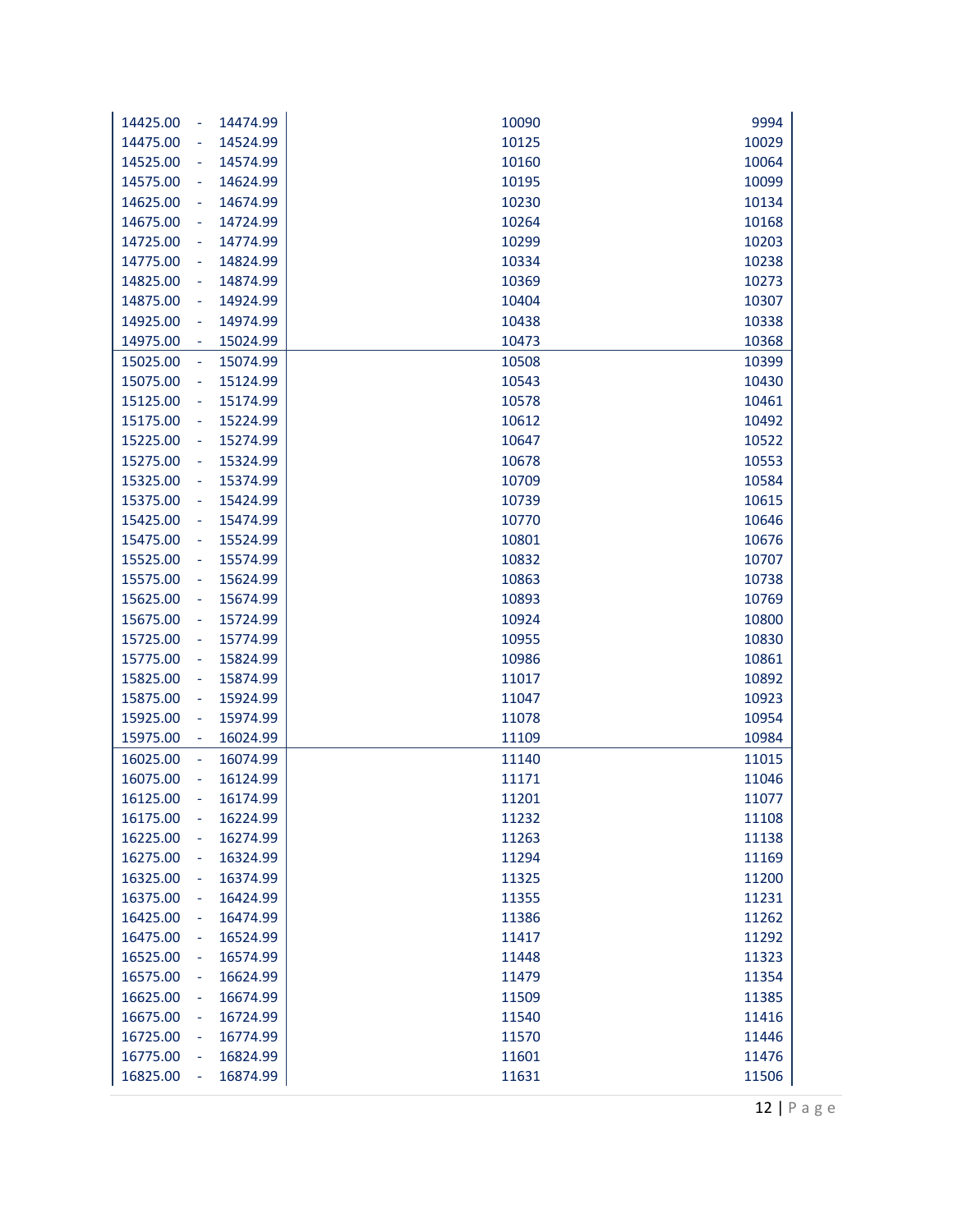| 16924.99<br>16875.00<br>÷  | 11661 | 11537 |
|----------------------------|-------|-------|
| 16925.00<br>16974.99       | 11692 | 11567 |
| 16975.00<br>17024.99       | 11722 | 11597 |
| 17025.00<br>17074.99<br>÷  | 11752 | 11628 |
| 17075.00<br>17124.99<br>÷  | 11783 | 11658 |
| 17125.00<br>17174.99<br>÷  | 11813 | 11689 |
| 17175.00<br>17224.99<br>÷  | 11843 | 11719 |
| 17274.99<br>17225.00<br>÷  | 11874 | 11749 |
| 17324.99<br>17275.00<br>÷  | 11904 | 11780 |
| 17325.00<br>17374.99<br>÷  | 11934 | 11810 |
| 17375.00<br>17424.99<br>÷  | 11965 | 11840 |
| 17425.00<br>17474.99<br>÷  | 11995 | 11871 |
| 17475.00<br>17524.99<br>÷  | 12026 | 11901 |
| 17525.00<br>17574.99<br>÷  | 12056 | 11931 |
| 17575.00<br>17624.99<br>÷  | 12086 | 11962 |
| 17674.99<br>17625.00<br>÷  | 12117 | 11992 |
| 17675.00<br>17724.99<br>÷  | 12147 | 12022 |
| 17725.00<br>17774.99<br>÷  | 12177 | 12053 |
| 17775.00<br>17824.99       | 12208 | 12083 |
| 17825.00<br>17874.99<br>÷, | 12238 | 12113 |
| 17875.00<br>17924.99<br>÷  | 12268 | 12144 |
| 17925.00<br>17974.99<br>÷  | 12299 | 12174 |
| 17975.00<br>18024.99<br>÷  | 12329 | 12204 |
| 18025.00<br>18074.99<br>÷  | 12359 | 12235 |
| 18075.00<br>18124.99<br>÷  | 12390 | 12265 |
| 18125.00<br>18174.99<br>÷  | 12420 | 12296 |
| 18175.00<br>18224.99<br>÷  | 12450 | 12326 |
| 18225.00<br>18274.99<br>÷  | 12481 | 12356 |
| 18275.00<br>18324.99<br>÷  | 12511 | 12387 |
| 18325.00<br>18374.99<br>÷  | 12541 | 12417 |
| 18375.00<br>18424.99<br>÷  | 12572 | 12447 |
| 18425.00<br>18474.99<br>÷  | 12602 | 12478 |
| 18475.00<br>18524.99<br>÷  | 12633 | 12508 |
| 18525.00<br>18574.99       | 12663 | 12538 |
| 18575.00<br>18624.99       | 12693 | 12569 |
| 18625.00<br>18674.99<br>÷  | 12724 | 12599 |
| 18675.00<br>18724.99       | 12754 | 12629 |
| 18725.00<br>18774.99<br>÷  | 12784 | 12659 |
| 18775.00<br>18824.99       | 12815 | 12688 |
| 18825.00<br>18874.99       | 12845 | 12716 |
| 18875.00<br>18924.99       | 12875 | 12745 |
| 18925.00<br>18974.99       | 12906 | 12774 |
| 18975.00<br>19024.99       | 12936 | 12803 |
| 19025.00<br>19074.99<br>÷  | 12966 | 12832 |
| 19075.00<br>19124.99<br>÷  | 12996 | 12861 |
| 19125.00<br>19174.99       | 13025 | 12890 |
| 19175.00<br>19224.99       | 13054 | 12918 |
| 19225.00<br>19274.99       | 13083 | 12947 |
| 19275.00<br>19324.99       | 13111 | 12976 |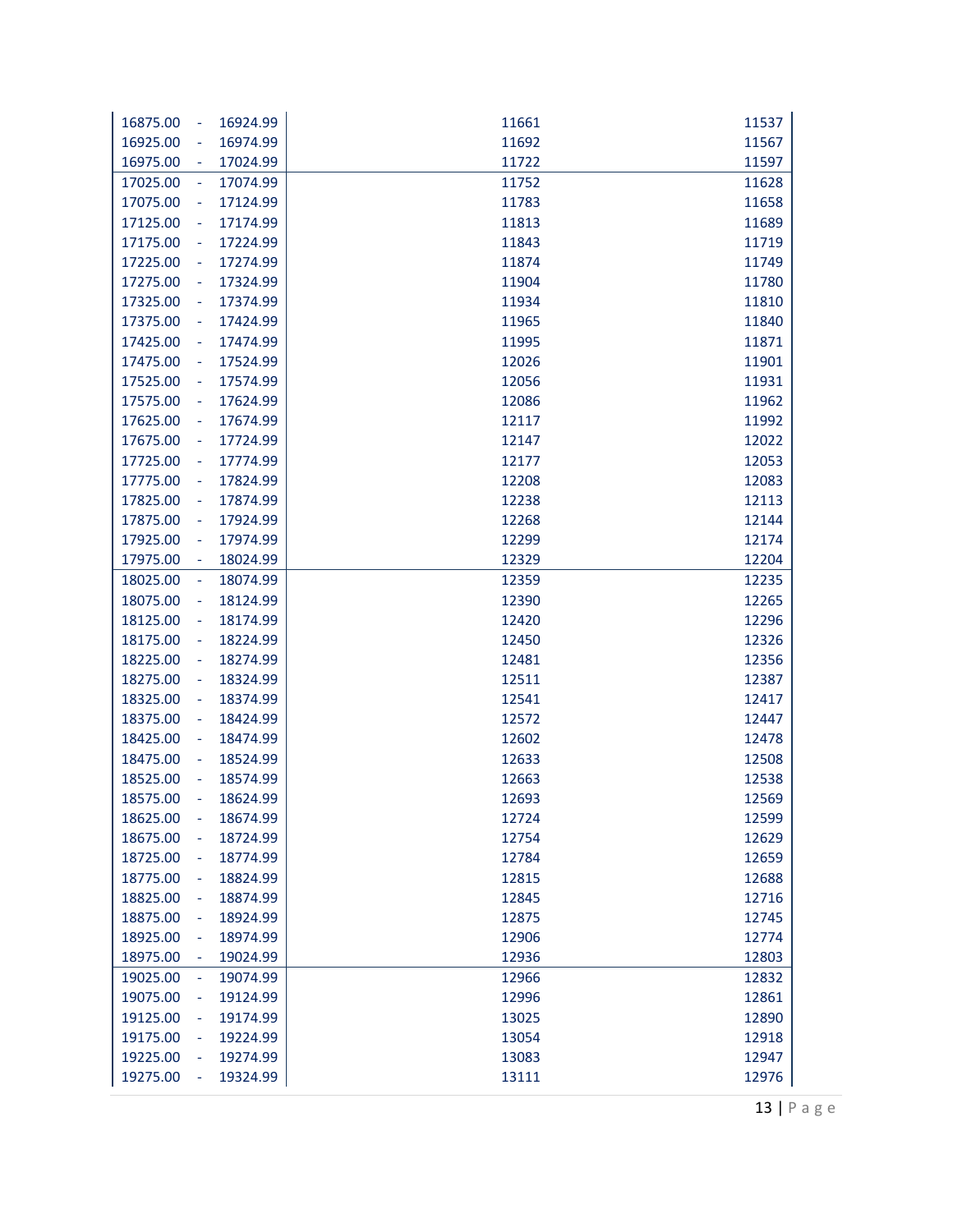| 13005<br>19325.00<br>19374.99<br>13140<br>$\sim$<br>19424.99<br>13169<br>13034<br>19375.00<br>$\blacksquare$<br>19474.99<br>13198<br>13063<br>19425.00<br>$\overline{\phantom{a}}$<br>19475.00<br>19524.99<br>13227<br>13091<br>$\overline{\phantom{a}}$<br>19525.00<br>19574.99<br>13256<br>13120<br>$\overline{\phantom{a}}$<br>19575.00<br>19624.99<br>13284<br>13149<br>$\blacksquare$<br>19625.00<br>19674.99<br>13178<br>13313<br>$\overline{\phantom{a}}$<br>19675.00<br>19724.99<br>13342<br>13207<br>$\equiv$<br>19725.00<br>13371<br>13236<br>19774.99<br>$\overline{\phantom{a}}$<br>19775.00<br>19824.99<br>13400<br>13265<br>$\overline{\phantom{a}}$<br>19825.00<br>19874.99<br>13429<br>13293<br>$\overline{\phantom{a}}$<br>19875.00<br>19924.99<br>13458<br>13322<br>$\overline{\phantom{a}}$<br>19925.00<br>19974.99<br>13486<br>13351<br>$\overline{\phantom{a}}$<br>19975.00<br>20024.99<br>13515<br>13380<br>$\sim$<br>13409<br>20025.00<br>20074.99<br>13544<br>$\overline{\phantom{a}}$<br>20075.00<br>20124.99<br>13438<br>13573<br>$\overline{\phantom{a}}$<br>20125.00<br>20174.99<br>13602<br>13467<br>$\blacksquare$<br>20175.00<br>20224.99<br>13631<br>13495<br>$\blacksquare$<br>20225.00<br>20274.99<br>13660<br>13524<br>$\blacksquare$<br>20275.00<br>20324.99<br>13688<br>13553<br>$\blacksquare$<br>20325.00<br>20374.99<br>13717<br>13582<br>$\blacksquare$<br>20375.00<br>20424.99<br>13611<br>13746<br>$\blacksquare$<br>20425.00<br>20474.99<br>13640<br>13775<br>$\sim$<br>20524.99<br>13668<br>20475.00<br>13804<br>$\overline{\phantom{a}}$<br>20525.00<br>20574.99<br>13833<br>13697<br>$\blacksquare$<br>20575.00<br>13861<br>13726<br>20624.99<br>$\blacksquare$<br>20625.00<br>20674.99<br>13890<br>13755<br>$\blacksquare$<br>20675.00<br>20724.99<br>13919<br>13784<br>$\blacksquare$<br>20725.00<br>20774.99<br>13948<br>13813<br>$\overline{\phantom{a}}$<br>20775.00<br>13977<br>13842<br>20824.99<br>$\blacksquare$<br>20825.00<br>20874.99<br>14006<br>13870<br>$\overline{\phantom{a}}$<br>20924.99<br>20875.00<br>14035<br>13899<br>$\overline{\phantom{a}}$<br>20925.00<br>20974.99<br>14063<br>13928<br>÷<br>20975.00<br>21024.99<br>14092<br>13957<br>21025.00<br>21074.99<br>14121<br>13986<br>21075.00<br>21124.99<br>14015<br>14150<br>$\overline{\phantom{a}}$<br>14044<br>21125.00<br>21174.99<br>14179<br>$\blacksquare$<br>21175.00<br>21224.99<br>14208<br>14072<br>$\overline{\phantom{a}}$<br>21225.00<br>21274.99<br>14237<br>14101<br>$\overline{\phantom{a}}$<br>21275.00<br>21324.99<br>14265<br>14130<br>$\blacksquare$<br>21325.00<br>21374.99<br>14294<br>14159<br>÷<br>21375.00<br>21424.99<br>14323<br>14188<br>$\blacksquare$<br>21425.00<br>21474.99<br>14352<br>14217<br>$\blacksquare$<br>21475.00<br>14245<br>21524.99<br>14381<br>÷<br>21525.00<br>21574.99<br>14410<br>14274<br>÷<br>21575.00<br>21624.99<br>14438<br>14303<br>$\blacksquare$<br>21625.00<br>21674.99<br>14467<br>14332<br>÷<br>21675.00<br>21724.99<br>14496<br>14361<br>$\blacksquare$<br>21725.00<br>21774.99<br>14525<br>14390<br>÷ |  |  |
|----------------------------------------------------------------------------------------------------------------------------------------------------------------------------------------------------------------------------------------------------------------------------------------------------------------------------------------------------------------------------------------------------------------------------------------------------------------------------------------------------------------------------------------------------------------------------------------------------------------------------------------------------------------------------------------------------------------------------------------------------------------------------------------------------------------------------------------------------------------------------------------------------------------------------------------------------------------------------------------------------------------------------------------------------------------------------------------------------------------------------------------------------------------------------------------------------------------------------------------------------------------------------------------------------------------------------------------------------------------------------------------------------------------------------------------------------------------------------------------------------------------------------------------------------------------------------------------------------------------------------------------------------------------------------------------------------------------------------------------------------------------------------------------------------------------------------------------------------------------------------------------------------------------------------------------------------------------------------------------------------------------------------------------------------------------------------------------------------------------------------------------------------------------------------------------------------------------------------------------------------------------------------------------------------------------------------------------------------------------------------------------------------------------------------------------------------------------------------------------------------------------------------------------------------------------------------------------------------------------------------------------------------------------------------------------------------------------------------------------------------------------------------------------------------------------------------------------------------------------------------------------------------------------------------------------------------------------------------------------------------------------------------------------------------------------------------------------------|--|--|
|                                                                                                                                                                                                                                                                                                                                                                                                                                                                                                                                                                                                                                                                                                                                                                                                                                                                                                                                                                                                                                                                                                                                                                                                                                                                                                                                                                                                                                                                                                                                                                                                                                                                                                                                                                                                                                                                                                                                                                                                                                                                                                                                                                                                                                                                                                                                                                                                                                                                                                                                                                                                                                                                                                                                                                                                                                                                                                                                                                                                                                                                                              |  |  |
|                                                                                                                                                                                                                                                                                                                                                                                                                                                                                                                                                                                                                                                                                                                                                                                                                                                                                                                                                                                                                                                                                                                                                                                                                                                                                                                                                                                                                                                                                                                                                                                                                                                                                                                                                                                                                                                                                                                                                                                                                                                                                                                                                                                                                                                                                                                                                                                                                                                                                                                                                                                                                                                                                                                                                                                                                                                                                                                                                                                                                                                                                              |  |  |
|                                                                                                                                                                                                                                                                                                                                                                                                                                                                                                                                                                                                                                                                                                                                                                                                                                                                                                                                                                                                                                                                                                                                                                                                                                                                                                                                                                                                                                                                                                                                                                                                                                                                                                                                                                                                                                                                                                                                                                                                                                                                                                                                                                                                                                                                                                                                                                                                                                                                                                                                                                                                                                                                                                                                                                                                                                                                                                                                                                                                                                                                                              |  |  |
|                                                                                                                                                                                                                                                                                                                                                                                                                                                                                                                                                                                                                                                                                                                                                                                                                                                                                                                                                                                                                                                                                                                                                                                                                                                                                                                                                                                                                                                                                                                                                                                                                                                                                                                                                                                                                                                                                                                                                                                                                                                                                                                                                                                                                                                                                                                                                                                                                                                                                                                                                                                                                                                                                                                                                                                                                                                                                                                                                                                                                                                                                              |  |  |
|                                                                                                                                                                                                                                                                                                                                                                                                                                                                                                                                                                                                                                                                                                                                                                                                                                                                                                                                                                                                                                                                                                                                                                                                                                                                                                                                                                                                                                                                                                                                                                                                                                                                                                                                                                                                                                                                                                                                                                                                                                                                                                                                                                                                                                                                                                                                                                                                                                                                                                                                                                                                                                                                                                                                                                                                                                                                                                                                                                                                                                                                                              |  |  |
|                                                                                                                                                                                                                                                                                                                                                                                                                                                                                                                                                                                                                                                                                                                                                                                                                                                                                                                                                                                                                                                                                                                                                                                                                                                                                                                                                                                                                                                                                                                                                                                                                                                                                                                                                                                                                                                                                                                                                                                                                                                                                                                                                                                                                                                                                                                                                                                                                                                                                                                                                                                                                                                                                                                                                                                                                                                                                                                                                                                                                                                                                              |  |  |
|                                                                                                                                                                                                                                                                                                                                                                                                                                                                                                                                                                                                                                                                                                                                                                                                                                                                                                                                                                                                                                                                                                                                                                                                                                                                                                                                                                                                                                                                                                                                                                                                                                                                                                                                                                                                                                                                                                                                                                                                                                                                                                                                                                                                                                                                                                                                                                                                                                                                                                                                                                                                                                                                                                                                                                                                                                                                                                                                                                                                                                                                                              |  |  |
|                                                                                                                                                                                                                                                                                                                                                                                                                                                                                                                                                                                                                                                                                                                                                                                                                                                                                                                                                                                                                                                                                                                                                                                                                                                                                                                                                                                                                                                                                                                                                                                                                                                                                                                                                                                                                                                                                                                                                                                                                                                                                                                                                                                                                                                                                                                                                                                                                                                                                                                                                                                                                                                                                                                                                                                                                                                                                                                                                                                                                                                                                              |  |  |
|                                                                                                                                                                                                                                                                                                                                                                                                                                                                                                                                                                                                                                                                                                                                                                                                                                                                                                                                                                                                                                                                                                                                                                                                                                                                                                                                                                                                                                                                                                                                                                                                                                                                                                                                                                                                                                                                                                                                                                                                                                                                                                                                                                                                                                                                                                                                                                                                                                                                                                                                                                                                                                                                                                                                                                                                                                                                                                                                                                                                                                                                                              |  |  |
|                                                                                                                                                                                                                                                                                                                                                                                                                                                                                                                                                                                                                                                                                                                                                                                                                                                                                                                                                                                                                                                                                                                                                                                                                                                                                                                                                                                                                                                                                                                                                                                                                                                                                                                                                                                                                                                                                                                                                                                                                                                                                                                                                                                                                                                                                                                                                                                                                                                                                                                                                                                                                                                                                                                                                                                                                                                                                                                                                                                                                                                                                              |  |  |
|                                                                                                                                                                                                                                                                                                                                                                                                                                                                                                                                                                                                                                                                                                                                                                                                                                                                                                                                                                                                                                                                                                                                                                                                                                                                                                                                                                                                                                                                                                                                                                                                                                                                                                                                                                                                                                                                                                                                                                                                                                                                                                                                                                                                                                                                                                                                                                                                                                                                                                                                                                                                                                                                                                                                                                                                                                                                                                                                                                                                                                                                                              |  |  |
|                                                                                                                                                                                                                                                                                                                                                                                                                                                                                                                                                                                                                                                                                                                                                                                                                                                                                                                                                                                                                                                                                                                                                                                                                                                                                                                                                                                                                                                                                                                                                                                                                                                                                                                                                                                                                                                                                                                                                                                                                                                                                                                                                                                                                                                                                                                                                                                                                                                                                                                                                                                                                                                                                                                                                                                                                                                                                                                                                                                                                                                                                              |  |  |
|                                                                                                                                                                                                                                                                                                                                                                                                                                                                                                                                                                                                                                                                                                                                                                                                                                                                                                                                                                                                                                                                                                                                                                                                                                                                                                                                                                                                                                                                                                                                                                                                                                                                                                                                                                                                                                                                                                                                                                                                                                                                                                                                                                                                                                                                                                                                                                                                                                                                                                                                                                                                                                                                                                                                                                                                                                                                                                                                                                                                                                                                                              |  |  |
|                                                                                                                                                                                                                                                                                                                                                                                                                                                                                                                                                                                                                                                                                                                                                                                                                                                                                                                                                                                                                                                                                                                                                                                                                                                                                                                                                                                                                                                                                                                                                                                                                                                                                                                                                                                                                                                                                                                                                                                                                                                                                                                                                                                                                                                                                                                                                                                                                                                                                                                                                                                                                                                                                                                                                                                                                                                                                                                                                                                                                                                                                              |  |  |
|                                                                                                                                                                                                                                                                                                                                                                                                                                                                                                                                                                                                                                                                                                                                                                                                                                                                                                                                                                                                                                                                                                                                                                                                                                                                                                                                                                                                                                                                                                                                                                                                                                                                                                                                                                                                                                                                                                                                                                                                                                                                                                                                                                                                                                                                                                                                                                                                                                                                                                                                                                                                                                                                                                                                                                                                                                                                                                                                                                                                                                                                                              |  |  |
|                                                                                                                                                                                                                                                                                                                                                                                                                                                                                                                                                                                                                                                                                                                                                                                                                                                                                                                                                                                                                                                                                                                                                                                                                                                                                                                                                                                                                                                                                                                                                                                                                                                                                                                                                                                                                                                                                                                                                                                                                                                                                                                                                                                                                                                                                                                                                                                                                                                                                                                                                                                                                                                                                                                                                                                                                                                                                                                                                                                                                                                                                              |  |  |
|                                                                                                                                                                                                                                                                                                                                                                                                                                                                                                                                                                                                                                                                                                                                                                                                                                                                                                                                                                                                                                                                                                                                                                                                                                                                                                                                                                                                                                                                                                                                                                                                                                                                                                                                                                                                                                                                                                                                                                                                                                                                                                                                                                                                                                                                                                                                                                                                                                                                                                                                                                                                                                                                                                                                                                                                                                                                                                                                                                                                                                                                                              |  |  |
|                                                                                                                                                                                                                                                                                                                                                                                                                                                                                                                                                                                                                                                                                                                                                                                                                                                                                                                                                                                                                                                                                                                                                                                                                                                                                                                                                                                                                                                                                                                                                                                                                                                                                                                                                                                                                                                                                                                                                                                                                                                                                                                                                                                                                                                                                                                                                                                                                                                                                                                                                                                                                                                                                                                                                                                                                                                                                                                                                                                                                                                                                              |  |  |
|                                                                                                                                                                                                                                                                                                                                                                                                                                                                                                                                                                                                                                                                                                                                                                                                                                                                                                                                                                                                                                                                                                                                                                                                                                                                                                                                                                                                                                                                                                                                                                                                                                                                                                                                                                                                                                                                                                                                                                                                                                                                                                                                                                                                                                                                                                                                                                                                                                                                                                                                                                                                                                                                                                                                                                                                                                                                                                                                                                                                                                                                                              |  |  |
|                                                                                                                                                                                                                                                                                                                                                                                                                                                                                                                                                                                                                                                                                                                                                                                                                                                                                                                                                                                                                                                                                                                                                                                                                                                                                                                                                                                                                                                                                                                                                                                                                                                                                                                                                                                                                                                                                                                                                                                                                                                                                                                                                                                                                                                                                                                                                                                                                                                                                                                                                                                                                                                                                                                                                                                                                                                                                                                                                                                                                                                                                              |  |  |
|                                                                                                                                                                                                                                                                                                                                                                                                                                                                                                                                                                                                                                                                                                                                                                                                                                                                                                                                                                                                                                                                                                                                                                                                                                                                                                                                                                                                                                                                                                                                                                                                                                                                                                                                                                                                                                                                                                                                                                                                                                                                                                                                                                                                                                                                                                                                                                                                                                                                                                                                                                                                                                                                                                                                                                                                                                                                                                                                                                                                                                                                                              |  |  |
|                                                                                                                                                                                                                                                                                                                                                                                                                                                                                                                                                                                                                                                                                                                                                                                                                                                                                                                                                                                                                                                                                                                                                                                                                                                                                                                                                                                                                                                                                                                                                                                                                                                                                                                                                                                                                                                                                                                                                                                                                                                                                                                                                                                                                                                                                                                                                                                                                                                                                                                                                                                                                                                                                                                                                                                                                                                                                                                                                                                                                                                                                              |  |  |
|                                                                                                                                                                                                                                                                                                                                                                                                                                                                                                                                                                                                                                                                                                                                                                                                                                                                                                                                                                                                                                                                                                                                                                                                                                                                                                                                                                                                                                                                                                                                                                                                                                                                                                                                                                                                                                                                                                                                                                                                                                                                                                                                                                                                                                                                                                                                                                                                                                                                                                                                                                                                                                                                                                                                                                                                                                                                                                                                                                                                                                                                                              |  |  |
|                                                                                                                                                                                                                                                                                                                                                                                                                                                                                                                                                                                                                                                                                                                                                                                                                                                                                                                                                                                                                                                                                                                                                                                                                                                                                                                                                                                                                                                                                                                                                                                                                                                                                                                                                                                                                                                                                                                                                                                                                                                                                                                                                                                                                                                                                                                                                                                                                                                                                                                                                                                                                                                                                                                                                                                                                                                                                                                                                                                                                                                                                              |  |  |
|                                                                                                                                                                                                                                                                                                                                                                                                                                                                                                                                                                                                                                                                                                                                                                                                                                                                                                                                                                                                                                                                                                                                                                                                                                                                                                                                                                                                                                                                                                                                                                                                                                                                                                                                                                                                                                                                                                                                                                                                                                                                                                                                                                                                                                                                                                                                                                                                                                                                                                                                                                                                                                                                                                                                                                                                                                                                                                                                                                                                                                                                                              |  |  |
|                                                                                                                                                                                                                                                                                                                                                                                                                                                                                                                                                                                                                                                                                                                                                                                                                                                                                                                                                                                                                                                                                                                                                                                                                                                                                                                                                                                                                                                                                                                                                                                                                                                                                                                                                                                                                                                                                                                                                                                                                                                                                                                                                                                                                                                                                                                                                                                                                                                                                                                                                                                                                                                                                                                                                                                                                                                                                                                                                                                                                                                                                              |  |  |
|                                                                                                                                                                                                                                                                                                                                                                                                                                                                                                                                                                                                                                                                                                                                                                                                                                                                                                                                                                                                                                                                                                                                                                                                                                                                                                                                                                                                                                                                                                                                                                                                                                                                                                                                                                                                                                                                                                                                                                                                                                                                                                                                                                                                                                                                                                                                                                                                                                                                                                                                                                                                                                                                                                                                                                                                                                                                                                                                                                                                                                                                                              |  |  |
|                                                                                                                                                                                                                                                                                                                                                                                                                                                                                                                                                                                                                                                                                                                                                                                                                                                                                                                                                                                                                                                                                                                                                                                                                                                                                                                                                                                                                                                                                                                                                                                                                                                                                                                                                                                                                                                                                                                                                                                                                                                                                                                                                                                                                                                                                                                                                                                                                                                                                                                                                                                                                                                                                                                                                                                                                                                                                                                                                                                                                                                                                              |  |  |
|                                                                                                                                                                                                                                                                                                                                                                                                                                                                                                                                                                                                                                                                                                                                                                                                                                                                                                                                                                                                                                                                                                                                                                                                                                                                                                                                                                                                                                                                                                                                                                                                                                                                                                                                                                                                                                                                                                                                                                                                                                                                                                                                                                                                                                                                                                                                                                                                                                                                                                                                                                                                                                                                                                                                                                                                                                                                                                                                                                                                                                                                                              |  |  |
|                                                                                                                                                                                                                                                                                                                                                                                                                                                                                                                                                                                                                                                                                                                                                                                                                                                                                                                                                                                                                                                                                                                                                                                                                                                                                                                                                                                                                                                                                                                                                                                                                                                                                                                                                                                                                                                                                                                                                                                                                                                                                                                                                                                                                                                                                                                                                                                                                                                                                                                                                                                                                                                                                                                                                                                                                                                                                                                                                                                                                                                                                              |  |  |
|                                                                                                                                                                                                                                                                                                                                                                                                                                                                                                                                                                                                                                                                                                                                                                                                                                                                                                                                                                                                                                                                                                                                                                                                                                                                                                                                                                                                                                                                                                                                                                                                                                                                                                                                                                                                                                                                                                                                                                                                                                                                                                                                                                                                                                                                                                                                                                                                                                                                                                                                                                                                                                                                                                                                                                                                                                                                                                                                                                                                                                                                                              |  |  |
|                                                                                                                                                                                                                                                                                                                                                                                                                                                                                                                                                                                                                                                                                                                                                                                                                                                                                                                                                                                                                                                                                                                                                                                                                                                                                                                                                                                                                                                                                                                                                                                                                                                                                                                                                                                                                                                                                                                                                                                                                                                                                                                                                                                                                                                                                                                                                                                                                                                                                                                                                                                                                                                                                                                                                                                                                                                                                                                                                                                                                                                                                              |  |  |
|                                                                                                                                                                                                                                                                                                                                                                                                                                                                                                                                                                                                                                                                                                                                                                                                                                                                                                                                                                                                                                                                                                                                                                                                                                                                                                                                                                                                                                                                                                                                                                                                                                                                                                                                                                                                                                                                                                                                                                                                                                                                                                                                                                                                                                                                                                                                                                                                                                                                                                                                                                                                                                                                                                                                                                                                                                                                                                                                                                                                                                                                                              |  |  |
|                                                                                                                                                                                                                                                                                                                                                                                                                                                                                                                                                                                                                                                                                                                                                                                                                                                                                                                                                                                                                                                                                                                                                                                                                                                                                                                                                                                                                                                                                                                                                                                                                                                                                                                                                                                                                                                                                                                                                                                                                                                                                                                                                                                                                                                                                                                                                                                                                                                                                                                                                                                                                                                                                                                                                                                                                                                                                                                                                                                                                                                                                              |  |  |
|                                                                                                                                                                                                                                                                                                                                                                                                                                                                                                                                                                                                                                                                                                                                                                                                                                                                                                                                                                                                                                                                                                                                                                                                                                                                                                                                                                                                                                                                                                                                                                                                                                                                                                                                                                                                                                                                                                                                                                                                                                                                                                                                                                                                                                                                                                                                                                                                                                                                                                                                                                                                                                                                                                                                                                                                                                                                                                                                                                                                                                                                                              |  |  |
|                                                                                                                                                                                                                                                                                                                                                                                                                                                                                                                                                                                                                                                                                                                                                                                                                                                                                                                                                                                                                                                                                                                                                                                                                                                                                                                                                                                                                                                                                                                                                                                                                                                                                                                                                                                                                                                                                                                                                                                                                                                                                                                                                                                                                                                                                                                                                                                                                                                                                                                                                                                                                                                                                                                                                                                                                                                                                                                                                                                                                                                                                              |  |  |
|                                                                                                                                                                                                                                                                                                                                                                                                                                                                                                                                                                                                                                                                                                                                                                                                                                                                                                                                                                                                                                                                                                                                                                                                                                                                                                                                                                                                                                                                                                                                                                                                                                                                                                                                                                                                                                                                                                                                                                                                                                                                                                                                                                                                                                                                                                                                                                                                                                                                                                                                                                                                                                                                                                                                                                                                                                                                                                                                                                                                                                                                                              |  |  |
|                                                                                                                                                                                                                                                                                                                                                                                                                                                                                                                                                                                                                                                                                                                                                                                                                                                                                                                                                                                                                                                                                                                                                                                                                                                                                                                                                                                                                                                                                                                                                                                                                                                                                                                                                                                                                                                                                                                                                                                                                                                                                                                                                                                                                                                                                                                                                                                                                                                                                                                                                                                                                                                                                                                                                                                                                                                                                                                                                                                                                                                                                              |  |  |
|                                                                                                                                                                                                                                                                                                                                                                                                                                                                                                                                                                                                                                                                                                                                                                                                                                                                                                                                                                                                                                                                                                                                                                                                                                                                                                                                                                                                                                                                                                                                                                                                                                                                                                                                                                                                                                                                                                                                                                                                                                                                                                                                                                                                                                                                                                                                                                                                                                                                                                                                                                                                                                                                                                                                                                                                                                                                                                                                                                                                                                                                                              |  |  |
|                                                                                                                                                                                                                                                                                                                                                                                                                                                                                                                                                                                                                                                                                                                                                                                                                                                                                                                                                                                                                                                                                                                                                                                                                                                                                                                                                                                                                                                                                                                                                                                                                                                                                                                                                                                                                                                                                                                                                                                                                                                                                                                                                                                                                                                                                                                                                                                                                                                                                                                                                                                                                                                                                                                                                                                                                                                                                                                                                                                                                                                                                              |  |  |
|                                                                                                                                                                                                                                                                                                                                                                                                                                                                                                                                                                                                                                                                                                                                                                                                                                                                                                                                                                                                                                                                                                                                                                                                                                                                                                                                                                                                                                                                                                                                                                                                                                                                                                                                                                                                                                                                                                                                                                                                                                                                                                                                                                                                                                                                                                                                                                                                                                                                                                                                                                                                                                                                                                                                                                                                                                                                                                                                                                                                                                                                                              |  |  |
|                                                                                                                                                                                                                                                                                                                                                                                                                                                                                                                                                                                                                                                                                                                                                                                                                                                                                                                                                                                                                                                                                                                                                                                                                                                                                                                                                                                                                                                                                                                                                                                                                                                                                                                                                                                                                                                                                                                                                                                                                                                                                                                                                                                                                                                                                                                                                                                                                                                                                                                                                                                                                                                                                                                                                                                                                                                                                                                                                                                                                                                                                              |  |  |
|                                                                                                                                                                                                                                                                                                                                                                                                                                                                                                                                                                                                                                                                                                                                                                                                                                                                                                                                                                                                                                                                                                                                                                                                                                                                                                                                                                                                                                                                                                                                                                                                                                                                                                                                                                                                                                                                                                                                                                                                                                                                                                                                                                                                                                                                                                                                                                                                                                                                                                                                                                                                                                                                                                                                                                                                                                                                                                                                                                                                                                                                                              |  |  |
|                                                                                                                                                                                                                                                                                                                                                                                                                                                                                                                                                                                                                                                                                                                                                                                                                                                                                                                                                                                                                                                                                                                                                                                                                                                                                                                                                                                                                                                                                                                                                                                                                                                                                                                                                                                                                                                                                                                                                                                                                                                                                                                                                                                                                                                                                                                                                                                                                                                                                                                                                                                                                                                                                                                                                                                                                                                                                                                                                                                                                                                                                              |  |  |
|                                                                                                                                                                                                                                                                                                                                                                                                                                                                                                                                                                                                                                                                                                                                                                                                                                                                                                                                                                                                                                                                                                                                                                                                                                                                                                                                                                                                                                                                                                                                                                                                                                                                                                                                                                                                                                                                                                                                                                                                                                                                                                                                                                                                                                                                                                                                                                                                                                                                                                                                                                                                                                                                                                                                                                                                                                                                                                                                                                                                                                                                                              |  |  |
|                                                                                                                                                                                                                                                                                                                                                                                                                                                                                                                                                                                                                                                                                                                                                                                                                                                                                                                                                                                                                                                                                                                                                                                                                                                                                                                                                                                                                                                                                                                                                                                                                                                                                                                                                                                                                                                                                                                                                                                                                                                                                                                                                                                                                                                                                                                                                                                                                                                                                                                                                                                                                                                                                                                                                                                                                                                                                                                                                                                                                                                                                              |  |  |
|                                                                                                                                                                                                                                                                                                                                                                                                                                                                                                                                                                                                                                                                                                                                                                                                                                                                                                                                                                                                                                                                                                                                                                                                                                                                                                                                                                                                                                                                                                                                                                                                                                                                                                                                                                                                                                                                                                                                                                                                                                                                                                                                                                                                                                                                                                                                                                                                                                                                                                                                                                                                                                                                                                                                                                                                                                                                                                                                                                                                                                                                                              |  |  |
|                                                                                                                                                                                                                                                                                                                                                                                                                                                                                                                                                                                                                                                                                                                                                                                                                                                                                                                                                                                                                                                                                                                                                                                                                                                                                                                                                                                                                                                                                                                                                                                                                                                                                                                                                                                                                                                                                                                                                                                                                                                                                                                                                                                                                                                                                                                                                                                                                                                                                                                                                                                                                                                                                                                                                                                                                                                                                                                                                                                                                                                                                              |  |  |
|                                                                                                                                                                                                                                                                                                                                                                                                                                                                                                                                                                                                                                                                                                                                                                                                                                                                                                                                                                                                                                                                                                                                                                                                                                                                                                                                                                                                                                                                                                                                                                                                                                                                                                                                                                                                                                                                                                                                                                                                                                                                                                                                                                                                                                                                                                                                                                                                                                                                                                                                                                                                                                                                                                                                                                                                                                                                                                                                                                                                                                                                                              |  |  |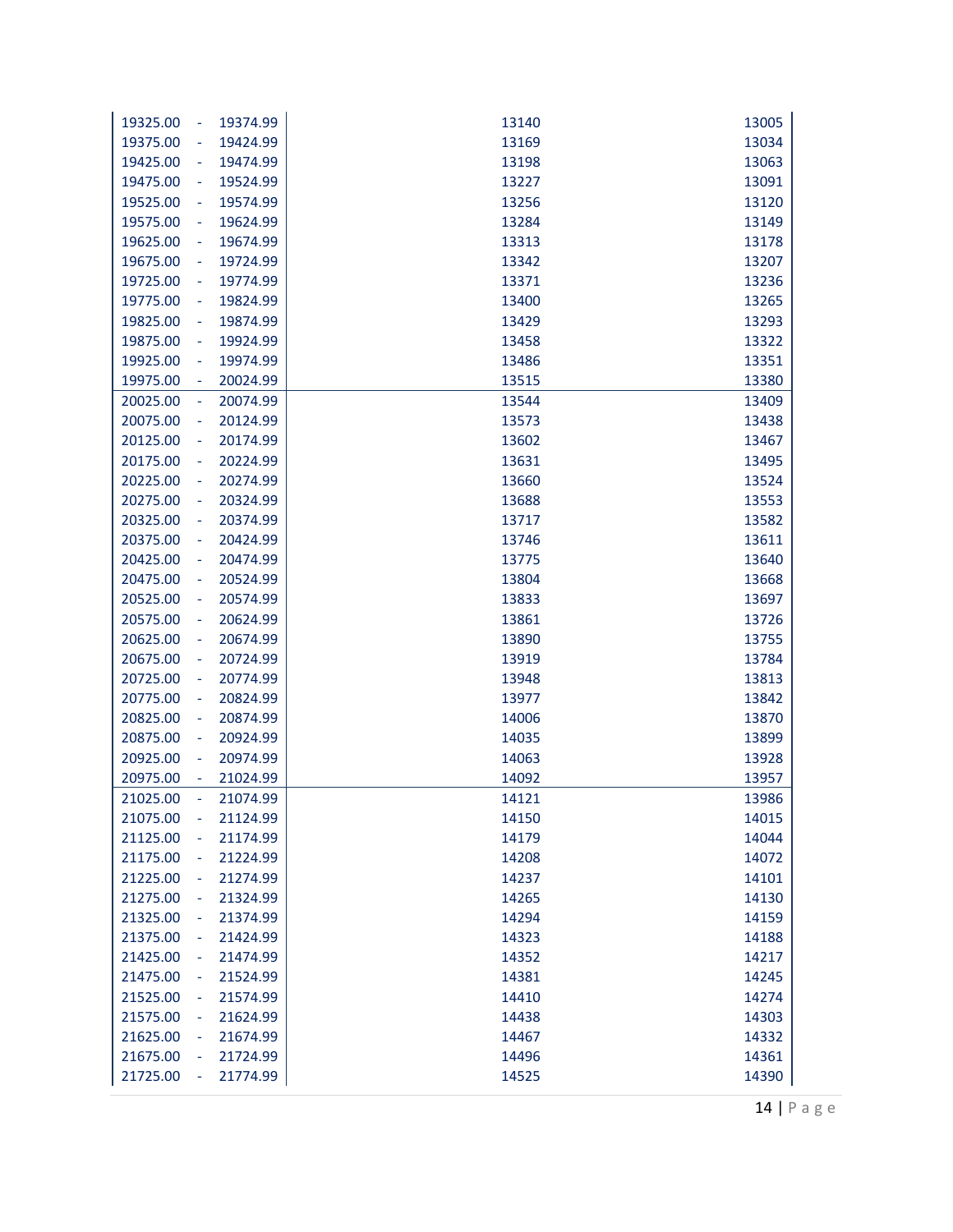| 21775.00<br>$\blacksquare$           | 21824.99 | 14554 | 14419 |
|--------------------------------------|----------|-------|-------|
| 21825.00                             | 21874.99 | 14583 | 14447 |
| 21875.00<br>$\blacksquare$           | 21924.99 | 14612 | 14476 |
| 21925.00<br>$\overline{\phantom{a}}$ | 21974.99 | 14640 | 14505 |
| 21975.00                             | 22024.99 | 14669 | 14534 |
| 22025.00<br>÷                        | 22074.99 | 14698 | 14563 |
| 22075.00<br>÷                        | 22124.99 | 14727 | 14592 |
| 22125.00<br>$\overline{\phantom{a}}$ | 22174.99 | 14756 | 14621 |
| 22175.00<br>$\blacksquare$           | 22224.99 | 14785 | 14649 |
| 22225.00<br>$\blacksquare$           | 22274.99 | 14814 | 14678 |
| 22275.00<br>$\blacksquare$           | 22324.99 | 14842 | 14707 |
| 22325.00<br>$\overline{\phantom{a}}$ | 22374.99 | 14871 | 14736 |
| 22375.00                             | 22424.99 | 14900 | 14765 |
| 22425.00                             | 22474.99 | 14929 | 14794 |
| 22475.00<br>۰                        | 22524.99 | 14958 | 14822 |
| 22525.00<br>$\blacksquare$           | 22574.99 | 14987 | 14851 |
| 22575.00<br>$\blacksquare$           | 22624.99 | 15015 | 14880 |
| 22625.00<br>$\blacksquare$           | 22674.99 | 15044 | 14909 |
| 22675.00                             | 22724.99 | 15073 | 14938 |
| 22725.00<br>$\overline{\phantom{a}}$ | 22774.99 | 15102 | 14967 |
| 22775.00                             | 22824.99 | 15131 | 14996 |
| 22825.00                             | 22874.99 | 15160 | 15024 |
| 22875.00<br>÷                        | 22924.99 | 15189 | 15053 |
| 22925.00<br>$\blacksquare$           | 22974.99 | 15217 | 15082 |
| 22975.00<br>$\overline{\phantom{a}}$ | 23024.99 | 15246 | 15111 |
| 23025.00<br>$\overline{\phantom{a}}$ | 23074.99 | 15275 | 15140 |
| 23075.00<br>$\overline{\phantom{a}}$ | 23124.99 | 15304 | 15169 |
| 23125.00                             | 23174.99 | 15333 | 15198 |
| 23175.00                             | 23224.99 | 15362 | 15226 |
| 23225.00<br>÷                        | 23274.99 | 15391 | 15255 |
| 23275.00<br>$\blacksquare$           | 23324.99 | 15419 | 15284 |
| 23325.00<br>$\blacksquare$           | 23374.99 | 15448 | 15313 |
| 23375.00                             | 23424.99 | 15477 | 15342 |
| 23425.00                             | 23474.99 | 15506 | 15371 |
| 23475.00                             | 23524.99 | 15535 | 15399 |
| 23525.00                             | 23574.99 | 15564 | 15428 |
| 23575.00                             | 23624.99 | 15592 | 15457 |
| 23625.00<br>۰                        | 23674.99 | 15621 | 15486 |
| 23675.00<br>$\overline{\phantom{a}}$ | 23724.99 | 15650 | 15515 |
| 23725.00                             | 23774.99 | 15679 | 15544 |
| 23775.00                             | 23824.99 | 15708 | 15573 |
| 23825.00                             | 23874.99 | 15737 | 15601 |
| 23875.00                             | 23924.99 | 15766 | 15630 |
| 23925.00                             | 23974.99 | 15794 | 15659 |
| 23975.00                             | 24024.99 | 15823 | 15688 |
| 24025.00<br>$\blacksquare$           | 24074.99 | 15852 | 15717 |
| 24075.00                             | 24124.99 | 15881 | 15746 |
| 24125.00<br>$\equiv$                 | 24174.99 | 15910 | 15775 |
| 24175.00                             | 24224.99 | 15939 | 15803 |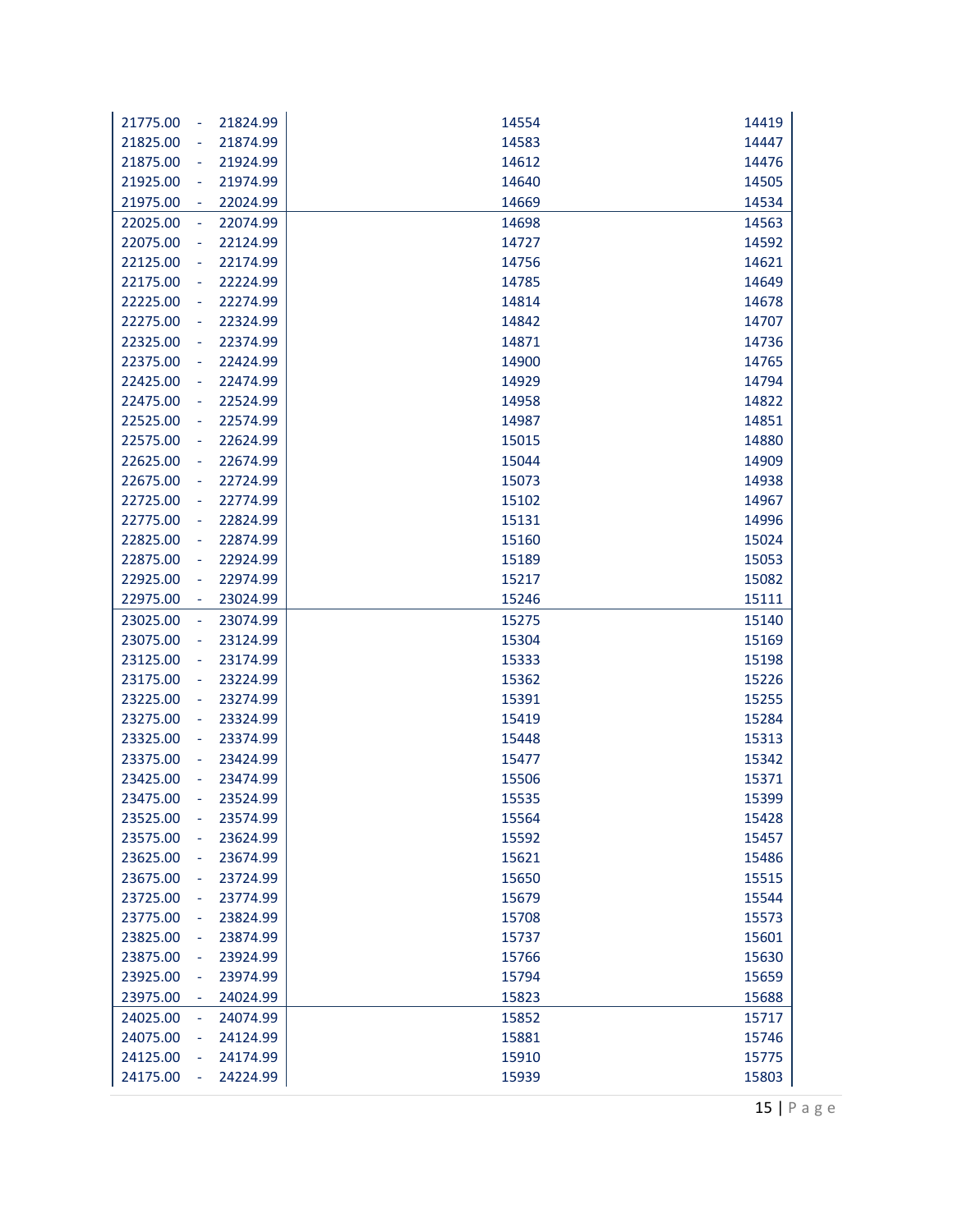| 24274.99<br>24225.00<br>÷                    | 15968          | 15832          |
|----------------------------------------------|----------------|----------------|
| 24324.99<br>24275.00<br>÷                    | 15996          | 15861          |
| 24325.00<br>24374.99<br>÷                    | 16025          | 15890          |
| 24375.00<br>24424.99<br>÷,                   | 16054          | 15919          |
| 24425.00<br>24474.99<br>÷,                   | 16083          | 15948          |
| 24475.00<br>24524.99<br>÷                    | 16112          | 15976          |
| 24525.00<br>24574.99<br>÷                    | 16141          | 16005          |
| 24575.00<br>24624.99<br>÷                    | 16169          | 16034          |
| 24674.99<br>24625.00<br>÷                    | 16198          | 16063          |
| 24675.00<br>24724.99<br>÷                    | 16227          | 16092          |
| 24725.00<br>24774.99<br>÷                    | 16256          | 16121          |
| 24824.99<br>24775.00<br>÷                    | 16285          | 16150          |
| 24825.00<br>24874.99<br>÷                    | 16314          | 16178          |
| 24875.00<br>24924.99<br>÷                    | 16343          | 16207          |
| 24925.00<br>24974.99<br>÷                    | 16371          | 16236          |
| 24975.00<br>25024.99<br>÷                    | 16400          | 16265          |
| 25025.00<br>25074.99<br>$\blacksquare$       | 16429          | 16294          |
| 25075.00<br>25124.99<br>÷                    | 16458          | 16323          |
| 25125.00<br>25174.99                         | 16487          | 16352          |
| 25175.00<br>25224.99<br>÷,                   | 16516          | 16380          |
| 25225.00<br>25274.99<br>÷                    | 16545          | 16409          |
| 25275.00<br>25324.99<br>÷                    | 16573          | 16438          |
| 25325.00<br>25374.99<br>÷                    | 16602          | 16467          |
| 25375.00<br>25424.99<br>÷                    | 16631          | 16496          |
| 25474.99<br>25425.00<br>÷                    | 16660          | 16525          |
| 25475.00<br>25524.99<br>÷                    | 16689          | 16553          |
| 25525.00<br>25574.99<br>Ĭ,                   | 16718          | 16582          |
| 25575.00<br>25624.99<br>÷                    | 16746          | 16611          |
| 25625.00<br>25674.99<br>÷                    | 16775          | 16640          |
| 25675.00<br>25724.99<br>÷                    | 16804          | 16669          |
| 25725.00<br>25774.99<br>÷                    | 16833          | 16698          |
| 25824.99<br>25775.00<br>÷                    | 16862          | 16727          |
| 25874.99<br>25825.00<br>÷                    | 16891          | 16755          |
| 25875.00<br>25924.99<br>÷                    | 16920          | 16784          |
| 25925.00<br>25974.99                         | 16948          | 16813          |
| 25975.00<br>÷<br>26024.99                    | 16977          | 16842          |
| 26025.00<br>26074.99                         | 17006<br>17035 | 16871          |
| 26075.00<br>26124.99<br>÷                    |                | 16900          |
| 26125.00<br>26174.99<br>÷                    | 17064          | 16929          |
| 26175.00<br>26224.99<br>26225.00<br>26274.99 | 17093<br>17122 | 16957<br>16986 |
|                                              |                |                |
| 26275.00<br>26324.99<br>26325.00<br>26374.99 | 17150<br>17179 | 17015<br>17044 |
| 26375.00<br>26424.99                         | 17208          | 17073          |
| 26425.00<br>26474.99<br>÷                    | 17237          | 17102          |
| 26475.00<br>26524.99<br>÷                    | 17266          | 17130          |
| 26525.00<br>26574.99<br>÷                    | 17295          | 17159          |
| 26575.00<br>26624.99<br>÷                    | 17323          | 17188          |
| 26625.00<br>26674.99                         | 17352          | 17217          |
|                                              |                |                |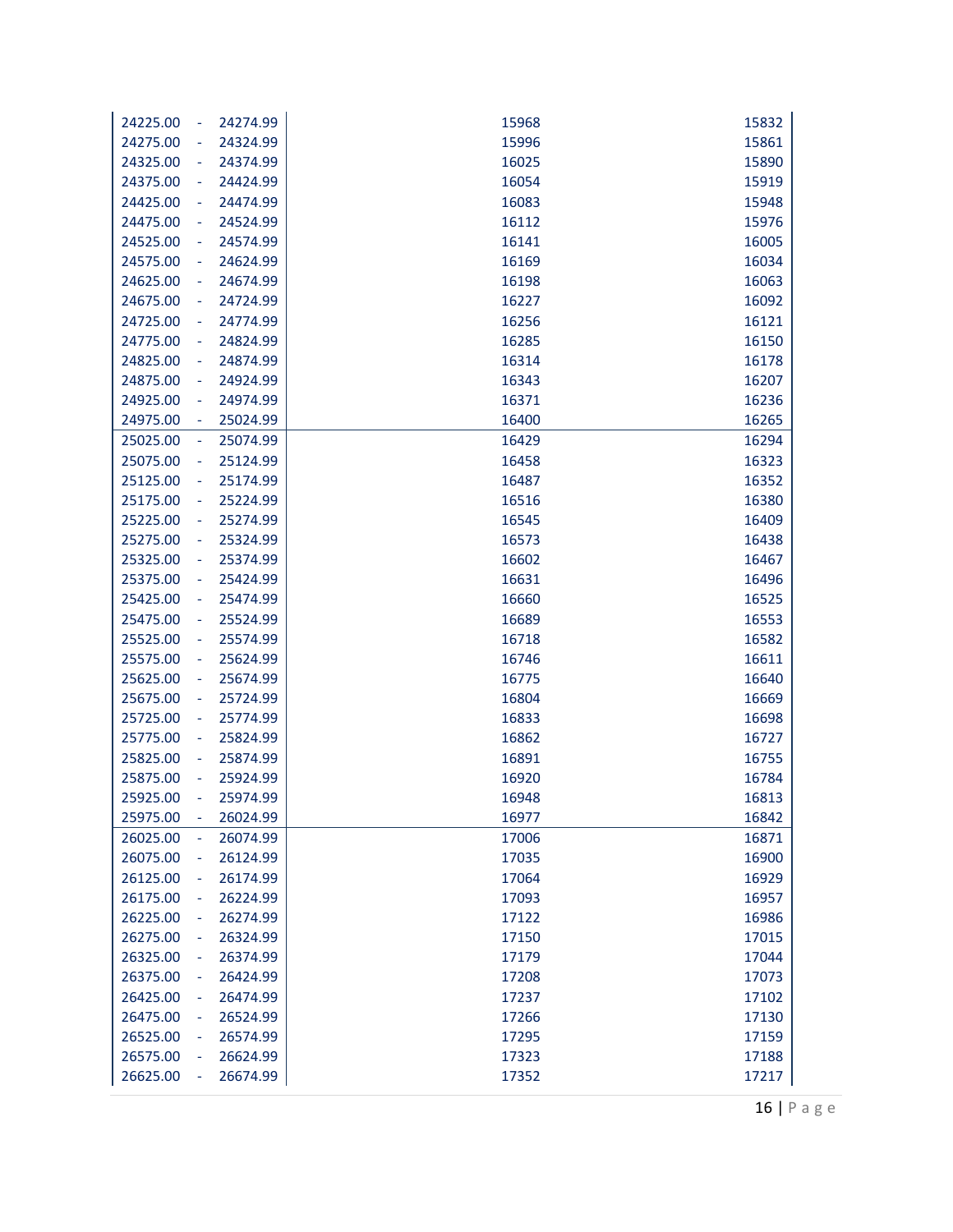| 26724.99<br>17246<br>26675.00<br>17381<br>$\blacksquare$<br>26774.99<br>17410<br>17275<br>26725.00<br>$\blacksquare$<br>26775.00<br>26824.99<br>17439<br>17304<br>÷<br>26825.00<br>26874.99<br>17332<br>17468<br>$\blacksquare$<br>26875.00<br>26924.99<br>17497<br>17361<br>$\blacksquare$<br>26974.99<br>17390<br>26925.00<br>17525<br>Ξ<br>26975.00<br>27024.99<br>17554<br>17419<br>$\blacksquare$<br>27025.00<br>27074.99<br>17448<br>17583<br>$\overline{\phantom{a}}$<br>27075.00<br>17612<br>17477<br>27124.99<br>÷<br>27125.00<br>27174.99<br>17641<br>17506<br>÷,<br>27175.00<br>27224.99<br>17670<br>17534<br>÷<br>27225.00<br>27274.99<br>17699<br>17563<br>$\blacksquare$<br>27324.99<br>17592<br>27275.00<br>17727<br>Ξ<br>27374.99<br>17621<br>27325.00<br>17756<br>$\equiv$<br>27375.00<br>17650<br>27424.99<br>17785<br>$\blacksquare$<br>27425.00<br>27474.99<br>17814<br>17679<br>$\blacksquare$<br>27524.99<br>17707<br>27475.00<br>17843<br>÷<br>27525.00<br>27574.99<br>17872<br>17736<br>$\blacksquare$<br>27624.99<br>27575.00<br>17900<br>17765<br>$\blacksquare$<br>27625.00<br>27674.99<br>17929<br>17794<br>÷,<br>27675.00<br>27724.99<br>17823<br>17958<br>Ξ<br>27725.00<br>27774.99<br>17987<br>17852<br>÷<br>27775.00<br>27824.99<br>17881<br>18016<br>$\blacksquare$<br>27825.00<br>27874.99<br>18045<br>17909<br>$\blacksquare$<br>27875.00<br>18074<br>17938<br>27924.99<br>÷<br>27925.00<br>27974.99<br>18102<br>17967<br>÷<br>27975.00<br>28024.99<br>18131<br>17996<br>۰<br>28025.00<br>28074.99<br>18160<br>18025<br>$\blacksquare$<br>28075.00<br>28124.99<br>18189<br>18054<br>÷<br>28125.00<br>18083<br>28174.99<br>18218<br>$\blacksquare$<br>28224.99<br>18247<br>18111<br>28175.00<br>$\blacksquare$<br>18276<br>18140<br>28225.00<br>28274.99<br>÷<br>28275.00<br>28324.99<br>18169<br>18304<br>÷<br>28325.00<br>28374.99<br>18333<br>18198<br>÷,<br>18362<br>18227<br>28375.00<br>28424.99<br>28425.00<br>28474.99<br>18256<br>18391<br>$\blacksquare$<br>28475.00<br>28524.99<br>18420<br>18284<br>۳<br>28525.00<br>28574.99<br>18449<br>18313<br>÷<br>28575.00<br>28624.99<br>18477<br>18342<br>÷<br>28625.00<br>28674.99<br>18506<br>18371<br>÷<br>28675.00<br>28724.99<br>18535<br>18400<br>÷<br>28725.00<br>28774.99<br>18564<br>18429<br>÷<br>28775.00<br>28824.99<br>18593<br>18458<br>÷<br>28825.00<br>28874.99<br>18622<br>18486<br>÷<br>28875.00<br>28924.99<br>18651<br>18515<br>۰<br>28925.00<br>28974.99<br>18679<br>18544<br>÷<br>28975.00<br>29024.99<br>18708<br>18573<br>29025.00<br>29074.99<br>18737<br>18602<br>$\blacksquare$<br>29075.00<br>29124.99<br>18766<br>18631<br>÷ |  |  |
|-------------------------------------------------------------------------------------------------------------------------------------------------------------------------------------------------------------------------------------------------------------------------------------------------------------------------------------------------------------------------------------------------------------------------------------------------------------------------------------------------------------------------------------------------------------------------------------------------------------------------------------------------------------------------------------------------------------------------------------------------------------------------------------------------------------------------------------------------------------------------------------------------------------------------------------------------------------------------------------------------------------------------------------------------------------------------------------------------------------------------------------------------------------------------------------------------------------------------------------------------------------------------------------------------------------------------------------------------------------------------------------------------------------------------------------------------------------------------------------------------------------------------------------------------------------------------------------------------------------------------------------------------------------------------------------------------------------------------------------------------------------------------------------------------------------------------------------------------------------------------------------------------------------------------------------------------------------------------------------------------------------------------------------------------------------------------------------------------------------------------------------------------------------------------------------------------------------------------------------------------------------------------------------------------------------------------------------------------------------------------------------------------------------------------------------------------------------------------------------------------------------------------------------------------------------------------------------------------------------------------------------------------|--|--|
|                                                                                                                                                                                                                                                                                                                                                                                                                                                                                                                                                                                                                                                                                                                                                                                                                                                                                                                                                                                                                                                                                                                                                                                                                                                                                                                                                                                                                                                                                                                                                                                                                                                                                                                                                                                                                                                                                                                                                                                                                                                                                                                                                                                                                                                                                                                                                                                                                                                                                                                                                                                                                                                 |  |  |
|                                                                                                                                                                                                                                                                                                                                                                                                                                                                                                                                                                                                                                                                                                                                                                                                                                                                                                                                                                                                                                                                                                                                                                                                                                                                                                                                                                                                                                                                                                                                                                                                                                                                                                                                                                                                                                                                                                                                                                                                                                                                                                                                                                                                                                                                                                                                                                                                                                                                                                                                                                                                                                                 |  |  |
|                                                                                                                                                                                                                                                                                                                                                                                                                                                                                                                                                                                                                                                                                                                                                                                                                                                                                                                                                                                                                                                                                                                                                                                                                                                                                                                                                                                                                                                                                                                                                                                                                                                                                                                                                                                                                                                                                                                                                                                                                                                                                                                                                                                                                                                                                                                                                                                                                                                                                                                                                                                                                                                 |  |  |
|                                                                                                                                                                                                                                                                                                                                                                                                                                                                                                                                                                                                                                                                                                                                                                                                                                                                                                                                                                                                                                                                                                                                                                                                                                                                                                                                                                                                                                                                                                                                                                                                                                                                                                                                                                                                                                                                                                                                                                                                                                                                                                                                                                                                                                                                                                                                                                                                                                                                                                                                                                                                                                                 |  |  |
|                                                                                                                                                                                                                                                                                                                                                                                                                                                                                                                                                                                                                                                                                                                                                                                                                                                                                                                                                                                                                                                                                                                                                                                                                                                                                                                                                                                                                                                                                                                                                                                                                                                                                                                                                                                                                                                                                                                                                                                                                                                                                                                                                                                                                                                                                                                                                                                                                                                                                                                                                                                                                                                 |  |  |
|                                                                                                                                                                                                                                                                                                                                                                                                                                                                                                                                                                                                                                                                                                                                                                                                                                                                                                                                                                                                                                                                                                                                                                                                                                                                                                                                                                                                                                                                                                                                                                                                                                                                                                                                                                                                                                                                                                                                                                                                                                                                                                                                                                                                                                                                                                                                                                                                                                                                                                                                                                                                                                                 |  |  |
|                                                                                                                                                                                                                                                                                                                                                                                                                                                                                                                                                                                                                                                                                                                                                                                                                                                                                                                                                                                                                                                                                                                                                                                                                                                                                                                                                                                                                                                                                                                                                                                                                                                                                                                                                                                                                                                                                                                                                                                                                                                                                                                                                                                                                                                                                                                                                                                                                                                                                                                                                                                                                                                 |  |  |
|                                                                                                                                                                                                                                                                                                                                                                                                                                                                                                                                                                                                                                                                                                                                                                                                                                                                                                                                                                                                                                                                                                                                                                                                                                                                                                                                                                                                                                                                                                                                                                                                                                                                                                                                                                                                                                                                                                                                                                                                                                                                                                                                                                                                                                                                                                                                                                                                                                                                                                                                                                                                                                                 |  |  |
|                                                                                                                                                                                                                                                                                                                                                                                                                                                                                                                                                                                                                                                                                                                                                                                                                                                                                                                                                                                                                                                                                                                                                                                                                                                                                                                                                                                                                                                                                                                                                                                                                                                                                                                                                                                                                                                                                                                                                                                                                                                                                                                                                                                                                                                                                                                                                                                                                                                                                                                                                                                                                                                 |  |  |
|                                                                                                                                                                                                                                                                                                                                                                                                                                                                                                                                                                                                                                                                                                                                                                                                                                                                                                                                                                                                                                                                                                                                                                                                                                                                                                                                                                                                                                                                                                                                                                                                                                                                                                                                                                                                                                                                                                                                                                                                                                                                                                                                                                                                                                                                                                                                                                                                                                                                                                                                                                                                                                                 |  |  |
|                                                                                                                                                                                                                                                                                                                                                                                                                                                                                                                                                                                                                                                                                                                                                                                                                                                                                                                                                                                                                                                                                                                                                                                                                                                                                                                                                                                                                                                                                                                                                                                                                                                                                                                                                                                                                                                                                                                                                                                                                                                                                                                                                                                                                                                                                                                                                                                                                                                                                                                                                                                                                                                 |  |  |
|                                                                                                                                                                                                                                                                                                                                                                                                                                                                                                                                                                                                                                                                                                                                                                                                                                                                                                                                                                                                                                                                                                                                                                                                                                                                                                                                                                                                                                                                                                                                                                                                                                                                                                                                                                                                                                                                                                                                                                                                                                                                                                                                                                                                                                                                                                                                                                                                                                                                                                                                                                                                                                                 |  |  |
|                                                                                                                                                                                                                                                                                                                                                                                                                                                                                                                                                                                                                                                                                                                                                                                                                                                                                                                                                                                                                                                                                                                                                                                                                                                                                                                                                                                                                                                                                                                                                                                                                                                                                                                                                                                                                                                                                                                                                                                                                                                                                                                                                                                                                                                                                                                                                                                                                                                                                                                                                                                                                                                 |  |  |
|                                                                                                                                                                                                                                                                                                                                                                                                                                                                                                                                                                                                                                                                                                                                                                                                                                                                                                                                                                                                                                                                                                                                                                                                                                                                                                                                                                                                                                                                                                                                                                                                                                                                                                                                                                                                                                                                                                                                                                                                                                                                                                                                                                                                                                                                                                                                                                                                                                                                                                                                                                                                                                                 |  |  |
|                                                                                                                                                                                                                                                                                                                                                                                                                                                                                                                                                                                                                                                                                                                                                                                                                                                                                                                                                                                                                                                                                                                                                                                                                                                                                                                                                                                                                                                                                                                                                                                                                                                                                                                                                                                                                                                                                                                                                                                                                                                                                                                                                                                                                                                                                                                                                                                                                                                                                                                                                                                                                                                 |  |  |
|                                                                                                                                                                                                                                                                                                                                                                                                                                                                                                                                                                                                                                                                                                                                                                                                                                                                                                                                                                                                                                                                                                                                                                                                                                                                                                                                                                                                                                                                                                                                                                                                                                                                                                                                                                                                                                                                                                                                                                                                                                                                                                                                                                                                                                                                                                                                                                                                                                                                                                                                                                                                                                                 |  |  |
|                                                                                                                                                                                                                                                                                                                                                                                                                                                                                                                                                                                                                                                                                                                                                                                                                                                                                                                                                                                                                                                                                                                                                                                                                                                                                                                                                                                                                                                                                                                                                                                                                                                                                                                                                                                                                                                                                                                                                                                                                                                                                                                                                                                                                                                                                                                                                                                                                                                                                                                                                                                                                                                 |  |  |
|                                                                                                                                                                                                                                                                                                                                                                                                                                                                                                                                                                                                                                                                                                                                                                                                                                                                                                                                                                                                                                                                                                                                                                                                                                                                                                                                                                                                                                                                                                                                                                                                                                                                                                                                                                                                                                                                                                                                                                                                                                                                                                                                                                                                                                                                                                                                                                                                                                                                                                                                                                                                                                                 |  |  |
|                                                                                                                                                                                                                                                                                                                                                                                                                                                                                                                                                                                                                                                                                                                                                                                                                                                                                                                                                                                                                                                                                                                                                                                                                                                                                                                                                                                                                                                                                                                                                                                                                                                                                                                                                                                                                                                                                                                                                                                                                                                                                                                                                                                                                                                                                                                                                                                                                                                                                                                                                                                                                                                 |  |  |
|                                                                                                                                                                                                                                                                                                                                                                                                                                                                                                                                                                                                                                                                                                                                                                                                                                                                                                                                                                                                                                                                                                                                                                                                                                                                                                                                                                                                                                                                                                                                                                                                                                                                                                                                                                                                                                                                                                                                                                                                                                                                                                                                                                                                                                                                                                                                                                                                                                                                                                                                                                                                                                                 |  |  |
|                                                                                                                                                                                                                                                                                                                                                                                                                                                                                                                                                                                                                                                                                                                                                                                                                                                                                                                                                                                                                                                                                                                                                                                                                                                                                                                                                                                                                                                                                                                                                                                                                                                                                                                                                                                                                                                                                                                                                                                                                                                                                                                                                                                                                                                                                                                                                                                                                                                                                                                                                                                                                                                 |  |  |
|                                                                                                                                                                                                                                                                                                                                                                                                                                                                                                                                                                                                                                                                                                                                                                                                                                                                                                                                                                                                                                                                                                                                                                                                                                                                                                                                                                                                                                                                                                                                                                                                                                                                                                                                                                                                                                                                                                                                                                                                                                                                                                                                                                                                                                                                                                                                                                                                                                                                                                                                                                                                                                                 |  |  |
|                                                                                                                                                                                                                                                                                                                                                                                                                                                                                                                                                                                                                                                                                                                                                                                                                                                                                                                                                                                                                                                                                                                                                                                                                                                                                                                                                                                                                                                                                                                                                                                                                                                                                                                                                                                                                                                                                                                                                                                                                                                                                                                                                                                                                                                                                                                                                                                                                                                                                                                                                                                                                                                 |  |  |
|                                                                                                                                                                                                                                                                                                                                                                                                                                                                                                                                                                                                                                                                                                                                                                                                                                                                                                                                                                                                                                                                                                                                                                                                                                                                                                                                                                                                                                                                                                                                                                                                                                                                                                                                                                                                                                                                                                                                                                                                                                                                                                                                                                                                                                                                                                                                                                                                                                                                                                                                                                                                                                                 |  |  |
|                                                                                                                                                                                                                                                                                                                                                                                                                                                                                                                                                                                                                                                                                                                                                                                                                                                                                                                                                                                                                                                                                                                                                                                                                                                                                                                                                                                                                                                                                                                                                                                                                                                                                                                                                                                                                                                                                                                                                                                                                                                                                                                                                                                                                                                                                                                                                                                                                                                                                                                                                                                                                                                 |  |  |
|                                                                                                                                                                                                                                                                                                                                                                                                                                                                                                                                                                                                                                                                                                                                                                                                                                                                                                                                                                                                                                                                                                                                                                                                                                                                                                                                                                                                                                                                                                                                                                                                                                                                                                                                                                                                                                                                                                                                                                                                                                                                                                                                                                                                                                                                                                                                                                                                                                                                                                                                                                                                                                                 |  |  |
|                                                                                                                                                                                                                                                                                                                                                                                                                                                                                                                                                                                                                                                                                                                                                                                                                                                                                                                                                                                                                                                                                                                                                                                                                                                                                                                                                                                                                                                                                                                                                                                                                                                                                                                                                                                                                                                                                                                                                                                                                                                                                                                                                                                                                                                                                                                                                                                                                                                                                                                                                                                                                                                 |  |  |
|                                                                                                                                                                                                                                                                                                                                                                                                                                                                                                                                                                                                                                                                                                                                                                                                                                                                                                                                                                                                                                                                                                                                                                                                                                                                                                                                                                                                                                                                                                                                                                                                                                                                                                                                                                                                                                                                                                                                                                                                                                                                                                                                                                                                                                                                                                                                                                                                                                                                                                                                                                                                                                                 |  |  |
|                                                                                                                                                                                                                                                                                                                                                                                                                                                                                                                                                                                                                                                                                                                                                                                                                                                                                                                                                                                                                                                                                                                                                                                                                                                                                                                                                                                                                                                                                                                                                                                                                                                                                                                                                                                                                                                                                                                                                                                                                                                                                                                                                                                                                                                                                                                                                                                                                                                                                                                                                                                                                                                 |  |  |
|                                                                                                                                                                                                                                                                                                                                                                                                                                                                                                                                                                                                                                                                                                                                                                                                                                                                                                                                                                                                                                                                                                                                                                                                                                                                                                                                                                                                                                                                                                                                                                                                                                                                                                                                                                                                                                                                                                                                                                                                                                                                                                                                                                                                                                                                                                                                                                                                                                                                                                                                                                                                                                                 |  |  |
|                                                                                                                                                                                                                                                                                                                                                                                                                                                                                                                                                                                                                                                                                                                                                                                                                                                                                                                                                                                                                                                                                                                                                                                                                                                                                                                                                                                                                                                                                                                                                                                                                                                                                                                                                                                                                                                                                                                                                                                                                                                                                                                                                                                                                                                                                                                                                                                                                                                                                                                                                                                                                                                 |  |  |
|                                                                                                                                                                                                                                                                                                                                                                                                                                                                                                                                                                                                                                                                                                                                                                                                                                                                                                                                                                                                                                                                                                                                                                                                                                                                                                                                                                                                                                                                                                                                                                                                                                                                                                                                                                                                                                                                                                                                                                                                                                                                                                                                                                                                                                                                                                                                                                                                                                                                                                                                                                                                                                                 |  |  |
|                                                                                                                                                                                                                                                                                                                                                                                                                                                                                                                                                                                                                                                                                                                                                                                                                                                                                                                                                                                                                                                                                                                                                                                                                                                                                                                                                                                                                                                                                                                                                                                                                                                                                                                                                                                                                                                                                                                                                                                                                                                                                                                                                                                                                                                                                                                                                                                                                                                                                                                                                                                                                                                 |  |  |
|                                                                                                                                                                                                                                                                                                                                                                                                                                                                                                                                                                                                                                                                                                                                                                                                                                                                                                                                                                                                                                                                                                                                                                                                                                                                                                                                                                                                                                                                                                                                                                                                                                                                                                                                                                                                                                                                                                                                                                                                                                                                                                                                                                                                                                                                                                                                                                                                                                                                                                                                                                                                                                                 |  |  |
|                                                                                                                                                                                                                                                                                                                                                                                                                                                                                                                                                                                                                                                                                                                                                                                                                                                                                                                                                                                                                                                                                                                                                                                                                                                                                                                                                                                                                                                                                                                                                                                                                                                                                                                                                                                                                                                                                                                                                                                                                                                                                                                                                                                                                                                                                                                                                                                                                                                                                                                                                                                                                                                 |  |  |
|                                                                                                                                                                                                                                                                                                                                                                                                                                                                                                                                                                                                                                                                                                                                                                                                                                                                                                                                                                                                                                                                                                                                                                                                                                                                                                                                                                                                                                                                                                                                                                                                                                                                                                                                                                                                                                                                                                                                                                                                                                                                                                                                                                                                                                                                                                                                                                                                                                                                                                                                                                                                                                                 |  |  |
|                                                                                                                                                                                                                                                                                                                                                                                                                                                                                                                                                                                                                                                                                                                                                                                                                                                                                                                                                                                                                                                                                                                                                                                                                                                                                                                                                                                                                                                                                                                                                                                                                                                                                                                                                                                                                                                                                                                                                                                                                                                                                                                                                                                                                                                                                                                                                                                                                                                                                                                                                                                                                                                 |  |  |
|                                                                                                                                                                                                                                                                                                                                                                                                                                                                                                                                                                                                                                                                                                                                                                                                                                                                                                                                                                                                                                                                                                                                                                                                                                                                                                                                                                                                                                                                                                                                                                                                                                                                                                                                                                                                                                                                                                                                                                                                                                                                                                                                                                                                                                                                                                                                                                                                                                                                                                                                                                                                                                                 |  |  |
|                                                                                                                                                                                                                                                                                                                                                                                                                                                                                                                                                                                                                                                                                                                                                                                                                                                                                                                                                                                                                                                                                                                                                                                                                                                                                                                                                                                                                                                                                                                                                                                                                                                                                                                                                                                                                                                                                                                                                                                                                                                                                                                                                                                                                                                                                                                                                                                                                                                                                                                                                                                                                                                 |  |  |
|                                                                                                                                                                                                                                                                                                                                                                                                                                                                                                                                                                                                                                                                                                                                                                                                                                                                                                                                                                                                                                                                                                                                                                                                                                                                                                                                                                                                                                                                                                                                                                                                                                                                                                                                                                                                                                                                                                                                                                                                                                                                                                                                                                                                                                                                                                                                                                                                                                                                                                                                                                                                                                                 |  |  |
|                                                                                                                                                                                                                                                                                                                                                                                                                                                                                                                                                                                                                                                                                                                                                                                                                                                                                                                                                                                                                                                                                                                                                                                                                                                                                                                                                                                                                                                                                                                                                                                                                                                                                                                                                                                                                                                                                                                                                                                                                                                                                                                                                                                                                                                                                                                                                                                                                                                                                                                                                                                                                                                 |  |  |
|                                                                                                                                                                                                                                                                                                                                                                                                                                                                                                                                                                                                                                                                                                                                                                                                                                                                                                                                                                                                                                                                                                                                                                                                                                                                                                                                                                                                                                                                                                                                                                                                                                                                                                                                                                                                                                                                                                                                                                                                                                                                                                                                                                                                                                                                                                                                                                                                                                                                                                                                                                                                                                                 |  |  |
|                                                                                                                                                                                                                                                                                                                                                                                                                                                                                                                                                                                                                                                                                                                                                                                                                                                                                                                                                                                                                                                                                                                                                                                                                                                                                                                                                                                                                                                                                                                                                                                                                                                                                                                                                                                                                                                                                                                                                                                                                                                                                                                                                                                                                                                                                                                                                                                                                                                                                                                                                                                                                                                 |  |  |
|                                                                                                                                                                                                                                                                                                                                                                                                                                                                                                                                                                                                                                                                                                                                                                                                                                                                                                                                                                                                                                                                                                                                                                                                                                                                                                                                                                                                                                                                                                                                                                                                                                                                                                                                                                                                                                                                                                                                                                                                                                                                                                                                                                                                                                                                                                                                                                                                                                                                                                                                                                                                                                                 |  |  |
|                                                                                                                                                                                                                                                                                                                                                                                                                                                                                                                                                                                                                                                                                                                                                                                                                                                                                                                                                                                                                                                                                                                                                                                                                                                                                                                                                                                                                                                                                                                                                                                                                                                                                                                                                                                                                                                                                                                                                                                                                                                                                                                                                                                                                                                                                                                                                                                                                                                                                                                                                                                                                                                 |  |  |
|                                                                                                                                                                                                                                                                                                                                                                                                                                                                                                                                                                                                                                                                                                                                                                                                                                                                                                                                                                                                                                                                                                                                                                                                                                                                                                                                                                                                                                                                                                                                                                                                                                                                                                                                                                                                                                                                                                                                                                                                                                                                                                                                                                                                                                                                                                                                                                                                                                                                                                                                                                                                                                                 |  |  |
|                                                                                                                                                                                                                                                                                                                                                                                                                                                                                                                                                                                                                                                                                                                                                                                                                                                                                                                                                                                                                                                                                                                                                                                                                                                                                                                                                                                                                                                                                                                                                                                                                                                                                                                                                                                                                                                                                                                                                                                                                                                                                                                                                                                                                                                                                                                                                                                                                                                                                                                                                                                                                                                 |  |  |
|                                                                                                                                                                                                                                                                                                                                                                                                                                                                                                                                                                                                                                                                                                                                                                                                                                                                                                                                                                                                                                                                                                                                                                                                                                                                                                                                                                                                                                                                                                                                                                                                                                                                                                                                                                                                                                                                                                                                                                                                                                                                                                                                                                                                                                                                                                                                                                                                                                                                                                                                                                                                                                                 |  |  |
|                                                                                                                                                                                                                                                                                                                                                                                                                                                                                                                                                                                                                                                                                                                                                                                                                                                                                                                                                                                                                                                                                                                                                                                                                                                                                                                                                                                                                                                                                                                                                                                                                                                                                                                                                                                                                                                                                                                                                                                                                                                                                                                                                                                                                                                                                                                                                                                                                                                                                                                                                                                                                                                 |  |  |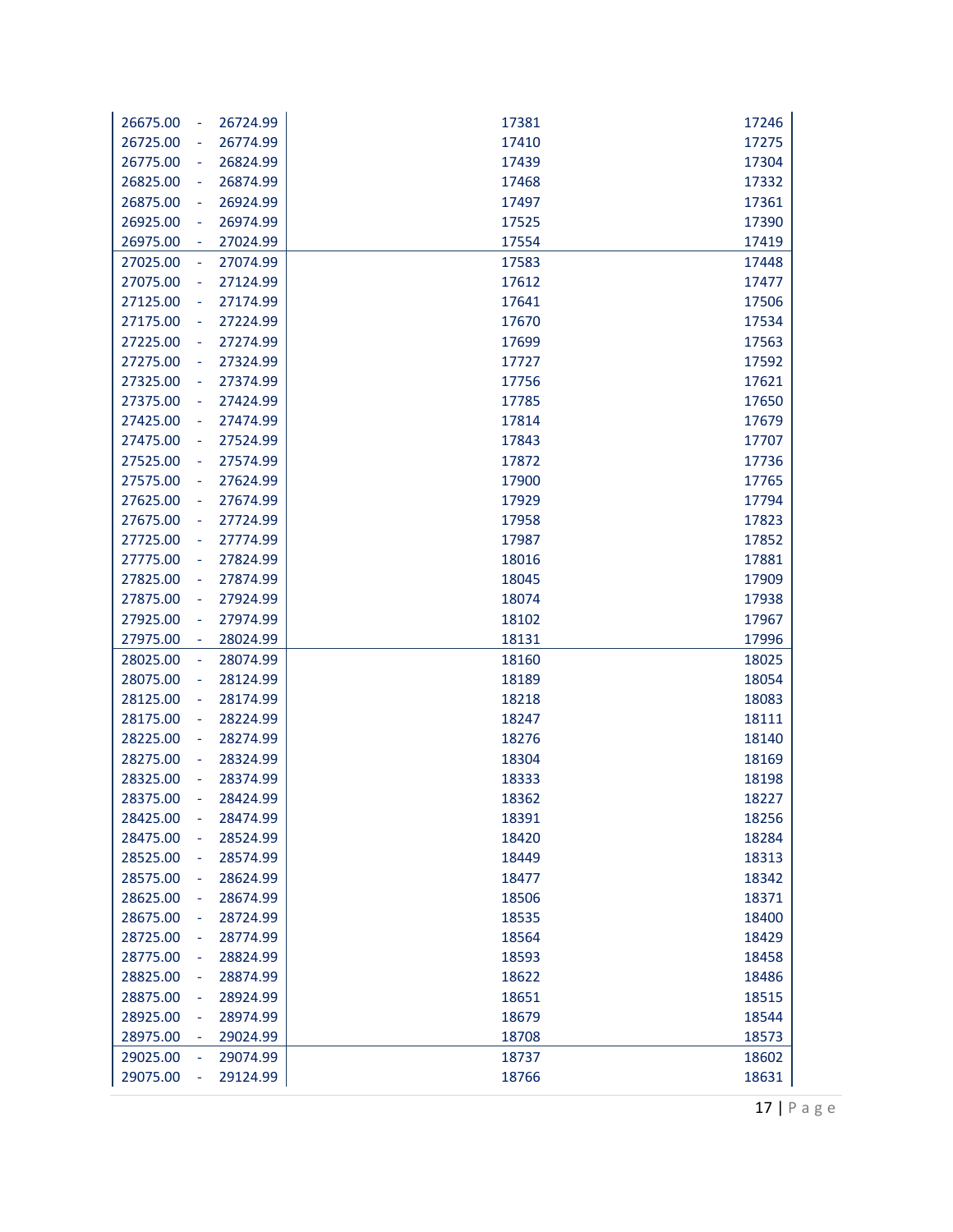| 18824<br>18688<br>29175.00<br>29224.99<br>÷<br>29274.99<br>18853<br>18717<br>29225.00<br>$\blacksquare$<br>29275.00<br>29324.99<br>18881<br>18746<br>÷<br>29325.00<br>29374.99<br>18910<br>18775<br>÷<br>29375.00<br>18939<br>18804<br>29424.99<br>÷,<br>29425.00<br>29474.99<br>18968<br>18833<br>29475.00<br>29524.99<br>18997<br>18861<br>÷<br>29525.00<br>29574.99<br>19026<br>18890<br>÷<br>29624.99<br>19054<br>18919<br>29575.00<br>÷<br>29674.99<br>19083<br>18948<br>29625.00<br>$\blacksquare$<br>18977<br>29675.00<br>29724.99<br>19112<br>÷<br>29725.00<br>29774.99<br>19141<br>19006<br>÷<br>29775.00<br>29824.99<br>19170<br>19035<br>Ĭ,<br>29825.00<br>29874.99<br>19199<br>19063<br>÷<br>29875.00<br>29924.99<br>19228<br>19092<br>÷<br>29925.00<br>29974.99<br>19256<br>19121<br>÷<br>19150<br>29975.00<br>30024.99<br>19285<br>÷<br>30025.00<br>30074.99<br>19314<br>19179<br>$\blacksquare$<br>30075.00<br>30124.99<br>19208<br>19343<br>÷<br>30125.00<br>30174.99<br>19372<br>19237<br>30175.00<br>30224.99<br>19401<br>19265<br>÷,<br>30225.00<br>30274.99<br>19430<br>19294<br>÷<br>30275.00<br>30324.99<br>19323<br>19458<br>÷<br>30325.00<br>30374.99<br>19487<br>19352<br>÷<br>19381<br>30375.00<br>30424.99<br>19516<br>÷<br>30474.99<br>19410<br>30425.00<br>19545<br>÷<br>30475.00<br>30524.99<br>19438<br>19574<br>÷<br>30525.00<br>30574.99<br>19603<br>19467<br>Ĭ,<br>30575.00<br>30624.99<br>19631<br>19496<br>÷<br>30625.00<br>30674.99<br>19660<br>19525<br>÷<br>30675.00<br>30724.99<br>19689<br>19554<br>÷<br>30725.00<br>30774.99<br>19718<br>19583<br>÷<br>30775.00<br>30824.99<br>19747<br>19612<br>30825.00<br>30874.99<br>19776<br>19640<br>÷<br>19669<br>30875.00<br>30924.99<br>19805<br>۰<br>30925.00<br>30974.99<br>19833<br>19698<br>31024.99<br>19727<br>30975.00<br>19862<br>31025.00<br>31074.99<br>19891<br>19756<br>÷<br>31075.00<br>19920<br>19785<br>31124.99<br>31125.00<br>19814<br>31174.99<br>19949<br>31175.00<br>31224.99<br>19842<br>19978<br>31225.00<br>31274.99<br>20007<br>19871<br>31275.00<br>31324.99<br>20035<br>19900<br>31325.00<br>20064<br>31374.99<br>19929<br>31375.00<br>31424.99<br>20093<br>19958<br>31425.00<br>20122<br>19987<br>31474.99 | 29125.00<br>÷ | 29174.99 | 18795 | 18660 |
|--------------------------------------------------------------------------------------------------------------------------------------------------------------------------------------------------------------------------------------------------------------------------------------------------------------------------------------------------------------------------------------------------------------------------------------------------------------------------------------------------------------------------------------------------------------------------------------------------------------------------------------------------------------------------------------------------------------------------------------------------------------------------------------------------------------------------------------------------------------------------------------------------------------------------------------------------------------------------------------------------------------------------------------------------------------------------------------------------------------------------------------------------------------------------------------------------------------------------------------------------------------------------------------------------------------------------------------------------------------------------------------------------------------------------------------------------------------------------------------------------------------------------------------------------------------------------------------------------------------------------------------------------------------------------------------------------------------------------------------------------------------------------------------------------------------------------------------------------------------------------------------------------------------------------------------------------------------------------------------------------------------------------------------------------------------------------------------------------------------------------------------------------------------------------------------------------------------------------|---------------|----------|-------|-------|
|                                                                                                                                                                                                                                                                                                                                                                                                                                                                                                                                                                                                                                                                                                                                                                                                                                                                                                                                                                                                                                                                                                                                                                                                                                                                                                                                                                                                                                                                                                                                                                                                                                                                                                                                                                                                                                                                                                                                                                                                                                                                                                                                                                                                                          |               |          |       |       |
|                                                                                                                                                                                                                                                                                                                                                                                                                                                                                                                                                                                                                                                                                                                                                                                                                                                                                                                                                                                                                                                                                                                                                                                                                                                                                                                                                                                                                                                                                                                                                                                                                                                                                                                                                                                                                                                                                                                                                                                                                                                                                                                                                                                                                          |               |          |       |       |
|                                                                                                                                                                                                                                                                                                                                                                                                                                                                                                                                                                                                                                                                                                                                                                                                                                                                                                                                                                                                                                                                                                                                                                                                                                                                                                                                                                                                                                                                                                                                                                                                                                                                                                                                                                                                                                                                                                                                                                                                                                                                                                                                                                                                                          |               |          |       |       |
|                                                                                                                                                                                                                                                                                                                                                                                                                                                                                                                                                                                                                                                                                                                                                                                                                                                                                                                                                                                                                                                                                                                                                                                                                                                                                                                                                                                                                                                                                                                                                                                                                                                                                                                                                                                                                                                                                                                                                                                                                                                                                                                                                                                                                          |               |          |       |       |
|                                                                                                                                                                                                                                                                                                                                                                                                                                                                                                                                                                                                                                                                                                                                                                                                                                                                                                                                                                                                                                                                                                                                                                                                                                                                                                                                                                                                                                                                                                                                                                                                                                                                                                                                                                                                                                                                                                                                                                                                                                                                                                                                                                                                                          |               |          |       |       |
|                                                                                                                                                                                                                                                                                                                                                                                                                                                                                                                                                                                                                                                                                                                                                                                                                                                                                                                                                                                                                                                                                                                                                                                                                                                                                                                                                                                                                                                                                                                                                                                                                                                                                                                                                                                                                                                                                                                                                                                                                                                                                                                                                                                                                          |               |          |       |       |
|                                                                                                                                                                                                                                                                                                                                                                                                                                                                                                                                                                                                                                                                                                                                                                                                                                                                                                                                                                                                                                                                                                                                                                                                                                                                                                                                                                                                                                                                                                                                                                                                                                                                                                                                                                                                                                                                                                                                                                                                                                                                                                                                                                                                                          |               |          |       |       |
|                                                                                                                                                                                                                                                                                                                                                                                                                                                                                                                                                                                                                                                                                                                                                                                                                                                                                                                                                                                                                                                                                                                                                                                                                                                                                                                                                                                                                                                                                                                                                                                                                                                                                                                                                                                                                                                                                                                                                                                                                                                                                                                                                                                                                          |               |          |       |       |
|                                                                                                                                                                                                                                                                                                                                                                                                                                                                                                                                                                                                                                                                                                                                                                                                                                                                                                                                                                                                                                                                                                                                                                                                                                                                                                                                                                                                                                                                                                                                                                                                                                                                                                                                                                                                                                                                                                                                                                                                                                                                                                                                                                                                                          |               |          |       |       |
|                                                                                                                                                                                                                                                                                                                                                                                                                                                                                                                                                                                                                                                                                                                                                                                                                                                                                                                                                                                                                                                                                                                                                                                                                                                                                                                                                                                                                                                                                                                                                                                                                                                                                                                                                                                                                                                                                                                                                                                                                                                                                                                                                                                                                          |               |          |       |       |
|                                                                                                                                                                                                                                                                                                                                                                                                                                                                                                                                                                                                                                                                                                                                                                                                                                                                                                                                                                                                                                                                                                                                                                                                                                                                                                                                                                                                                                                                                                                                                                                                                                                                                                                                                                                                                                                                                                                                                                                                                                                                                                                                                                                                                          |               |          |       |       |
|                                                                                                                                                                                                                                                                                                                                                                                                                                                                                                                                                                                                                                                                                                                                                                                                                                                                                                                                                                                                                                                                                                                                                                                                                                                                                                                                                                                                                                                                                                                                                                                                                                                                                                                                                                                                                                                                                                                                                                                                                                                                                                                                                                                                                          |               |          |       |       |
|                                                                                                                                                                                                                                                                                                                                                                                                                                                                                                                                                                                                                                                                                                                                                                                                                                                                                                                                                                                                                                                                                                                                                                                                                                                                                                                                                                                                                                                                                                                                                                                                                                                                                                                                                                                                                                                                                                                                                                                                                                                                                                                                                                                                                          |               |          |       |       |
|                                                                                                                                                                                                                                                                                                                                                                                                                                                                                                                                                                                                                                                                                                                                                                                                                                                                                                                                                                                                                                                                                                                                                                                                                                                                                                                                                                                                                                                                                                                                                                                                                                                                                                                                                                                                                                                                                                                                                                                                                                                                                                                                                                                                                          |               |          |       |       |
|                                                                                                                                                                                                                                                                                                                                                                                                                                                                                                                                                                                                                                                                                                                                                                                                                                                                                                                                                                                                                                                                                                                                                                                                                                                                                                                                                                                                                                                                                                                                                                                                                                                                                                                                                                                                                                                                                                                                                                                                                                                                                                                                                                                                                          |               |          |       |       |
|                                                                                                                                                                                                                                                                                                                                                                                                                                                                                                                                                                                                                                                                                                                                                                                                                                                                                                                                                                                                                                                                                                                                                                                                                                                                                                                                                                                                                                                                                                                                                                                                                                                                                                                                                                                                                                                                                                                                                                                                                                                                                                                                                                                                                          |               |          |       |       |
|                                                                                                                                                                                                                                                                                                                                                                                                                                                                                                                                                                                                                                                                                                                                                                                                                                                                                                                                                                                                                                                                                                                                                                                                                                                                                                                                                                                                                                                                                                                                                                                                                                                                                                                                                                                                                                                                                                                                                                                                                                                                                                                                                                                                                          |               |          |       |       |
|                                                                                                                                                                                                                                                                                                                                                                                                                                                                                                                                                                                                                                                                                                                                                                                                                                                                                                                                                                                                                                                                                                                                                                                                                                                                                                                                                                                                                                                                                                                                                                                                                                                                                                                                                                                                                                                                                                                                                                                                                                                                                                                                                                                                                          |               |          |       |       |
|                                                                                                                                                                                                                                                                                                                                                                                                                                                                                                                                                                                                                                                                                                                                                                                                                                                                                                                                                                                                                                                                                                                                                                                                                                                                                                                                                                                                                                                                                                                                                                                                                                                                                                                                                                                                                                                                                                                                                                                                                                                                                                                                                                                                                          |               |          |       |       |
|                                                                                                                                                                                                                                                                                                                                                                                                                                                                                                                                                                                                                                                                                                                                                                                                                                                                                                                                                                                                                                                                                                                                                                                                                                                                                                                                                                                                                                                                                                                                                                                                                                                                                                                                                                                                                                                                                                                                                                                                                                                                                                                                                                                                                          |               |          |       |       |
|                                                                                                                                                                                                                                                                                                                                                                                                                                                                                                                                                                                                                                                                                                                                                                                                                                                                                                                                                                                                                                                                                                                                                                                                                                                                                                                                                                                                                                                                                                                                                                                                                                                                                                                                                                                                                                                                                                                                                                                                                                                                                                                                                                                                                          |               |          |       |       |
|                                                                                                                                                                                                                                                                                                                                                                                                                                                                                                                                                                                                                                                                                                                                                                                                                                                                                                                                                                                                                                                                                                                                                                                                                                                                                                                                                                                                                                                                                                                                                                                                                                                                                                                                                                                                                                                                                                                                                                                                                                                                                                                                                                                                                          |               |          |       |       |
|                                                                                                                                                                                                                                                                                                                                                                                                                                                                                                                                                                                                                                                                                                                                                                                                                                                                                                                                                                                                                                                                                                                                                                                                                                                                                                                                                                                                                                                                                                                                                                                                                                                                                                                                                                                                                                                                                                                                                                                                                                                                                                                                                                                                                          |               |          |       |       |
|                                                                                                                                                                                                                                                                                                                                                                                                                                                                                                                                                                                                                                                                                                                                                                                                                                                                                                                                                                                                                                                                                                                                                                                                                                                                                                                                                                                                                                                                                                                                                                                                                                                                                                                                                                                                                                                                                                                                                                                                                                                                                                                                                                                                                          |               |          |       |       |
|                                                                                                                                                                                                                                                                                                                                                                                                                                                                                                                                                                                                                                                                                                                                                                                                                                                                                                                                                                                                                                                                                                                                                                                                                                                                                                                                                                                                                                                                                                                                                                                                                                                                                                                                                                                                                                                                                                                                                                                                                                                                                                                                                                                                                          |               |          |       |       |
|                                                                                                                                                                                                                                                                                                                                                                                                                                                                                                                                                                                                                                                                                                                                                                                                                                                                                                                                                                                                                                                                                                                                                                                                                                                                                                                                                                                                                                                                                                                                                                                                                                                                                                                                                                                                                                                                                                                                                                                                                                                                                                                                                                                                                          |               |          |       |       |
|                                                                                                                                                                                                                                                                                                                                                                                                                                                                                                                                                                                                                                                                                                                                                                                                                                                                                                                                                                                                                                                                                                                                                                                                                                                                                                                                                                                                                                                                                                                                                                                                                                                                                                                                                                                                                                                                                                                                                                                                                                                                                                                                                                                                                          |               |          |       |       |
|                                                                                                                                                                                                                                                                                                                                                                                                                                                                                                                                                                                                                                                                                                                                                                                                                                                                                                                                                                                                                                                                                                                                                                                                                                                                                                                                                                                                                                                                                                                                                                                                                                                                                                                                                                                                                                                                                                                                                                                                                                                                                                                                                                                                                          |               |          |       |       |
|                                                                                                                                                                                                                                                                                                                                                                                                                                                                                                                                                                                                                                                                                                                                                                                                                                                                                                                                                                                                                                                                                                                                                                                                                                                                                                                                                                                                                                                                                                                                                                                                                                                                                                                                                                                                                                                                                                                                                                                                                                                                                                                                                                                                                          |               |          |       |       |
|                                                                                                                                                                                                                                                                                                                                                                                                                                                                                                                                                                                                                                                                                                                                                                                                                                                                                                                                                                                                                                                                                                                                                                                                                                                                                                                                                                                                                                                                                                                                                                                                                                                                                                                                                                                                                                                                                                                                                                                                                                                                                                                                                                                                                          |               |          |       |       |
|                                                                                                                                                                                                                                                                                                                                                                                                                                                                                                                                                                                                                                                                                                                                                                                                                                                                                                                                                                                                                                                                                                                                                                                                                                                                                                                                                                                                                                                                                                                                                                                                                                                                                                                                                                                                                                                                                                                                                                                                                                                                                                                                                                                                                          |               |          |       |       |
|                                                                                                                                                                                                                                                                                                                                                                                                                                                                                                                                                                                                                                                                                                                                                                                                                                                                                                                                                                                                                                                                                                                                                                                                                                                                                                                                                                                                                                                                                                                                                                                                                                                                                                                                                                                                                                                                                                                                                                                                                                                                                                                                                                                                                          |               |          |       |       |
|                                                                                                                                                                                                                                                                                                                                                                                                                                                                                                                                                                                                                                                                                                                                                                                                                                                                                                                                                                                                                                                                                                                                                                                                                                                                                                                                                                                                                                                                                                                                                                                                                                                                                                                                                                                                                                                                                                                                                                                                                                                                                                                                                                                                                          |               |          |       |       |
|                                                                                                                                                                                                                                                                                                                                                                                                                                                                                                                                                                                                                                                                                                                                                                                                                                                                                                                                                                                                                                                                                                                                                                                                                                                                                                                                                                                                                                                                                                                                                                                                                                                                                                                                                                                                                                                                                                                                                                                                                                                                                                                                                                                                                          |               |          |       |       |
|                                                                                                                                                                                                                                                                                                                                                                                                                                                                                                                                                                                                                                                                                                                                                                                                                                                                                                                                                                                                                                                                                                                                                                                                                                                                                                                                                                                                                                                                                                                                                                                                                                                                                                                                                                                                                                                                                                                                                                                                                                                                                                                                                                                                                          |               |          |       |       |
|                                                                                                                                                                                                                                                                                                                                                                                                                                                                                                                                                                                                                                                                                                                                                                                                                                                                                                                                                                                                                                                                                                                                                                                                                                                                                                                                                                                                                                                                                                                                                                                                                                                                                                                                                                                                                                                                                                                                                                                                                                                                                                                                                                                                                          |               |          |       |       |
|                                                                                                                                                                                                                                                                                                                                                                                                                                                                                                                                                                                                                                                                                                                                                                                                                                                                                                                                                                                                                                                                                                                                                                                                                                                                                                                                                                                                                                                                                                                                                                                                                                                                                                                                                                                                                                                                                                                                                                                                                                                                                                                                                                                                                          |               |          |       |       |
|                                                                                                                                                                                                                                                                                                                                                                                                                                                                                                                                                                                                                                                                                                                                                                                                                                                                                                                                                                                                                                                                                                                                                                                                                                                                                                                                                                                                                                                                                                                                                                                                                                                                                                                                                                                                                                                                                                                                                                                                                                                                                                                                                                                                                          |               |          |       |       |
|                                                                                                                                                                                                                                                                                                                                                                                                                                                                                                                                                                                                                                                                                                                                                                                                                                                                                                                                                                                                                                                                                                                                                                                                                                                                                                                                                                                                                                                                                                                                                                                                                                                                                                                                                                                                                                                                                                                                                                                                                                                                                                                                                                                                                          |               |          |       |       |
|                                                                                                                                                                                                                                                                                                                                                                                                                                                                                                                                                                                                                                                                                                                                                                                                                                                                                                                                                                                                                                                                                                                                                                                                                                                                                                                                                                                                                                                                                                                                                                                                                                                                                                                                                                                                                                                                                                                                                                                                                                                                                                                                                                                                                          |               |          |       |       |
|                                                                                                                                                                                                                                                                                                                                                                                                                                                                                                                                                                                                                                                                                                                                                                                                                                                                                                                                                                                                                                                                                                                                                                                                                                                                                                                                                                                                                                                                                                                                                                                                                                                                                                                                                                                                                                                                                                                                                                                                                                                                                                                                                                                                                          |               |          |       |       |
|                                                                                                                                                                                                                                                                                                                                                                                                                                                                                                                                                                                                                                                                                                                                                                                                                                                                                                                                                                                                                                                                                                                                                                                                                                                                                                                                                                                                                                                                                                                                                                                                                                                                                                                                                                                                                                                                                                                                                                                                                                                                                                                                                                                                                          |               |          |       |       |
|                                                                                                                                                                                                                                                                                                                                                                                                                                                                                                                                                                                                                                                                                                                                                                                                                                                                                                                                                                                                                                                                                                                                                                                                                                                                                                                                                                                                                                                                                                                                                                                                                                                                                                                                                                                                                                                                                                                                                                                                                                                                                                                                                                                                                          |               |          |       |       |
|                                                                                                                                                                                                                                                                                                                                                                                                                                                                                                                                                                                                                                                                                                                                                                                                                                                                                                                                                                                                                                                                                                                                                                                                                                                                                                                                                                                                                                                                                                                                                                                                                                                                                                                                                                                                                                                                                                                                                                                                                                                                                                                                                                                                                          |               |          |       |       |
|                                                                                                                                                                                                                                                                                                                                                                                                                                                                                                                                                                                                                                                                                                                                                                                                                                                                                                                                                                                                                                                                                                                                                                                                                                                                                                                                                                                                                                                                                                                                                                                                                                                                                                                                                                                                                                                                                                                                                                                                                                                                                                                                                                                                                          |               |          |       |       |
|                                                                                                                                                                                                                                                                                                                                                                                                                                                                                                                                                                                                                                                                                                                                                                                                                                                                                                                                                                                                                                                                                                                                                                                                                                                                                                                                                                                                                                                                                                                                                                                                                                                                                                                                                                                                                                                                                                                                                                                                                                                                                                                                                                                                                          |               |          |       |       |
| 31475.00<br>20151<br>20015<br>31524.99<br>÷                                                                                                                                                                                                                                                                                                                                                                                                                                                                                                                                                                                                                                                                                                                                                                                                                                                                                                                                                                                                                                                                                                                                                                                                                                                                                                                                                                                                                                                                                                                                                                                                                                                                                                                                                                                                                                                                                                                                                                                                                                                                                                                                                                              |               |          |       |       |
| 31525.00<br>31574.99<br>20044<br>20180<br>÷,                                                                                                                                                                                                                                                                                                                                                                                                                                                                                                                                                                                                                                                                                                                                                                                                                                                                                                                                                                                                                                                                                                                                                                                                                                                                                                                                                                                                                                                                                                                                                                                                                                                                                                                                                                                                                                                                                                                                                                                                                                                                                                                                                                             |               |          |       |       |

18 | Page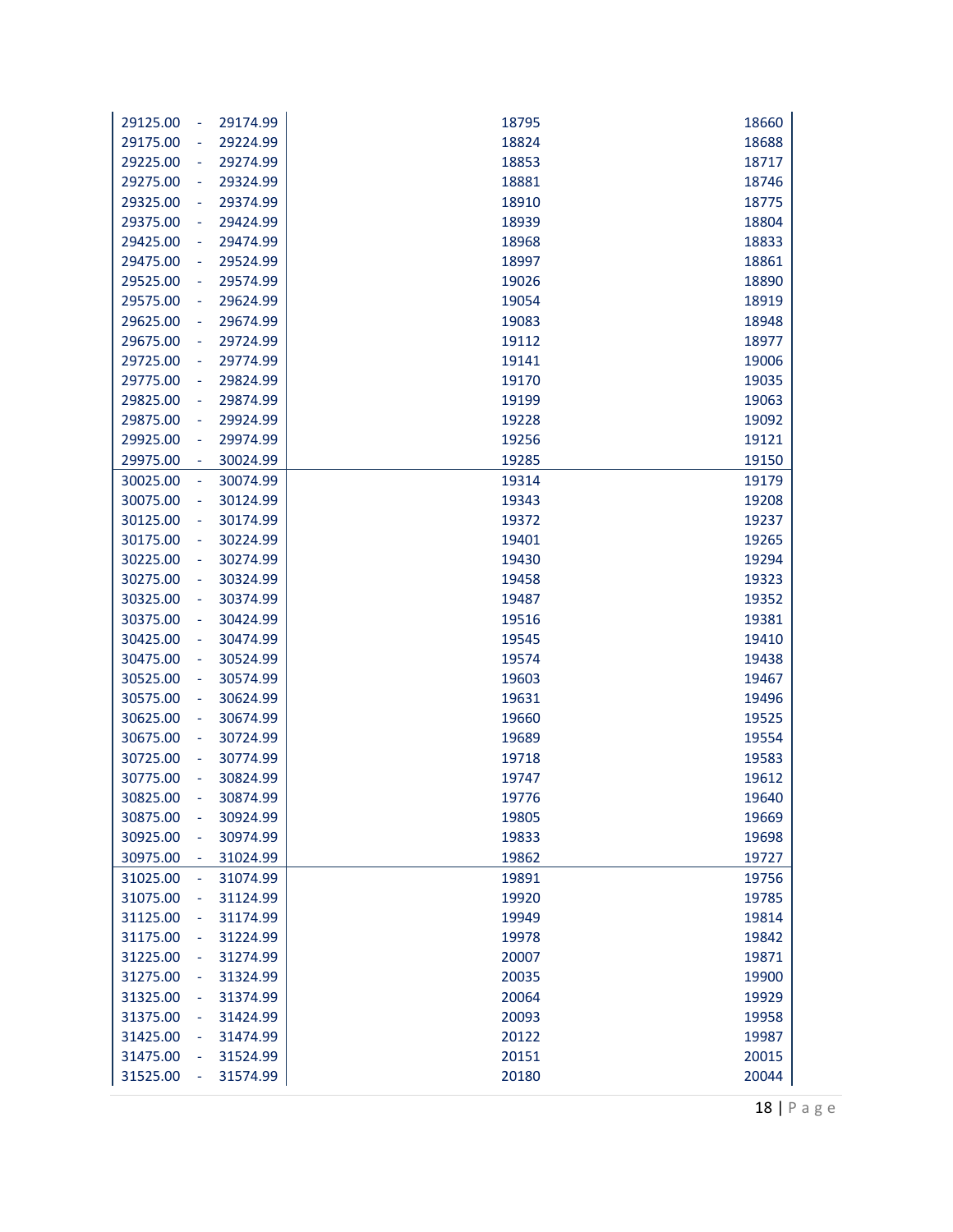| 31624.99<br>31575.00<br>÷                        | 20208          | 20073          |
|--------------------------------------------------|----------------|----------------|
| 31674.99<br>31625.00                             | 20237          | 20102          |
| 31724.99<br>31675.00                             | 20266          | 20131          |
| 31725.00<br>31774.99<br>÷                        | 20295          | 20160          |
| 31775.00<br>31824.99<br>÷                        | 20324          | 20189          |
| 31825.00<br>31874.99<br>$\overline{\phantom{a}}$ | 20353          | 20217          |
| 31875.00<br>31924.99<br>÷                        | 20382          | 20246          |
| 31925.00<br>31974.99<br>÷                        | 20410          | 20275          |
| 32024.99<br>31975.00                             | 20439          | 20304          |
| 32025.00<br>32074.99<br>$\overline{\phantom{a}}$ | 20468          | 20333          |
| 32075.00<br>32124.99<br>L,                       | 20497          | 20362          |
| 32125.00<br>32174.99                             | 20526          | 20391          |
| 32175.00<br>32224.99<br>÷                        | 20555          | 20419          |
| 32225.00<br>32274.99<br>÷                        | 20584          | 20448          |
| 32275.00<br>32324.99<br>÷                        | 20612          | 20477          |
| 32374.99<br>32325.00                             | 20641          | 20506          |
| 32375.00<br>32424.99                             | 20670          | 20535          |
| 32425.00<br>32474.99<br>÷                        | 20699          | 20564          |
| 32475.00<br>32524.99                             | 20728          | 20592          |
| 32525.00<br>32574.99                             | 20757          | 20621          |
| 32575.00<br>32624.99                             | 20785          | 20650          |
| 32625.00<br>32674.99                             | 20814          | 20679          |
| 32675.00<br>32724.99                             | 20843          | 20708          |
| 32774.99<br>32725.00                             | 20872          | 20737          |
| 32775.00<br>32824.99                             | 20901          | 20766          |
| 32825.00<br>32874.99                             | 20930          | 20794          |
| 32924.99<br>32875.00                             | 20959          | 20823          |
| 32925.00<br>32974.99                             | 20987          | 20852          |
| 32975.00<br>33024.99                             | 21016          | 20881          |
| 33025.00<br>33074.99<br>$\blacksquare$           | 21045          | 20910          |
| 33075.00<br>33124.99<br>33125.00<br>33174.99     | 21074          | 20939<br>20968 |
| 33175.00<br>33224.99<br>÷                        | 21103<br>21132 | 20996          |
| 33225.00<br>33274.99                             | 21161          | 21025          |
| 33275.00<br>33324.99                             | 21189          | 21054          |
| 33325.00<br>33374.99<br>÷,                       | 21218          | 21083          |
| 33375.00<br>33424.99                             | 21247          | 21112          |
| 33425.00<br>33474.99                             | 21276          | 21141          |
| 33524.99<br>33475.00                             | 21305          | 21169          |
| 33525.00<br>33574.99                             | 21334          | 21198          |
| 33575.00<br>33624.99                             | 21362          | 21227          |
| 33625.00<br>33674.99                             | 21391          | 21256          |
| 33675.00<br>33724.99                             | 21420          | 21285          |
| 33725.00<br>33774.99                             | 21449          | 21314          |
| 33775.00<br>33824.99                             | 21478          | 21343          |
| 33825.00<br>33874.99                             | 21507          | 21371          |
| 33875.00<br>33924.99                             | 21536          | 21400          |
| 33925.00<br>33974.99                             | 21564          | 21429          |
| 33975.00<br>34024.99                             | 21593          | 21458          |

19 | Page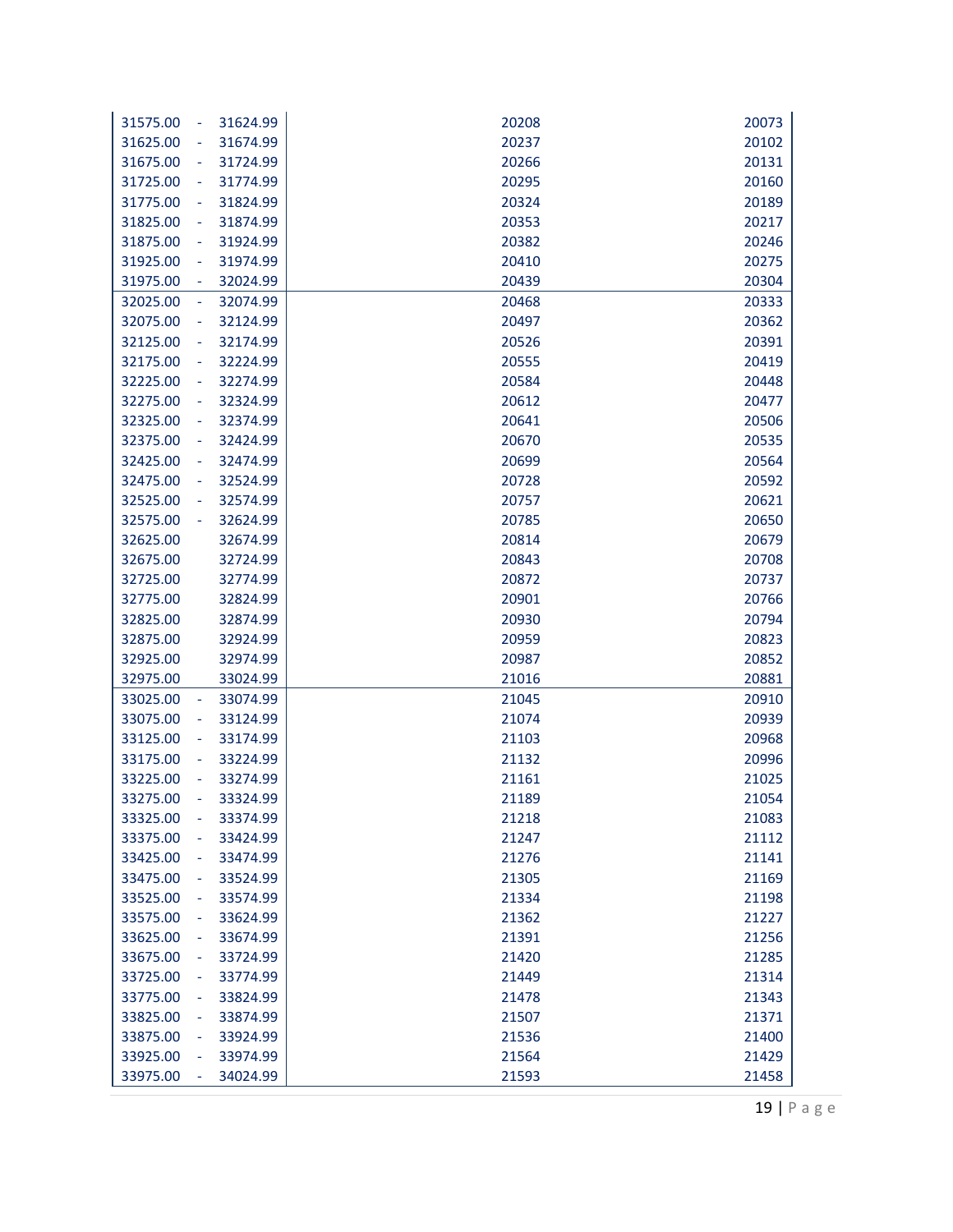| 34025.00                   | 34074.99 | 21622 | 21487 |
|----------------------------|----------|-------|-------|
| 34075.00                   | 34124.99 | 21651 | 21516 |
| 34125.00                   | 34174.99 | 21680 | 21545 |
| 34175.00                   | 34224.99 | 21709 | 21573 |
| 34225.00                   | 34274.99 | 21738 | 21602 |
| 34275.00                   | 34324.99 | 21766 | 21631 |
| 34325.00                   | 34374.99 | 21795 | 21660 |
| 34375.00                   | 34424.99 | 21824 | 21689 |
| 34425.00                   | 34474.99 | 21853 | 21718 |
| 34475.00                   | 34524.99 | 21882 | 21746 |
| 34525.00                   | 34574.99 | 21911 | 21775 |
| 34575.00                   | 34624.99 | 21939 | 21804 |
| 34625.00                   | 34674.99 | 21968 | 21833 |
| 34675.00                   | 34724.99 | 21997 | 21862 |
| 34725.00                   | 34774.99 | 22026 | 21891 |
| 34775.00                   | 34824.99 | 22055 | 21920 |
| 34825.00                   | 34874.99 | 22084 | 21948 |
| 34875.00                   | 34924.99 | 22113 | 21977 |
| 34925.00                   | 34974.99 | 22141 | 22006 |
| 34975.00                   | 35024.99 | 22170 | 22035 |
| 35025.00<br>$\blacksquare$ | 35074.99 | 22199 | 22064 |
| 35075.00<br>$\blacksquare$ | 35124.99 | 22228 | 22093 |
| 35125.00<br>÷              | 35174.99 | 22257 | 22122 |
| 35175.00                   | 35224.99 | 22286 | 22150 |
| 35225.00<br>÷              | 35274.99 | 22315 | 22179 |
| 35275.00<br>÷              | 35324.99 | 22343 | 22208 |
| 35325.00                   | 35374.99 | 22372 | 22237 |
| 35375.00                   | 35424.99 | 22401 | 22266 |
| 35425.00<br>÷              | 35474.99 | 22430 | 22295 |
| 35475.00<br>$\blacksquare$ | 35524.99 | 22459 | 22323 |
| 35525.00                   | 35574.99 | 22488 | 22352 |
| 35575.00                   | 35624.99 | 22516 | 22381 |
| 35625.00                   | 35674.99 | 22545 | 22410 |
| 35675.00                   | 35724.99 | 22574 | 22439 |
| 35725.00                   | 35774.99 | 22603 | 22468 |
| 35775.00<br>÷,             | 35824.99 | 22632 | 22497 |
| 35825.00                   | 35874.99 | 22661 | 22525 |
| 35875.00<br>÷              | 35924.99 | 22690 | 22554 |
| 35925.00                   | 35974.99 | 22718 | 22583 |
| 35975.00                   | 36024.99 | 22747 | 22612 |
| 36025.00<br>÷              | 36074.99 | 22776 | 22641 |
| 36075.00                   | 36124.99 | 22805 | 22670 |
| 36125.00                   | 36174.99 | 22834 | 22699 |
| 36175.00                   | 36224.99 | 22863 | 22727 |
| 36225.00                   | 36274.99 | 22892 | 22756 |
| 36275.00                   | 36324.99 | 22920 | 22785 |
| 36325.00                   | 36374.99 | 22949 | 22814 |
| 36375.00                   | 36424.99 | 22978 | 22843 |
| 36425.00                   | 36474.99 | 23007 | 22872 |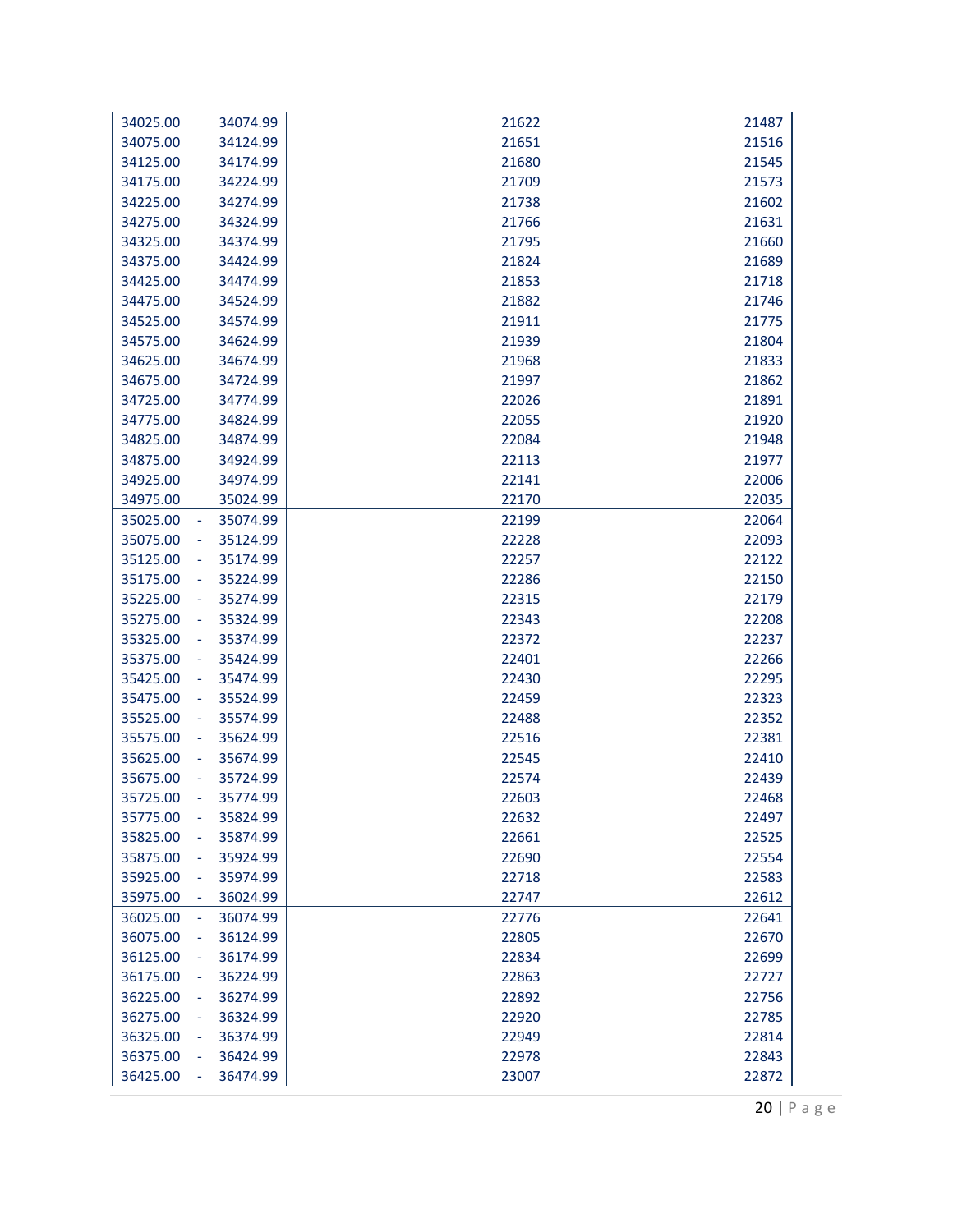| 36475.00<br>36524.99<br>÷                        | 23036 | 22900 |
|--------------------------------------------------|-------|-------|
| 36574.99<br>36525.00                             | 23065 | 22929 |
| 36624.99<br>36575.00<br>÷                        | 23093 | 22958 |
| 36625.00<br>36674.99<br>÷,                       | 23122 | 22987 |
| 36675.00<br>36724.99<br>÷                        | 23151 | 23016 |
| 36725.00<br>36774.99<br>÷                        | 23180 | 23045 |
| 36775.00<br>36824.99<br>÷                        | 23209 | 23074 |
| 36825.00<br>36874.99<br>÷                        | 23238 | 23102 |
| 36924.99<br>36875.00<br>÷                        | 23267 | 23131 |
| 36925.00<br>36974.99<br>÷                        | 23295 | 23160 |
| 36975.00<br>37024.99                             | 23324 | 23189 |
| 37025.00<br>37074.99<br>÷                        | 23353 | 23218 |
| 37075.00<br>37124.99<br>÷                        | 23382 | 23247 |
| 37125.00<br>37174.99<br>÷                        | 23411 | 23276 |
| 37224.99<br>37175.00<br>÷                        | 23440 | 23304 |
| 37274.99<br>37225.00<br>÷                        | 23469 | 23333 |
| 37275.00<br>37324.99<br>÷                        | 23497 | 23362 |
| 37325.00<br>37374.99<br>÷                        | 23526 | 23391 |
| 37375.00<br>37424.99<br>÷,                       | 23555 | 23420 |
| 37425.00<br>37474.99<br>÷,                       | 23584 | 23449 |
| 37475.00<br>37524.99<br>÷                        | 23613 | 23477 |
| 37525.00<br>37574.99<br>÷                        | 23642 | 23506 |
| 37575.00<br>37624.99<br>÷                        | 23670 | 23535 |
| 37674.99<br>37625.00<br>÷                        | 23699 | 23564 |
| 37675.00<br>37724.99<br>÷                        | 23728 | 23593 |
| 37725.00<br>37774.99<br>÷                        | 23757 | 23622 |
| 37775.00<br>37824.99<br>÷                        | 23786 | 23651 |
| 37825.00<br>37874.99<br>÷                        | 23815 | 23679 |
| 37875.00<br>37924.99<br>÷                        | 23844 | 23708 |
| 37925.00<br>37974.99<br>÷                        | 23872 | 23737 |
| 37975.00<br>38024.99<br>÷                        | 23901 | 23766 |
| 38025.00<br>38074.99<br>÷                        | 23930 | 23795 |
| 38075.00<br>38124.99<br>÷                        | 23959 | 23824 |
| 38125.00<br>38174.99                             | 23988 | 23853 |
| 38175.00<br>38224.99                             | 24017 | 23881 |
| 38225.00<br>38274.99<br>÷,                       | 24046 | 23910 |
| 38275.00<br>38324.99                             | 24074 | 23939 |
| 38325.00<br>38374.99<br>۰                        | 24103 | 23968 |
| 38375.00<br>38424.99                             | 24132 | 23997 |
| 38425.00<br>38474.99                             | 24161 | 24026 |
| 38475.00<br>38524.99                             | 24190 | 24054 |
| 38525.00<br>38574.99                             | 24219 | 24083 |
| 38575.00<br>38624.99                             | 24247 | 24112 |
| 38625.00<br>38674.99<br>÷                        | 24276 | 24141 |
| 38675.00<br>38724.99<br>۰                        | 24305 | 24170 |
| 38725.00<br>38774.99<br>٠                        | 24334 | 24199 |
| 38775.00<br>38824.99<br>٠                        | 24363 | 24228 |
| 38825.00<br>38874.99<br>$\overline{\phantom{a}}$ | 24392 | 24256 |
| 38875.00<br>38924.99                             | 24421 | 24285 |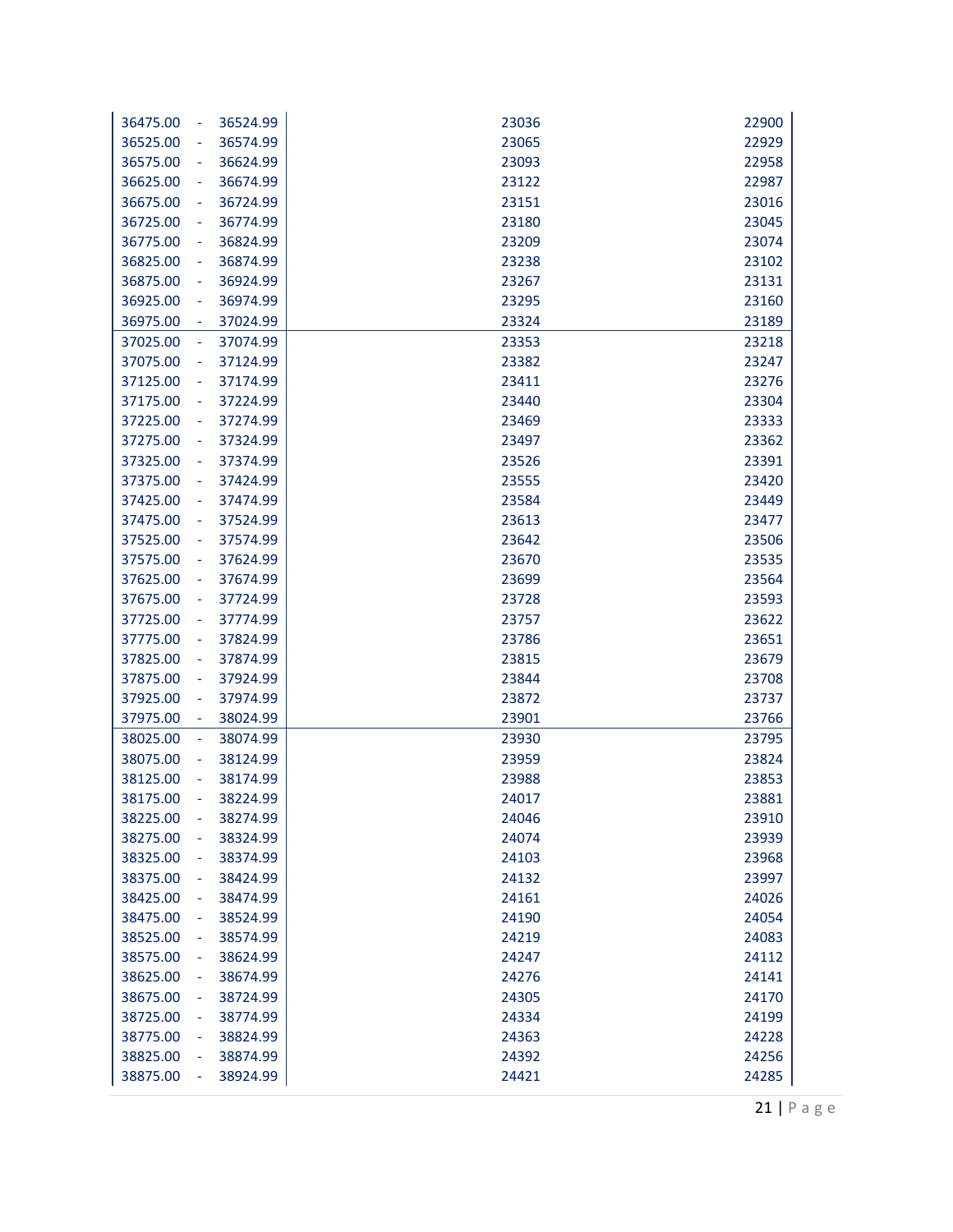|                                        |                      | 24449          | 24314          |
|----------------------------------------|----------------------|----------------|----------------|
| 38925.00<br>$\overline{\phantom{a}}$   | 38974.99             |                |                |
| 38975.00<br>$\overline{\phantom{a}}$   | 39024.99             | 24478<br>24507 | 24343<br>24372 |
| 39025.00<br>$\blacksquare$             | 39074.99<br>39124.99 |                |                |
| 39075.00<br>$\blacksquare$             |                      | 24536          | 24401          |
| 39125.00<br>÷                          | 39174.99             | 24565          | 24430          |
| 39175.00<br>$\overline{\phantom{a}}$   | 39224.99             | 24594          | 24458          |
| 39225.00<br>$\blacksquare$             | 39274.99             | 24623          | 24487          |
| 39275.00<br>$\blacksquare$             | 39324.99             | 24651<br>24680 | 24516          |
| 39325.00<br>$\blacksquare$             | 39374.99             |                | 24545          |
| 39375.00<br>$\overline{\phantom{a}}$   | 39424.99             | 24709          | 24574          |
| 39425.00<br>$\blacksquare$<br>39475.00 | 39474.99<br>39524.99 | 24738<br>24767 | 24603<br>24631 |
| $\blacksquare$                         |                      |                |                |
| 39525.00<br>$\blacksquare$             | 39574.99             | 24796          | 24660          |
| 39575.00                               | 39624.99             | 24824          | 24689          |
| 39625.00<br>$\blacksquare$             | 39674.99             | 24853          | 24718          |
| 39675.00<br>$\blacksquare$             | 39724.99             | 24882          | 24747          |
| 39725.00<br>$\blacksquare$             | 39774.99             | 24911          | 24776          |
| 39775.00<br>$\overline{\phantom{a}}$   | 39824.99             | 24940          | 24805          |
| 39825.00<br>÷                          | 39874.99             | 24969          | 24833          |
| 39875.00<br>$\blacksquare$             | 39924.99             | 24998          | 24862          |
| 39925.00<br>$\blacksquare$             | 39974.99             | 25026          | 24891          |
| 39975.00<br>÷                          | 40024.99             | 25055          | 24920          |
| 40025.00<br>$\overline{\phantom{a}}$   | 40074.99             | 25084          | 24949          |
| 40075.00<br>÷                          | 40124.99             | 25113          | 24978          |
| 40125.00<br>÷                          | 40174.99             | 25142          | 25007          |
| 40175.00<br>÷                          | 40224.99             | 25171          | 25035          |
| 40225.00<br>$\blacksquare$             | 40274.99             | 25200          | 25064          |
| 40275.00<br>$\blacksquare$             | 40324.99             | 25228          | 25093          |
| 40325.00                               | 40374.99             | 25257          | 25122          |
| 40375.00<br>$\blacksquare$             | 40424.99             | 25286          | 25151          |
| 40425.00<br>$\blacksquare$             | 40474.99             | 25315          | 25180          |
| 40475.00<br>$\blacksquare$             | 40524.99             | 25344          | 25208          |
| 40525.00<br>÷                          | 40574.99             | 25373          | 25237          |
| 40575.00<br>÷<br>40625.00              | 40624.99             | 25401          | 25266          |
|                                        | 40674.99             | 25430          | 25295          |
| 40675.00<br>÷                          | 40724.99             | 25459          | 25324          |
| 40725.00                               | 40774.99             | 25488          | 25353          |
| 40775.00<br>$\overline{\phantom{a}}$   | 40824.99             | 25517          | 25382          |
| 40825.00<br>$\overline{\phantom{a}}$   | 40874.99             | 25546<br>25575 | 25410          |
| 40875.00<br>÷                          | 40924.99             |                | 25439          |
| 40925.00<br>÷                          | 40974.99             | 25603          | 25468          |
| 40975.00<br>۰                          | 41024.99             | 25632          | 25497          |
| 41025.00<br>$\equiv$                   | 41074.99             | 25661          | 25526          |
| 41075.00<br>÷                          | 41124.99             | 25690          | 25555          |
| 41125.00                               | 41174.99             | 25719          | 25584          |
| 41175.00<br>$\blacksquare$             | 41224.99             | 25748          | 25612          |
| 41225.00                               | 41274.99             | 25777          | 25641          |
| 41275.00                               | 41324.99             | 25805          | 25670          |
| 41325.00                               | 41374.99             | 25834          | 25699          |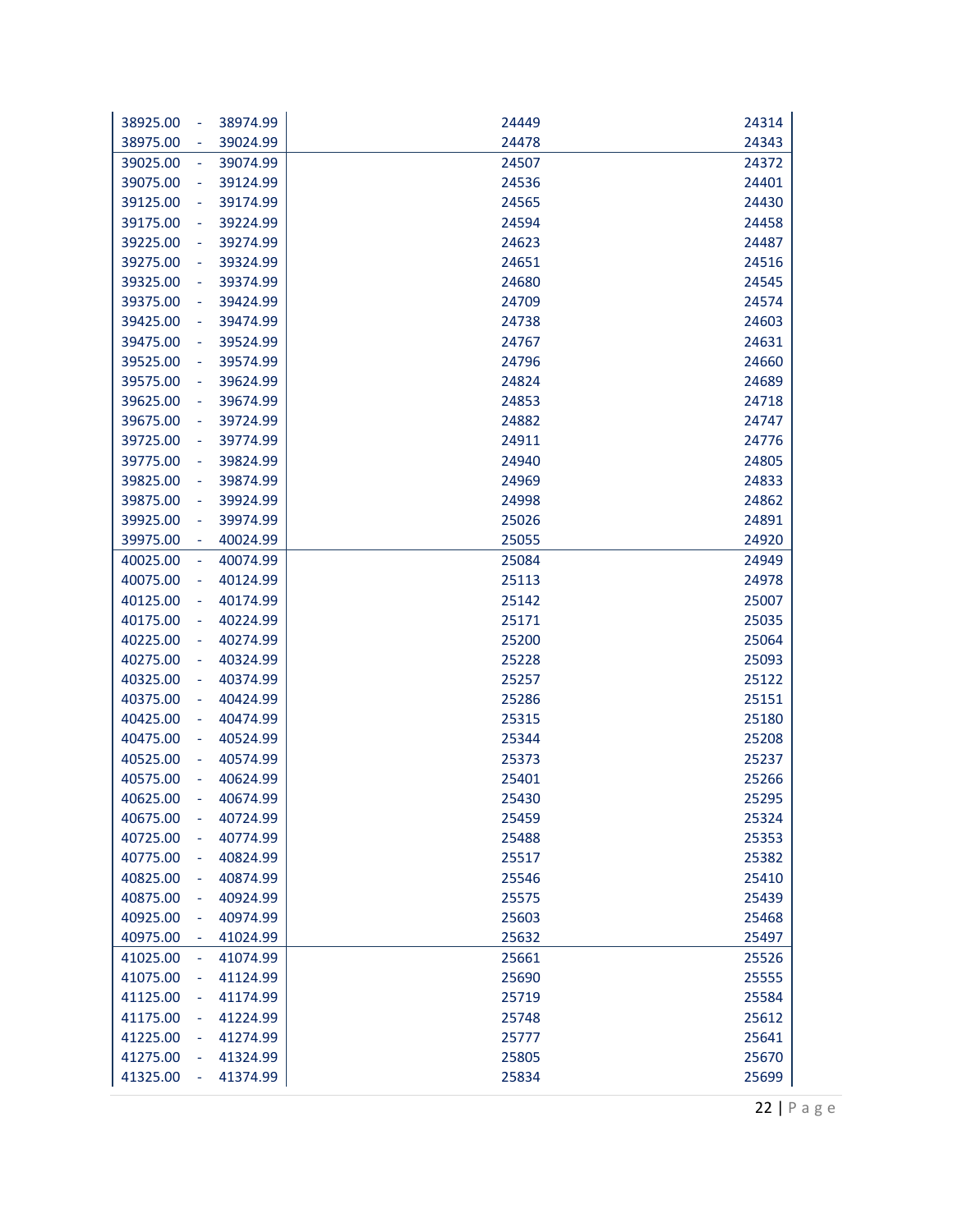| 25757<br>41425.00<br>41474.99<br>25892<br>41475.00<br>41524.99<br>25921<br>25785<br>41525.00<br>41574.99<br>25950<br>25814<br>÷,<br>41575.00<br>41624.99<br>25978<br>25843<br>41625.00<br>41674.99<br>26007<br>25872<br>÷<br>41675.00<br>41724.99<br>26036<br>25901<br>÷<br>26065<br>25930<br>41725.00<br>41774.99<br>÷<br>41824.99<br>26094<br>25959<br>41775.00<br>÷<br>41874.99<br>26123<br>25987<br>41825.00<br>÷<br>41875.00<br>41924.99<br>26152<br>26016<br>÷<br>41974.99<br>26180<br>26045<br>41925.00<br>÷<br>41975.00<br>42024.99<br>26209<br>26074<br>÷<br>42074.99<br>26238<br>42025.00<br>26103<br>÷<br>42075.00<br>42124.99<br>26267<br>26132<br>÷<br>42125.00<br>42174.99<br>26296<br>26161<br>÷<br>42224.99<br>26325<br>26189<br>42175.00<br>÷<br>42225.00<br>42274.99<br>26354<br>26218<br>÷,<br>42275.00<br>42324.99<br>26382<br>26247<br>42325.00<br>42374.99<br>26411<br>26276<br>÷,<br>42375.00<br>42424.99<br>26440<br>26305<br>÷<br>42425.00<br>42474.99<br>26469<br>26334<br>÷<br>42475.00<br>42524.99<br>26498<br>26362<br>÷<br>26527<br>26391<br>42525.00<br>42574.99<br>÷<br>42624.99<br>26555<br>26420<br>42575.00<br>÷<br>42625.00<br>42674.99<br>26584<br>26449<br>÷<br>42675.00<br>42724.99<br>26613<br>26478<br>Ĭ,<br>42774.99<br>26642<br>26507<br>42725.00<br>÷<br>42775.00<br>42824.99<br>26671<br>26536<br>÷<br>42825.00<br>42874.99<br>26700<br>26564<br>÷<br>42875.00<br>42924.99<br>26729<br>26593<br>÷<br>26757<br>26622<br>42925.00<br>42974.99<br>÷<br>26651<br>42975.00<br>43024.99<br>26786<br>43025.00<br>43074.99<br>26815<br>26680<br>43075.00<br>43124.99<br>26844<br>26709<br>43125.00<br>L,<br>43174.99<br>26873<br>26738<br>43224.99<br>26766<br>43175.00<br>26902<br>43225.00<br>26931<br>26795<br>43274.99<br>÷<br>26959<br>26824<br>43275.00<br>43324.99<br>٠<br>43325.00<br>26988<br>26853<br>43374.99<br>27017<br>26882<br>43375.00<br>43424.99<br>43425.00<br>43474.99<br>27046<br>26911<br>43475.00<br>43524.99<br>27075<br>26939<br>43525.00<br>43574.99<br>27104<br>26968<br>÷<br>43575.00<br>43624.99<br>27132<br>26997<br>÷<br>43625.00<br>27161<br>27026<br>43674.99<br>÷<br>27190<br>27055<br>43675.00<br>43724.99<br>٠<br>43725.00<br>27219<br>27084<br>43774.99<br>÷ | 41424.99<br>41375.00<br>÷ | 25863 | 25728 |
|----------------------------------------------------------------------------------------------------------------------------------------------------------------------------------------------------------------------------------------------------------------------------------------------------------------------------------------------------------------------------------------------------------------------------------------------------------------------------------------------------------------------------------------------------------------------------------------------------------------------------------------------------------------------------------------------------------------------------------------------------------------------------------------------------------------------------------------------------------------------------------------------------------------------------------------------------------------------------------------------------------------------------------------------------------------------------------------------------------------------------------------------------------------------------------------------------------------------------------------------------------------------------------------------------------------------------------------------------------------------------------------------------------------------------------------------------------------------------------------------------------------------------------------------------------------------------------------------------------------------------------------------------------------------------------------------------------------------------------------------------------------------------------------------------------------------------------------------------------------------------------------------------------------------------------------------------------------------------------------------------------------------------------------------------------------------------------------------------------------------------------------------------------------------------------------------------------------------------------------|---------------------------|-------|-------|
|                                                                                                                                                                                                                                                                                                                                                                                                                                                                                                                                                                                                                                                                                                                                                                                                                                                                                                                                                                                                                                                                                                                                                                                                                                                                                                                                                                                                                                                                                                                                                                                                                                                                                                                                                                                                                                                                                                                                                                                                                                                                                                                                                                                                                                        |                           |       |       |
|                                                                                                                                                                                                                                                                                                                                                                                                                                                                                                                                                                                                                                                                                                                                                                                                                                                                                                                                                                                                                                                                                                                                                                                                                                                                                                                                                                                                                                                                                                                                                                                                                                                                                                                                                                                                                                                                                                                                                                                                                                                                                                                                                                                                                                        |                           |       |       |
|                                                                                                                                                                                                                                                                                                                                                                                                                                                                                                                                                                                                                                                                                                                                                                                                                                                                                                                                                                                                                                                                                                                                                                                                                                                                                                                                                                                                                                                                                                                                                                                                                                                                                                                                                                                                                                                                                                                                                                                                                                                                                                                                                                                                                                        |                           |       |       |
|                                                                                                                                                                                                                                                                                                                                                                                                                                                                                                                                                                                                                                                                                                                                                                                                                                                                                                                                                                                                                                                                                                                                                                                                                                                                                                                                                                                                                                                                                                                                                                                                                                                                                                                                                                                                                                                                                                                                                                                                                                                                                                                                                                                                                                        |                           |       |       |
|                                                                                                                                                                                                                                                                                                                                                                                                                                                                                                                                                                                                                                                                                                                                                                                                                                                                                                                                                                                                                                                                                                                                                                                                                                                                                                                                                                                                                                                                                                                                                                                                                                                                                                                                                                                                                                                                                                                                                                                                                                                                                                                                                                                                                                        |                           |       |       |
|                                                                                                                                                                                                                                                                                                                                                                                                                                                                                                                                                                                                                                                                                                                                                                                                                                                                                                                                                                                                                                                                                                                                                                                                                                                                                                                                                                                                                                                                                                                                                                                                                                                                                                                                                                                                                                                                                                                                                                                                                                                                                                                                                                                                                                        |                           |       |       |
|                                                                                                                                                                                                                                                                                                                                                                                                                                                                                                                                                                                                                                                                                                                                                                                                                                                                                                                                                                                                                                                                                                                                                                                                                                                                                                                                                                                                                                                                                                                                                                                                                                                                                                                                                                                                                                                                                                                                                                                                                                                                                                                                                                                                                                        |                           |       |       |
|                                                                                                                                                                                                                                                                                                                                                                                                                                                                                                                                                                                                                                                                                                                                                                                                                                                                                                                                                                                                                                                                                                                                                                                                                                                                                                                                                                                                                                                                                                                                                                                                                                                                                                                                                                                                                                                                                                                                                                                                                                                                                                                                                                                                                                        |                           |       |       |
|                                                                                                                                                                                                                                                                                                                                                                                                                                                                                                                                                                                                                                                                                                                                                                                                                                                                                                                                                                                                                                                                                                                                                                                                                                                                                                                                                                                                                                                                                                                                                                                                                                                                                                                                                                                                                                                                                                                                                                                                                                                                                                                                                                                                                                        |                           |       |       |
|                                                                                                                                                                                                                                                                                                                                                                                                                                                                                                                                                                                                                                                                                                                                                                                                                                                                                                                                                                                                                                                                                                                                                                                                                                                                                                                                                                                                                                                                                                                                                                                                                                                                                                                                                                                                                                                                                                                                                                                                                                                                                                                                                                                                                                        |                           |       |       |
|                                                                                                                                                                                                                                                                                                                                                                                                                                                                                                                                                                                                                                                                                                                                                                                                                                                                                                                                                                                                                                                                                                                                                                                                                                                                                                                                                                                                                                                                                                                                                                                                                                                                                                                                                                                                                                                                                                                                                                                                                                                                                                                                                                                                                                        |                           |       |       |
|                                                                                                                                                                                                                                                                                                                                                                                                                                                                                                                                                                                                                                                                                                                                                                                                                                                                                                                                                                                                                                                                                                                                                                                                                                                                                                                                                                                                                                                                                                                                                                                                                                                                                                                                                                                                                                                                                                                                                                                                                                                                                                                                                                                                                                        |                           |       |       |
|                                                                                                                                                                                                                                                                                                                                                                                                                                                                                                                                                                                                                                                                                                                                                                                                                                                                                                                                                                                                                                                                                                                                                                                                                                                                                                                                                                                                                                                                                                                                                                                                                                                                                                                                                                                                                                                                                                                                                                                                                                                                                                                                                                                                                                        |                           |       |       |
|                                                                                                                                                                                                                                                                                                                                                                                                                                                                                                                                                                                                                                                                                                                                                                                                                                                                                                                                                                                                                                                                                                                                                                                                                                                                                                                                                                                                                                                                                                                                                                                                                                                                                                                                                                                                                                                                                                                                                                                                                                                                                                                                                                                                                                        |                           |       |       |
|                                                                                                                                                                                                                                                                                                                                                                                                                                                                                                                                                                                                                                                                                                                                                                                                                                                                                                                                                                                                                                                                                                                                                                                                                                                                                                                                                                                                                                                                                                                                                                                                                                                                                                                                                                                                                                                                                                                                                                                                                                                                                                                                                                                                                                        |                           |       |       |
|                                                                                                                                                                                                                                                                                                                                                                                                                                                                                                                                                                                                                                                                                                                                                                                                                                                                                                                                                                                                                                                                                                                                                                                                                                                                                                                                                                                                                                                                                                                                                                                                                                                                                                                                                                                                                                                                                                                                                                                                                                                                                                                                                                                                                                        |                           |       |       |
|                                                                                                                                                                                                                                                                                                                                                                                                                                                                                                                                                                                                                                                                                                                                                                                                                                                                                                                                                                                                                                                                                                                                                                                                                                                                                                                                                                                                                                                                                                                                                                                                                                                                                                                                                                                                                                                                                                                                                                                                                                                                                                                                                                                                                                        |                           |       |       |
|                                                                                                                                                                                                                                                                                                                                                                                                                                                                                                                                                                                                                                                                                                                                                                                                                                                                                                                                                                                                                                                                                                                                                                                                                                                                                                                                                                                                                                                                                                                                                                                                                                                                                                                                                                                                                                                                                                                                                                                                                                                                                                                                                                                                                                        |                           |       |       |
|                                                                                                                                                                                                                                                                                                                                                                                                                                                                                                                                                                                                                                                                                                                                                                                                                                                                                                                                                                                                                                                                                                                                                                                                                                                                                                                                                                                                                                                                                                                                                                                                                                                                                                                                                                                                                                                                                                                                                                                                                                                                                                                                                                                                                                        |                           |       |       |
|                                                                                                                                                                                                                                                                                                                                                                                                                                                                                                                                                                                                                                                                                                                                                                                                                                                                                                                                                                                                                                                                                                                                                                                                                                                                                                                                                                                                                                                                                                                                                                                                                                                                                                                                                                                                                                                                                                                                                                                                                                                                                                                                                                                                                                        |                           |       |       |
|                                                                                                                                                                                                                                                                                                                                                                                                                                                                                                                                                                                                                                                                                                                                                                                                                                                                                                                                                                                                                                                                                                                                                                                                                                                                                                                                                                                                                                                                                                                                                                                                                                                                                                                                                                                                                                                                                                                                                                                                                                                                                                                                                                                                                                        |                           |       |       |
|                                                                                                                                                                                                                                                                                                                                                                                                                                                                                                                                                                                                                                                                                                                                                                                                                                                                                                                                                                                                                                                                                                                                                                                                                                                                                                                                                                                                                                                                                                                                                                                                                                                                                                                                                                                                                                                                                                                                                                                                                                                                                                                                                                                                                                        |                           |       |       |
|                                                                                                                                                                                                                                                                                                                                                                                                                                                                                                                                                                                                                                                                                                                                                                                                                                                                                                                                                                                                                                                                                                                                                                                                                                                                                                                                                                                                                                                                                                                                                                                                                                                                                                                                                                                                                                                                                                                                                                                                                                                                                                                                                                                                                                        |                           |       |       |
|                                                                                                                                                                                                                                                                                                                                                                                                                                                                                                                                                                                                                                                                                                                                                                                                                                                                                                                                                                                                                                                                                                                                                                                                                                                                                                                                                                                                                                                                                                                                                                                                                                                                                                                                                                                                                                                                                                                                                                                                                                                                                                                                                                                                                                        |                           |       |       |
|                                                                                                                                                                                                                                                                                                                                                                                                                                                                                                                                                                                                                                                                                                                                                                                                                                                                                                                                                                                                                                                                                                                                                                                                                                                                                                                                                                                                                                                                                                                                                                                                                                                                                                                                                                                                                                                                                                                                                                                                                                                                                                                                                                                                                                        |                           |       |       |
|                                                                                                                                                                                                                                                                                                                                                                                                                                                                                                                                                                                                                                                                                                                                                                                                                                                                                                                                                                                                                                                                                                                                                                                                                                                                                                                                                                                                                                                                                                                                                                                                                                                                                                                                                                                                                                                                                                                                                                                                                                                                                                                                                                                                                                        |                           |       |       |
|                                                                                                                                                                                                                                                                                                                                                                                                                                                                                                                                                                                                                                                                                                                                                                                                                                                                                                                                                                                                                                                                                                                                                                                                                                                                                                                                                                                                                                                                                                                                                                                                                                                                                                                                                                                                                                                                                                                                                                                                                                                                                                                                                                                                                                        |                           |       |       |
|                                                                                                                                                                                                                                                                                                                                                                                                                                                                                                                                                                                                                                                                                                                                                                                                                                                                                                                                                                                                                                                                                                                                                                                                                                                                                                                                                                                                                                                                                                                                                                                                                                                                                                                                                                                                                                                                                                                                                                                                                                                                                                                                                                                                                                        |                           |       |       |
|                                                                                                                                                                                                                                                                                                                                                                                                                                                                                                                                                                                                                                                                                                                                                                                                                                                                                                                                                                                                                                                                                                                                                                                                                                                                                                                                                                                                                                                                                                                                                                                                                                                                                                                                                                                                                                                                                                                                                                                                                                                                                                                                                                                                                                        |                           |       |       |
|                                                                                                                                                                                                                                                                                                                                                                                                                                                                                                                                                                                                                                                                                                                                                                                                                                                                                                                                                                                                                                                                                                                                                                                                                                                                                                                                                                                                                                                                                                                                                                                                                                                                                                                                                                                                                                                                                                                                                                                                                                                                                                                                                                                                                                        |                           |       |       |
|                                                                                                                                                                                                                                                                                                                                                                                                                                                                                                                                                                                                                                                                                                                                                                                                                                                                                                                                                                                                                                                                                                                                                                                                                                                                                                                                                                                                                                                                                                                                                                                                                                                                                                                                                                                                                                                                                                                                                                                                                                                                                                                                                                                                                                        |                           |       |       |
|                                                                                                                                                                                                                                                                                                                                                                                                                                                                                                                                                                                                                                                                                                                                                                                                                                                                                                                                                                                                                                                                                                                                                                                                                                                                                                                                                                                                                                                                                                                                                                                                                                                                                                                                                                                                                                                                                                                                                                                                                                                                                                                                                                                                                                        |                           |       |       |
|                                                                                                                                                                                                                                                                                                                                                                                                                                                                                                                                                                                                                                                                                                                                                                                                                                                                                                                                                                                                                                                                                                                                                                                                                                                                                                                                                                                                                                                                                                                                                                                                                                                                                                                                                                                                                                                                                                                                                                                                                                                                                                                                                                                                                                        |                           |       |       |
|                                                                                                                                                                                                                                                                                                                                                                                                                                                                                                                                                                                                                                                                                                                                                                                                                                                                                                                                                                                                                                                                                                                                                                                                                                                                                                                                                                                                                                                                                                                                                                                                                                                                                                                                                                                                                                                                                                                                                                                                                                                                                                                                                                                                                                        |                           |       |       |
|                                                                                                                                                                                                                                                                                                                                                                                                                                                                                                                                                                                                                                                                                                                                                                                                                                                                                                                                                                                                                                                                                                                                                                                                                                                                                                                                                                                                                                                                                                                                                                                                                                                                                                                                                                                                                                                                                                                                                                                                                                                                                                                                                                                                                                        |                           |       |       |
|                                                                                                                                                                                                                                                                                                                                                                                                                                                                                                                                                                                                                                                                                                                                                                                                                                                                                                                                                                                                                                                                                                                                                                                                                                                                                                                                                                                                                                                                                                                                                                                                                                                                                                                                                                                                                                                                                                                                                                                                                                                                                                                                                                                                                                        |                           |       |       |
|                                                                                                                                                                                                                                                                                                                                                                                                                                                                                                                                                                                                                                                                                                                                                                                                                                                                                                                                                                                                                                                                                                                                                                                                                                                                                                                                                                                                                                                                                                                                                                                                                                                                                                                                                                                                                                                                                                                                                                                                                                                                                                                                                                                                                                        |                           |       |       |
|                                                                                                                                                                                                                                                                                                                                                                                                                                                                                                                                                                                                                                                                                                                                                                                                                                                                                                                                                                                                                                                                                                                                                                                                                                                                                                                                                                                                                                                                                                                                                                                                                                                                                                                                                                                                                                                                                                                                                                                                                                                                                                                                                                                                                                        |                           |       |       |
|                                                                                                                                                                                                                                                                                                                                                                                                                                                                                                                                                                                                                                                                                                                                                                                                                                                                                                                                                                                                                                                                                                                                                                                                                                                                                                                                                                                                                                                                                                                                                                                                                                                                                                                                                                                                                                                                                                                                                                                                                                                                                                                                                                                                                                        |                           |       |       |
|                                                                                                                                                                                                                                                                                                                                                                                                                                                                                                                                                                                                                                                                                                                                                                                                                                                                                                                                                                                                                                                                                                                                                                                                                                                                                                                                                                                                                                                                                                                                                                                                                                                                                                                                                                                                                                                                                                                                                                                                                                                                                                                                                                                                                                        |                           |       |       |
|                                                                                                                                                                                                                                                                                                                                                                                                                                                                                                                                                                                                                                                                                                                                                                                                                                                                                                                                                                                                                                                                                                                                                                                                                                                                                                                                                                                                                                                                                                                                                                                                                                                                                                                                                                                                                                                                                                                                                                                                                                                                                                                                                                                                                                        |                           |       |       |
|                                                                                                                                                                                                                                                                                                                                                                                                                                                                                                                                                                                                                                                                                                                                                                                                                                                                                                                                                                                                                                                                                                                                                                                                                                                                                                                                                                                                                                                                                                                                                                                                                                                                                                                                                                                                                                                                                                                                                                                                                                                                                                                                                                                                                                        |                           |       |       |
|                                                                                                                                                                                                                                                                                                                                                                                                                                                                                                                                                                                                                                                                                                                                                                                                                                                                                                                                                                                                                                                                                                                                                                                                                                                                                                                                                                                                                                                                                                                                                                                                                                                                                                                                                                                                                                                                                                                                                                                                                                                                                                                                                                                                                                        |                           |       |       |
|                                                                                                                                                                                                                                                                                                                                                                                                                                                                                                                                                                                                                                                                                                                                                                                                                                                                                                                                                                                                                                                                                                                                                                                                                                                                                                                                                                                                                                                                                                                                                                                                                                                                                                                                                                                                                                                                                                                                                                                                                                                                                                                                                                                                                                        |                           |       |       |
|                                                                                                                                                                                                                                                                                                                                                                                                                                                                                                                                                                                                                                                                                                                                                                                                                                                                                                                                                                                                                                                                                                                                                                                                                                                                                                                                                                                                                                                                                                                                                                                                                                                                                                                                                                                                                                                                                                                                                                                                                                                                                                                                                                                                                                        |                           |       |       |
|                                                                                                                                                                                                                                                                                                                                                                                                                                                                                                                                                                                                                                                                                                                                                                                                                                                                                                                                                                                                                                                                                                                                                                                                                                                                                                                                                                                                                                                                                                                                                                                                                                                                                                                                                                                                                                                                                                                                                                                                                                                                                                                                                                                                                                        |                           |       |       |
|                                                                                                                                                                                                                                                                                                                                                                                                                                                                                                                                                                                                                                                                                                                                                                                                                                                                                                                                                                                                                                                                                                                                                                                                                                                                                                                                                                                                                                                                                                                                                                                                                                                                                                                                                                                                                                                                                                                                                                                                                                                                                                                                                                                                                                        |                           |       |       |
|                                                                                                                                                                                                                                                                                                                                                                                                                                                                                                                                                                                                                                                                                                                                                                                                                                                                                                                                                                                                                                                                                                                                                                                                                                                                                                                                                                                                                                                                                                                                                                                                                                                                                                                                                                                                                                                                                                                                                                                                                                                                                                                                                                                                                                        | 43775.00<br>43824.99      | 27248 | 27113 |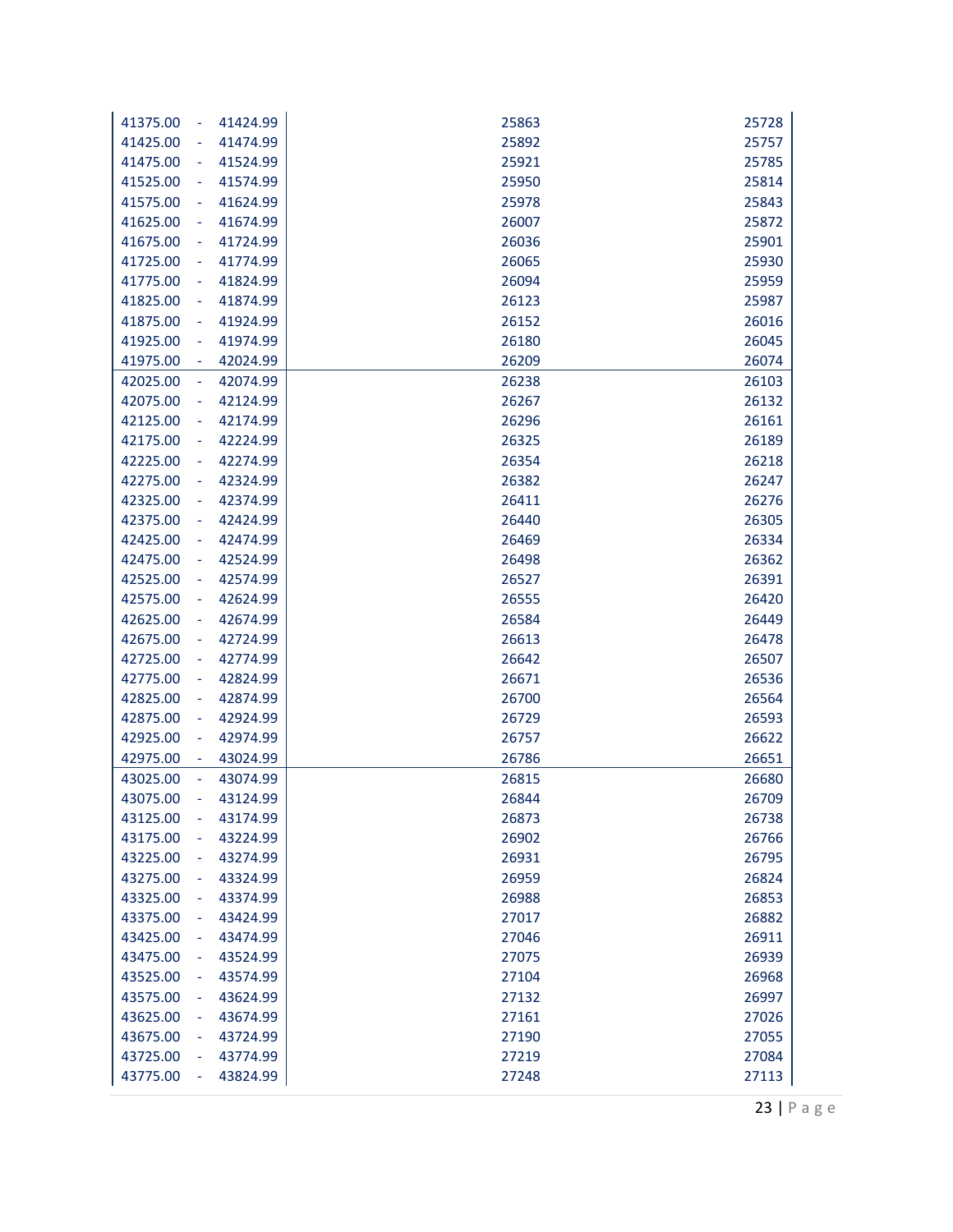| 43874.99<br>43825.00<br>$\sim$                   | 27277 | 27141 |
|--------------------------------------------------|-------|-------|
| 43924.99<br>43875.00<br>$\blacksquare$           | 27306 | 27170 |
| 43974.99<br>43925.00<br>$\blacksquare$           | 27334 | 27199 |
| 43975.00<br>44024.99<br>$\blacksquare$           | 27363 | 27228 |
| 44025.00<br>44074.99<br>$\equiv$                 | 27392 | 27257 |
| 44075.00<br>44124.99<br>$\blacksquare$           | 27421 | 27286 |
| 44174.99<br>44125.00<br>$\blacksquare$           | 27450 | 27315 |
| 44175.00<br>44224.99<br>$\blacksquare$           | 27479 | 27343 |
| 44225.00<br>44274.99<br>$\blacksquare$           | 27508 | 27372 |
| 44275.00<br>44324.99<br>$\blacksquare$           | 27536 | 27401 |
| 44374.99<br>44325.00<br>$\blacksquare$           | 27565 | 27430 |
| 44375.00<br>44424.99<br>÷                        | 27594 | 27459 |
| 44474.99<br>44425.00<br>$\blacksquare$           | 27623 | 27488 |
| 44475.00<br>44524.99<br>$\blacksquare$           | 27652 | 27516 |
| 44525.00<br>44574.99<br>$\blacksquare$           | 27681 | 27545 |
| 44575.00<br>44624.99<br>$\overline{\phantom{a}}$ | 27709 | 27574 |
| 44674.99<br>44625.00<br>$\blacksquare$           | 27738 | 27603 |
| 44675.00<br>44724.99<br>$\blacksquare$           | 27767 | 27632 |
| 44774.99<br>44725.00<br>$\blacksquare$           | 27796 | 27661 |
| 44775.00<br>44824.99<br>$\blacksquare$           | 27825 | 27690 |
| 44825.00<br>44874.99<br>$\blacksquare$           | 27854 | 27718 |
| 44875.00<br>44924.99<br>$\blacksquare$           | 27883 | 27747 |
| 44974.99<br>44925.00<br>$\overline{\phantom{a}}$ | 27911 | 27776 |
| 44975.00<br>45024.99<br>$\blacksquare$           | 27940 | 27805 |
| 45025.00<br>45074.99<br>$\Box$                   | 27969 | 27834 |
| 45075.00<br>45124.99<br>÷                        | 27998 | 27863 |
| 45125.00<br>45174.99<br>$\blacksquare$           | 28027 | 27892 |
| 45175.00<br>45224.99<br>$\blacksquare$           | 28056 | 27920 |
| 45225.00<br>45274.99<br>$\blacksquare$           | 28085 | 27949 |
| 45275.00<br>45324.99<br>$\blacksquare$           | 28113 | 27978 |
| 45325.00<br>45374.99<br>$\overline{\phantom{a}}$ | 28142 | 28007 |
| 45424.99<br>45375.00<br>$\blacksquare$           | 28171 | 28036 |
| 45425.00<br>45474.99<br>÷                        | 28200 | 28065 |
| 45524.99<br>45475.00<br>÷                        | 28229 | 28093 |
| 45525.00<br>45574.99<br>$\overline{\phantom{a}}$ | 28258 | 28122 |
| 45575.00<br>45624.99<br>$\blacksquare$           | 28286 | 28151 |
| 45625.00<br>45674.99<br>$\blacksquare$           | 28315 | 28180 |
| 45675.00<br>45724.99<br>$\blacksquare$           | 28344 | 28209 |
| 45725.00<br>45774.99<br>$\overline{\phantom{a}}$ | 28373 | 28238 |
| 45775.00<br>45824.99<br>÷                        | 28402 | 28267 |
| 45825.00<br>45874.99<br>÷                        | 28431 | 28295 |
| 45875.00<br>45924.99<br>÷                        | 28460 | 28324 |
| 45925.00<br>45974.99<br>÷                        | 28488 | 28353 |
| 45975.00<br>46024.99<br>$\blacksquare$           | 28517 | 28382 |
| 46074.99<br>46025.00<br>$\Box$                   | 28546 | 28411 |
| 46075.00<br>46124.99<br>÷                        | 28574 | 28440 |
| 46125.00<br>46174.99<br>÷                        | 28602 | 28469 |
| 46175.00<br>46224.99<br>$\overline{\phantom{a}}$ | 28630 | 28497 |
| 46274.99<br>46225.00<br>÷                        | 28658 | 28526 |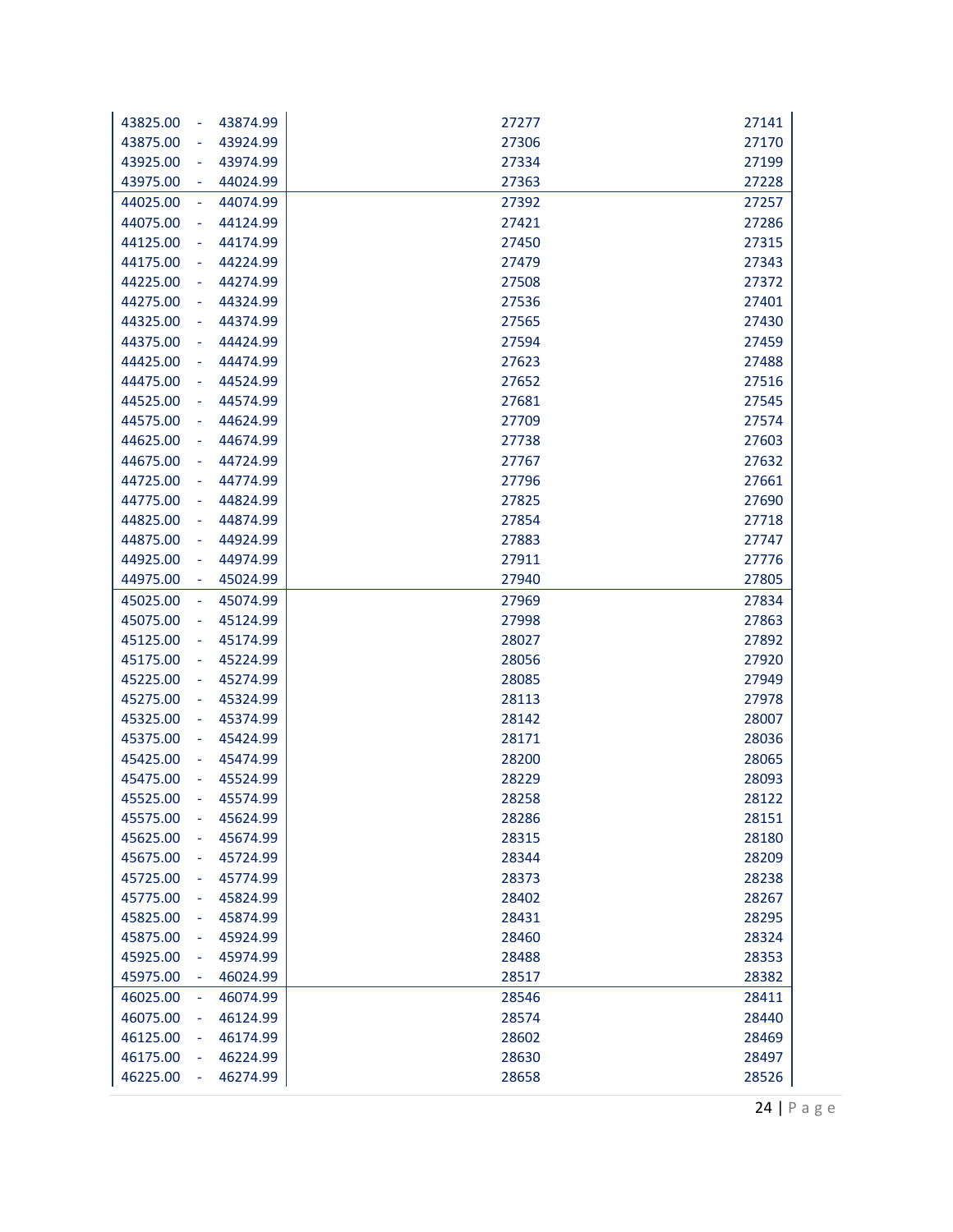| 28714<br>28584<br>46325.00<br>46374.99<br>÷<br>28741<br>28613<br>46375.00<br>46424.99<br>÷<br>28769<br>28642<br>46425.00<br>46474.99<br>÷<br>46475.00<br>46524.99<br>28797<br>28670<br>÷<br>46525.00<br>46574.99<br>28825<br>28699<br>÷<br>28853<br>28728<br>46575.00<br>46624.99<br>÷<br>28881<br>28757<br>46625.00<br>46674.99<br>÷<br>28909<br>28786<br>46675.00<br>46724.99<br>÷<br>28815<br>46725.00<br>46774.99<br>28936<br>÷<br>28964<br>28844<br>46775.00<br>46824.99<br>÷<br>28872<br>46825.00<br>46874.99<br>28992<br>÷<br>46924.99<br>29020<br>28901<br>46875.00<br>÷<br>29048<br>28930<br>46925.00<br>46974.99<br>÷<br>29076<br>28959<br>46975.00<br>47024.99<br>÷<br>47025.00<br>47074.99<br>29104<br>28988<br>÷<br>47075.00<br>29017<br>47124.99<br>29131<br>÷<br>29159<br>29046<br>47125.00<br>47174.99<br>÷<br>29074<br>47175.00<br>47224.99<br>29187<br>÷<br>47274.99<br>29215<br>29103<br>47225.00<br>÷<br>47275.00<br>29243<br>29132<br>47324.99<br>÷<br>47374.99<br>29271<br>29161<br>47325.00<br>÷,<br>29298<br>29190<br>47375.00<br>47424.99<br>÷<br>29219<br>47425.00<br>47474.99<br>29326<br>÷<br>29247<br>47475.00<br>47524.99<br>29354<br>÷<br>47574.99<br>29382<br>29276<br>47525.00<br>÷<br>29410<br>29305<br>47575.00<br>47624.99<br>÷<br>47674.99<br>29438<br>29334<br>47625.00<br>÷<br>47675.00<br>29363<br>47724.99<br>29466<br>÷<br>29493<br>29392<br>47725.00<br>47774.99<br>÷<br>29521<br>29421<br>47775.00<br>47824.99<br>÷<br>29549<br>29449<br>47825.00<br>47874.99<br>÷<br>47875.00<br>47924.99<br>29577<br>29478<br>÷<br>47974.99<br>29605<br>29507<br>47925.00<br>47975.00<br>48024.99<br>29633<br>29536<br>48025.00<br>48074.99<br>29661<br>29565<br>L,<br>29688<br>29594<br>48075.00<br>48124.99<br>29716<br>29623<br>48125.00<br>48174.99<br>÷ |
|--------------------------------------------------------------------------------------------------------------------------------------------------------------------------------------------------------------------------------------------------------------------------------------------------------------------------------------------------------------------------------------------------------------------------------------------------------------------------------------------------------------------------------------------------------------------------------------------------------------------------------------------------------------------------------------------------------------------------------------------------------------------------------------------------------------------------------------------------------------------------------------------------------------------------------------------------------------------------------------------------------------------------------------------------------------------------------------------------------------------------------------------------------------------------------------------------------------------------------------------------------------------------------------------------------------------------------------------------------------------------------------------------------------------------------------------------------------------------------------------------------------------------------------------------------------------------------------------------------------------------------------------------------------------------------------------------------------------------------------------------------------------------------------------|
|                                                                                                                                                                                                                                                                                                                                                                                                                                                                                                                                                                                                                                                                                                                                                                                                                                                                                                                                                                                                                                                                                                                                                                                                                                                                                                                                                                                                                                                                                                                                                                                                                                                                                                                                                                                            |
|                                                                                                                                                                                                                                                                                                                                                                                                                                                                                                                                                                                                                                                                                                                                                                                                                                                                                                                                                                                                                                                                                                                                                                                                                                                                                                                                                                                                                                                                                                                                                                                                                                                                                                                                                                                            |
|                                                                                                                                                                                                                                                                                                                                                                                                                                                                                                                                                                                                                                                                                                                                                                                                                                                                                                                                                                                                                                                                                                                                                                                                                                                                                                                                                                                                                                                                                                                                                                                                                                                                                                                                                                                            |
|                                                                                                                                                                                                                                                                                                                                                                                                                                                                                                                                                                                                                                                                                                                                                                                                                                                                                                                                                                                                                                                                                                                                                                                                                                                                                                                                                                                                                                                                                                                                                                                                                                                                                                                                                                                            |
|                                                                                                                                                                                                                                                                                                                                                                                                                                                                                                                                                                                                                                                                                                                                                                                                                                                                                                                                                                                                                                                                                                                                                                                                                                                                                                                                                                                                                                                                                                                                                                                                                                                                                                                                                                                            |
|                                                                                                                                                                                                                                                                                                                                                                                                                                                                                                                                                                                                                                                                                                                                                                                                                                                                                                                                                                                                                                                                                                                                                                                                                                                                                                                                                                                                                                                                                                                                                                                                                                                                                                                                                                                            |
|                                                                                                                                                                                                                                                                                                                                                                                                                                                                                                                                                                                                                                                                                                                                                                                                                                                                                                                                                                                                                                                                                                                                                                                                                                                                                                                                                                                                                                                                                                                                                                                                                                                                                                                                                                                            |
|                                                                                                                                                                                                                                                                                                                                                                                                                                                                                                                                                                                                                                                                                                                                                                                                                                                                                                                                                                                                                                                                                                                                                                                                                                                                                                                                                                                                                                                                                                                                                                                                                                                                                                                                                                                            |
|                                                                                                                                                                                                                                                                                                                                                                                                                                                                                                                                                                                                                                                                                                                                                                                                                                                                                                                                                                                                                                                                                                                                                                                                                                                                                                                                                                                                                                                                                                                                                                                                                                                                                                                                                                                            |
|                                                                                                                                                                                                                                                                                                                                                                                                                                                                                                                                                                                                                                                                                                                                                                                                                                                                                                                                                                                                                                                                                                                                                                                                                                                                                                                                                                                                                                                                                                                                                                                                                                                                                                                                                                                            |
|                                                                                                                                                                                                                                                                                                                                                                                                                                                                                                                                                                                                                                                                                                                                                                                                                                                                                                                                                                                                                                                                                                                                                                                                                                                                                                                                                                                                                                                                                                                                                                                                                                                                                                                                                                                            |
|                                                                                                                                                                                                                                                                                                                                                                                                                                                                                                                                                                                                                                                                                                                                                                                                                                                                                                                                                                                                                                                                                                                                                                                                                                                                                                                                                                                                                                                                                                                                                                                                                                                                                                                                                                                            |
|                                                                                                                                                                                                                                                                                                                                                                                                                                                                                                                                                                                                                                                                                                                                                                                                                                                                                                                                                                                                                                                                                                                                                                                                                                                                                                                                                                                                                                                                                                                                                                                                                                                                                                                                                                                            |
|                                                                                                                                                                                                                                                                                                                                                                                                                                                                                                                                                                                                                                                                                                                                                                                                                                                                                                                                                                                                                                                                                                                                                                                                                                                                                                                                                                                                                                                                                                                                                                                                                                                                                                                                                                                            |
|                                                                                                                                                                                                                                                                                                                                                                                                                                                                                                                                                                                                                                                                                                                                                                                                                                                                                                                                                                                                                                                                                                                                                                                                                                                                                                                                                                                                                                                                                                                                                                                                                                                                                                                                                                                            |
|                                                                                                                                                                                                                                                                                                                                                                                                                                                                                                                                                                                                                                                                                                                                                                                                                                                                                                                                                                                                                                                                                                                                                                                                                                                                                                                                                                                                                                                                                                                                                                                                                                                                                                                                                                                            |
|                                                                                                                                                                                                                                                                                                                                                                                                                                                                                                                                                                                                                                                                                                                                                                                                                                                                                                                                                                                                                                                                                                                                                                                                                                                                                                                                                                                                                                                                                                                                                                                                                                                                                                                                                                                            |
|                                                                                                                                                                                                                                                                                                                                                                                                                                                                                                                                                                                                                                                                                                                                                                                                                                                                                                                                                                                                                                                                                                                                                                                                                                                                                                                                                                                                                                                                                                                                                                                                                                                                                                                                                                                            |
|                                                                                                                                                                                                                                                                                                                                                                                                                                                                                                                                                                                                                                                                                                                                                                                                                                                                                                                                                                                                                                                                                                                                                                                                                                                                                                                                                                                                                                                                                                                                                                                                                                                                                                                                                                                            |
|                                                                                                                                                                                                                                                                                                                                                                                                                                                                                                                                                                                                                                                                                                                                                                                                                                                                                                                                                                                                                                                                                                                                                                                                                                                                                                                                                                                                                                                                                                                                                                                                                                                                                                                                                                                            |
|                                                                                                                                                                                                                                                                                                                                                                                                                                                                                                                                                                                                                                                                                                                                                                                                                                                                                                                                                                                                                                                                                                                                                                                                                                                                                                                                                                                                                                                                                                                                                                                                                                                                                                                                                                                            |
|                                                                                                                                                                                                                                                                                                                                                                                                                                                                                                                                                                                                                                                                                                                                                                                                                                                                                                                                                                                                                                                                                                                                                                                                                                                                                                                                                                                                                                                                                                                                                                                                                                                                                                                                                                                            |
|                                                                                                                                                                                                                                                                                                                                                                                                                                                                                                                                                                                                                                                                                                                                                                                                                                                                                                                                                                                                                                                                                                                                                                                                                                                                                                                                                                                                                                                                                                                                                                                                                                                                                                                                                                                            |
|                                                                                                                                                                                                                                                                                                                                                                                                                                                                                                                                                                                                                                                                                                                                                                                                                                                                                                                                                                                                                                                                                                                                                                                                                                                                                                                                                                                                                                                                                                                                                                                                                                                                                                                                                                                            |
|                                                                                                                                                                                                                                                                                                                                                                                                                                                                                                                                                                                                                                                                                                                                                                                                                                                                                                                                                                                                                                                                                                                                                                                                                                                                                                                                                                                                                                                                                                                                                                                                                                                                                                                                                                                            |
|                                                                                                                                                                                                                                                                                                                                                                                                                                                                                                                                                                                                                                                                                                                                                                                                                                                                                                                                                                                                                                                                                                                                                                                                                                                                                                                                                                                                                                                                                                                                                                                                                                                                                                                                                                                            |
|                                                                                                                                                                                                                                                                                                                                                                                                                                                                                                                                                                                                                                                                                                                                                                                                                                                                                                                                                                                                                                                                                                                                                                                                                                                                                                                                                                                                                                                                                                                                                                                                                                                                                                                                                                                            |
|                                                                                                                                                                                                                                                                                                                                                                                                                                                                                                                                                                                                                                                                                                                                                                                                                                                                                                                                                                                                                                                                                                                                                                                                                                                                                                                                                                                                                                                                                                                                                                                                                                                                                                                                                                                            |
|                                                                                                                                                                                                                                                                                                                                                                                                                                                                                                                                                                                                                                                                                                                                                                                                                                                                                                                                                                                                                                                                                                                                                                                                                                                                                                                                                                                                                                                                                                                                                                                                                                                                                                                                                                                            |
|                                                                                                                                                                                                                                                                                                                                                                                                                                                                                                                                                                                                                                                                                                                                                                                                                                                                                                                                                                                                                                                                                                                                                                                                                                                                                                                                                                                                                                                                                                                                                                                                                                                                                                                                                                                            |
|                                                                                                                                                                                                                                                                                                                                                                                                                                                                                                                                                                                                                                                                                                                                                                                                                                                                                                                                                                                                                                                                                                                                                                                                                                                                                                                                                                                                                                                                                                                                                                                                                                                                                                                                                                                            |
|                                                                                                                                                                                                                                                                                                                                                                                                                                                                                                                                                                                                                                                                                                                                                                                                                                                                                                                                                                                                                                                                                                                                                                                                                                                                                                                                                                                                                                                                                                                                                                                                                                                                                                                                                                                            |
|                                                                                                                                                                                                                                                                                                                                                                                                                                                                                                                                                                                                                                                                                                                                                                                                                                                                                                                                                                                                                                                                                                                                                                                                                                                                                                                                                                                                                                                                                                                                                                                                                                                                                                                                                                                            |
|                                                                                                                                                                                                                                                                                                                                                                                                                                                                                                                                                                                                                                                                                                                                                                                                                                                                                                                                                                                                                                                                                                                                                                                                                                                                                                                                                                                                                                                                                                                                                                                                                                                                                                                                                                                            |
|                                                                                                                                                                                                                                                                                                                                                                                                                                                                                                                                                                                                                                                                                                                                                                                                                                                                                                                                                                                                                                                                                                                                                                                                                                                                                                                                                                                                                                                                                                                                                                                                                                                                                                                                                                                            |
|                                                                                                                                                                                                                                                                                                                                                                                                                                                                                                                                                                                                                                                                                                                                                                                                                                                                                                                                                                                                                                                                                                                                                                                                                                                                                                                                                                                                                                                                                                                                                                                                                                                                                                                                                                                            |
|                                                                                                                                                                                                                                                                                                                                                                                                                                                                                                                                                                                                                                                                                                                                                                                                                                                                                                                                                                                                                                                                                                                                                                                                                                                                                                                                                                                                                                                                                                                                                                                                                                                                                                                                                                                            |
| 29651<br>48175.00<br>48224.99<br>29744<br>÷                                                                                                                                                                                                                                                                                                                                                                                                                                                                                                                                                                                                                                                                                                                                                                                                                                                                                                                                                                                                                                                                                                                                                                                                                                                                                                                                                                                                                                                                                                                                                                                                                                                                                                                                                |
| 29680<br>48225.00<br>48274.99<br>29772<br>÷                                                                                                                                                                                                                                                                                                                                                                                                                                                                                                                                                                                                                                                                                                                                                                                                                                                                                                                                                                                                                                                                                                                                                                                                                                                                                                                                                                                                                                                                                                                                                                                                                                                                                                                                                |
| 48275.00<br>29709<br>48324.99<br>29800                                                                                                                                                                                                                                                                                                                                                                                                                                                                                                                                                                                                                                                                                                                                                                                                                                                                                                                                                                                                                                                                                                                                                                                                                                                                                                                                                                                                                                                                                                                                                                                                                                                                                                                                                     |
| 48325.00<br>29738<br>48374.99<br>29828                                                                                                                                                                                                                                                                                                                                                                                                                                                                                                                                                                                                                                                                                                                                                                                                                                                                                                                                                                                                                                                                                                                                                                                                                                                                                                                                                                                                                                                                                                                                                                                                                                                                                                                                                     |
| 48375.00<br>48424.99<br>29855<br>29767                                                                                                                                                                                                                                                                                                                                                                                                                                                                                                                                                                                                                                                                                                                                                                                                                                                                                                                                                                                                                                                                                                                                                                                                                                                                                                                                                                                                                                                                                                                                                                                                                                                                                                                                                     |
| 48425.00<br>48474.99<br>29796<br>29883<br>÷                                                                                                                                                                                                                                                                                                                                                                                                                                                                                                                                                                                                                                                                                                                                                                                                                                                                                                                                                                                                                                                                                                                                                                                                                                                                                                                                                                                                                                                                                                                                                                                                                                                                                                                                                |
| 48475.00<br>29911<br>29824<br>48524.99<br>÷                                                                                                                                                                                                                                                                                                                                                                                                                                                                                                                                                                                                                                                                                                                                                                                                                                                                                                                                                                                                                                                                                                                                                                                                                                                                                                                                                                                                                                                                                                                                                                                                                                                                                                                                                |
| 29853<br>48525.00<br>48574.99<br>29939<br>÷                                                                                                                                                                                                                                                                                                                                                                                                                                                                                                                                                                                                                                                                                                                                                                                                                                                                                                                                                                                                                                                                                                                                                                                                                                                                                                                                                                                                                                                                                                                                                                                                                                                                                                                                                |
| 29882<br>48575.00<br>48624.99<br>29967<br>÷                                                                                                                                                                                                                                                                                                                                                                                                                                                                                                                                                                                                                                                                                                                                                                                                                                                                                                                                                                                                                                                                                                                                                                                                                                                                                                                                                                                                                                                                                                                                                                                                                                                                                                                                                |
| 29911<br>48625.00<br>48674.99<br>29995<br>÷                                                                                                                                                                                                                                                                                                                                                                                                                                                                                                                                                                                                                                                                                                                                                                                                                                                                                                                                                                                                                                                                                                                                                                                                                                                                                                                                                                                                                                                                                                                                                                                                                                                                                                                                                |
| 48675.00<br>48724.99<br>30023<br>29940                                                                                                                                                                                                                                                                                                                                                                                                                                                                                                                                                                                                                                                                                                                                                                                                                                                                                                                                                                                                                                                                                                                                                                                                                                                                                                                                                                                                                                                                                                                                                                                                                                                                                                                                                     |